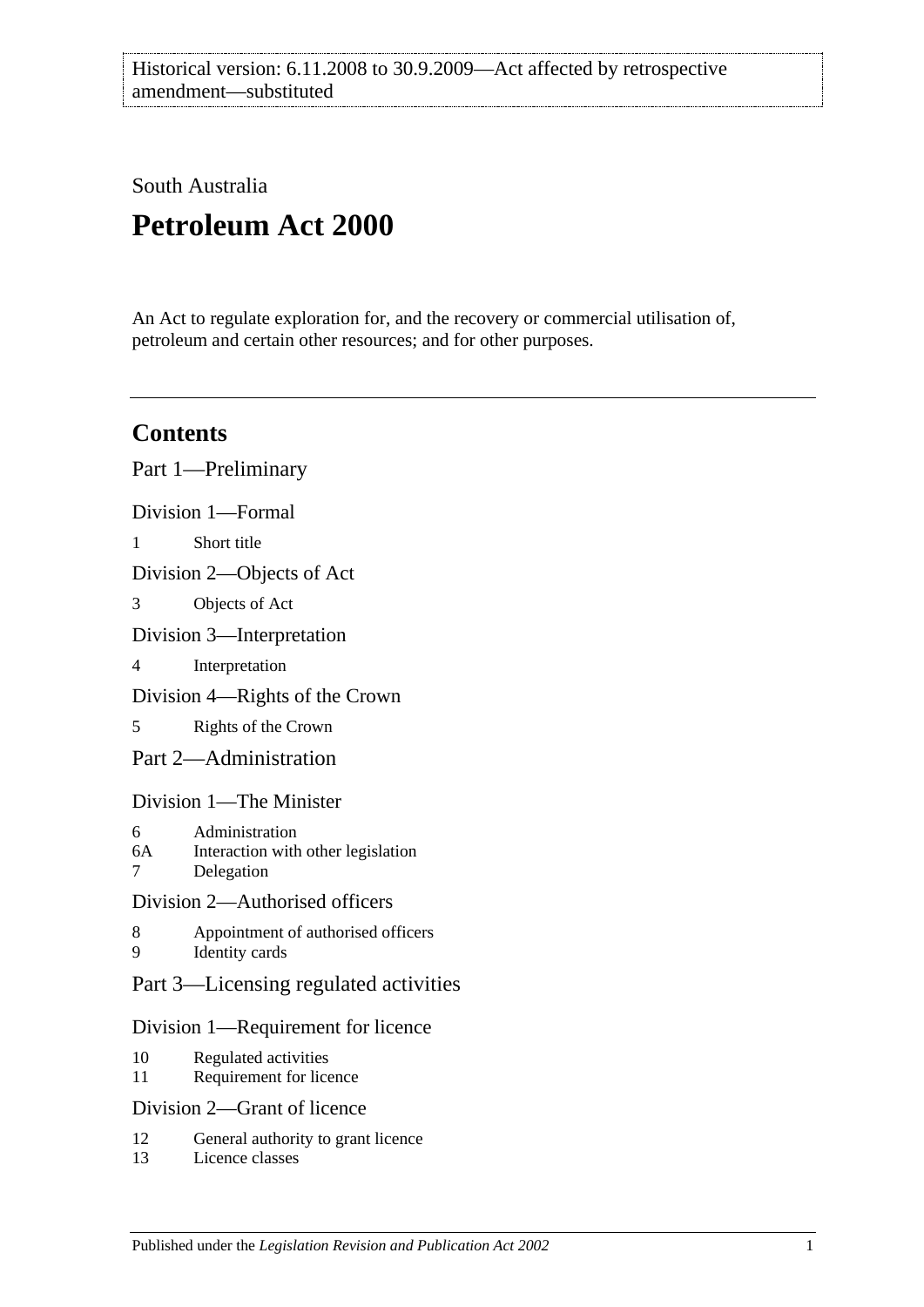#### [Division 3—Preliminary survey licence](#page-13-4)

- [Preliminary survey licence](#page-13-5)<br>15 Term of preliminary survey
- [Term of preliminary survey licence](#page-14-0)
- [Part 4—Exploration](#page-14-1)

#### [Division 1—Designation of highly prospective regions](#page-14-2)

[Designation of highly prospective regions](#page-14-3)

#### [Division 2—Speculative survey](#page-14-4)

- [Speculative survey licence](#page-14-5)
- [Area of speculative survey licence](#page-14-6)
- [Term of speculative survey licence](#page-14-7)
- [Consultation preceding grant or renewal of speculative survey licence](#page-14-8)

#### [Division 3—Exploration licence](#page-15-0)

- [Exploration licence](#page-15-1)
- [Call for tenders](#page-15-2)
- [Criteria to be considered for granting exploration licence](#page-16-0)
- [Areas for which licence may be granted](#page-16-1)
- [Work program to be carried out by exploration licensee](#page-16-2)
- [Term and renewal of exploration licence](#page-16-3)
- [Production of regulated resource under exploration licence](#page-17-0)

#### [Part 5—Retention](#page-17-1)

- [Nature and purpose of retention licence](#page-17-2)<br>29 Retention licence
- [Retention licence](#page-17-3)
- [Grant of retention licence](#page-18-0)
- [Area of retention licence](#page-18-1)
- [Term of retention licence](#page-18-2)
- [Work program to be carried out by retention licensee](#page-18-3)

# [Part 6—Production](#page-19-0)

- [Production licence](#page-19-1)
- [Grant of production licence](#page-19-2)
- [Power to require holder of exploration licence or retention licence to apply for production](#page-20-0)  [licence](#page-20-0)
- [Area of production licence](#page-20-1)
- [Work program to be carried out by production licensee](#page-20-2)
- [Requirement to proceed with production](#page-21-0)
- [Term of production licence](#page-21-1)
- [Cancellation or conversion of production licence where commercially productive](#page-21-2)  [operations are](#page-21-2) in abeyance
- [Unitisation of production](#page-21-3)

#### [Part 7—Royalty](#page-22-0)

- [Royalty on regulated resources](#page-22-1)
- [Penalty for late payment](#page-23-0)
- [Recovery of royalty](#page-23-1)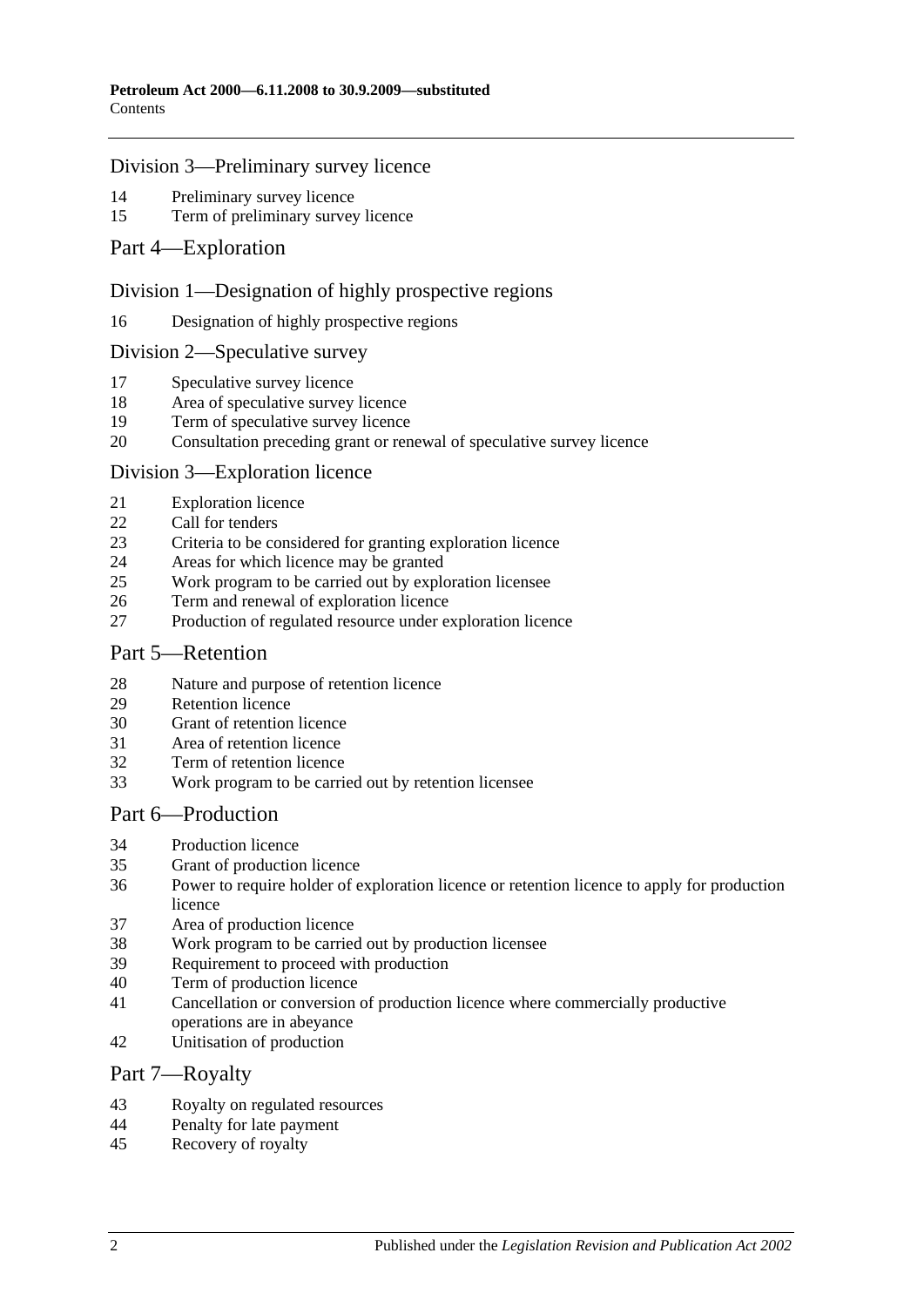# [Part 8—Transmission pipelines](#page-24-0)

[Division 1—Pipeline licence](#page-24-1)

- [Rights conferred by pipeline licence](#page-24-2)
- [Term and renewal of pipeline licence](#page-24-3)
- [Alteration of pipeline](#page-24-4)

#### [Division 2—Access to pipeline](#page-25-0)

[Ministerial power to require access to pipeline](#page-25-1)

#### [Division 3—Special provisions about pipelines](#page-25-2)

- [Acquisition of land by holder of pipeline licence](#page-25-3)
- [Pipeline easements](#page-25-4)
- [Compulsory acquisition of land for pipeline](#page-25-5)
- [Pipeline to be chattel](#page-26-0)
- [Inseparability of dealings with pipeline and pipeline land](#page-26-1)
- [Resumption of pipeline](#page-26-2)

#### [Part 9—Associated facilities](#page-27-0)

- [Associated facilities licence](#page-27-1)
- [Area of associated facilities licence](#page-27-2)
- [Term of associated facilities licence](#page-28-0)
- [Relationship with other licences](#page-28-1)

### [Part 10—Entry to and use of land](#page-29-0)

- [Right of entry to land](#page-29-1)
- [Notice of entry on land](#page-29-2)
- [Disputed entry](#page-29-3)
- [Landowner's right to compensation](#page-29-4)
- [Right to require acquisition of land](#page-30-0)

#### [Part 11—General provisions about licences](#page-30-1)

#### [Division 1—General provision about applications](#page-30-2)

- [Application for licence](#page-30-3)
- [Preconditions of grant or renewal of licence](#page-31-0)

#### [Division 2—Extent of licence exclusivity](#page-31-1)

- [Application of Division](#page-31-2)
- [Extent to which same area may be subject to different licences](#page-31-3)
- [Grant of compatible licence to area already under licence](#page-32-0)
- [Interrelationship between rights of licensees under compatible licences](#page-32-1)
- [Excision of licence areas](#page-32-2)

#### [Division 3—Licence conditions](#page-32-3)

- [Mandatory conditions](#page-32-4)
- [Mandatory condition as to use of information etc](#page-32-5)
- [Classification of activities to be conducted under licence](#page-33-0)
- [Mandatory condition about resources required for compliance with environmental](#page-33-1)  [obligations](#page-33-1)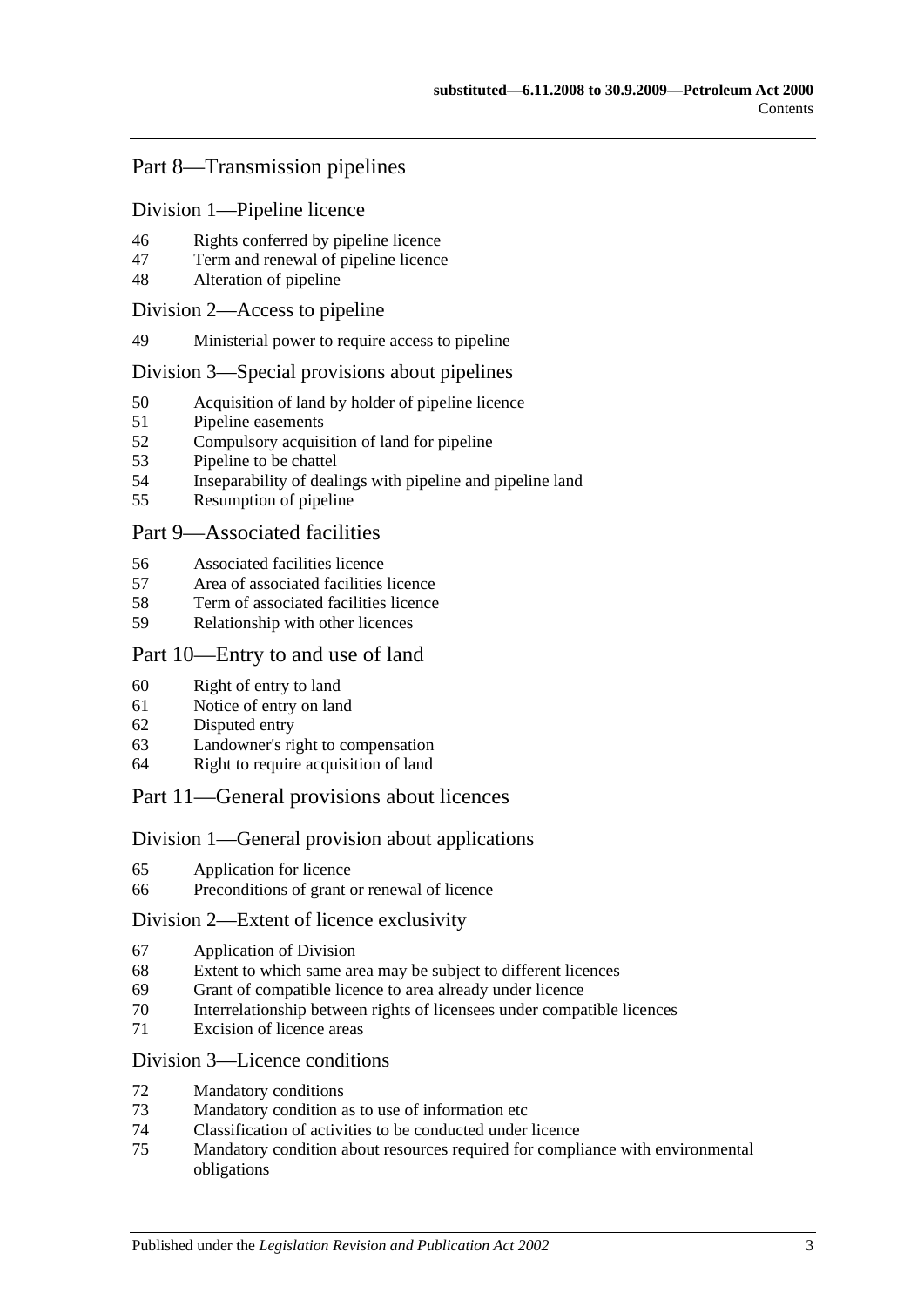- 76 [Discretionary conditions](#page-33-2)
- 77 [Non-compliance with licence conditions](#page-34-0)
- [Division 4—Annual fees](#page-34-1)
- 78 [Annual fees](#page-34-2)
- [Division 5—Reservoir access](#page-34-3)
- 79 [Access to natural reservoir](#page-34-4)
- [Division 6—Grant, resumption etc of land](#page-35-0)
- 80 [Grant, resumption etc of Crown and pastoral land](#page-35-1)
- [Division 7—Multiple licensees](#page-35-2)
- 81 [Multiple licensees](#page-35-3)
- [Division 8—Consolidation and division of licence areas etc](#page-36-0)
- 82 [Consolidation of licence areas](#page-36-1)
- 83 [Division of licence areas](#page-36-2)

#### [Division 9—Record keeping and reporting requirements](#page-36-3)

- 84 [Records to be kept by licensee](#page-36-4)
- 85 [Reporting of certain incidents](#page-37-0)
- 86 [Information to be provided by licensee](#page-37-1)

#### [Division 10—General requirements for operations](#page-38-0)

87 [Activities to be carried out with due care and in accordance with good industry practice](#page-38-1)

#### [Division 11—Minister's power to carry out work](#page-38-2)

88 [Ministerial direction](#page-38-3)

#### [Division 12—Surrender, suspension or cancellation of licence](#page-38-4)

- 89 [Surrender](#page-38-5)
- 90 [Suspension of licence by agreement](#page-39-0)
- 91 [Disciplinary power to suspend or cancel licence](#page-39-1)

#### [Division 13—Notice of grant etc of licence](#page-39-2)

92 [Notice to be published in Gazette](#page-39-3)

#### [Division 14—Interference with regulated activities](#page-40-0)

93 [Obligation not to interfere with regulated activities](#page-40-1)

#### [Division 15—Safety net](#page-40-2)

94 [Safety net](#page-40-3)

### [Part 12—Environment protection](#page-40-4)

#### [Division 1—Objects](#page-40-5)

95 [Objects](#page-40-6)

#### [Division 2—Environmental prerequisites](#page-40-7)

96 [Pre-conditions of regulated activities](#page-40-8)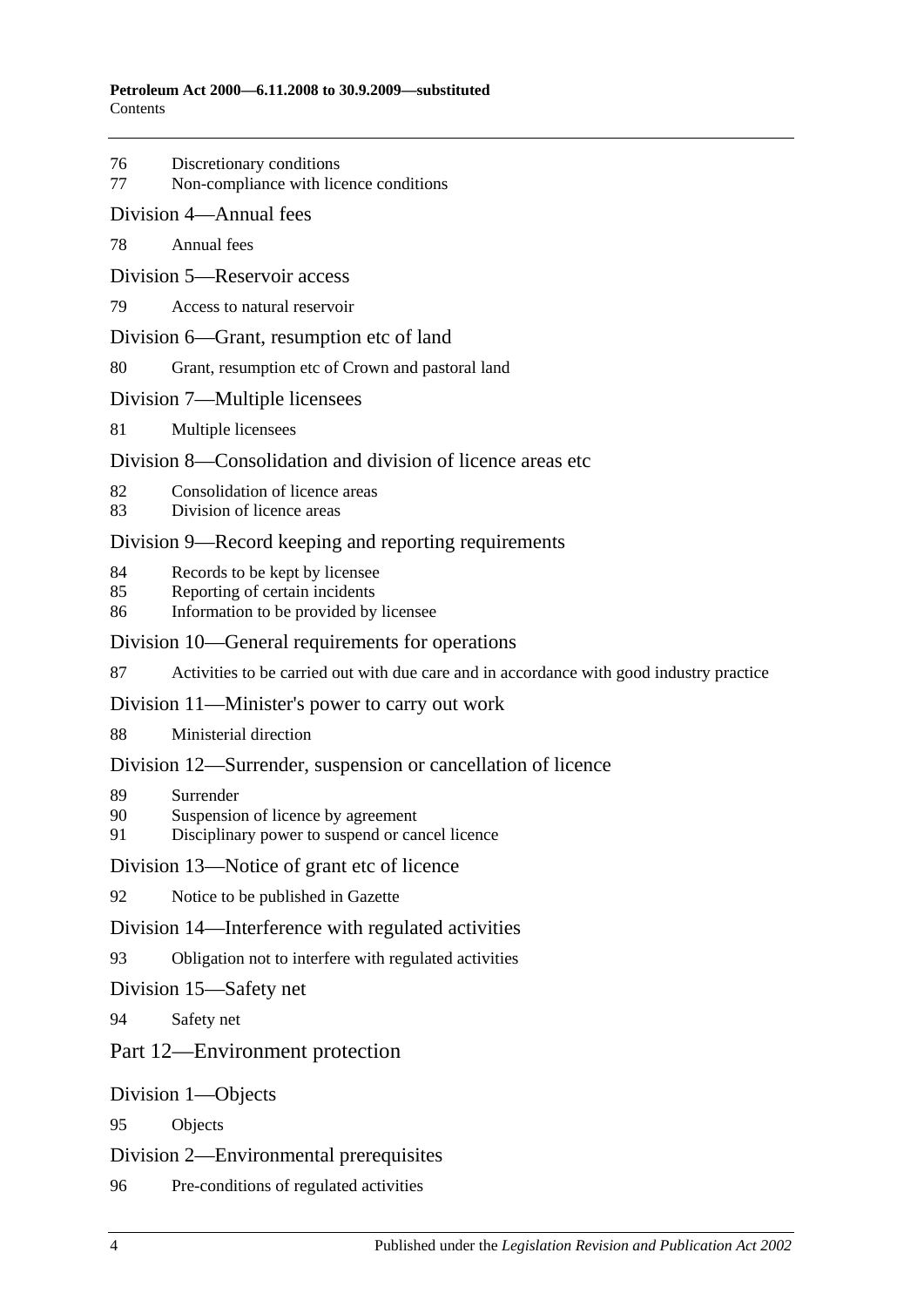[Division 3—Environmental impact report and classification of regulated activities](#page-41-0)

- [Environmental impact report](#page-41-1)
- [Classification of regulated activities](#page-41-2)

#### [Division 4—Statements of environmental objectives](#page-42-0)

- [Preparation of statement of environmental objectives](#page-42-1)
- [Content of a statement of environmental objectives](#page-42-2)
- [Approval of statement of environmental objectives for low impact activities](#page-43-0)
- [Statement of environmental objectives for medium impact activities](#page-43-1)
- [Statement of environmental objectives for high impact activities](#page-44-0)
- 103A [Specially protected areas](#page-44-1)
- [Commencement of statement of environmental objectives](#page-44-2)
- [Enforcement of requirements etc of statement of environmental objectives](#page-44-3)

#### [Division 5—The environmental register](#page-45-0)

- [Environmental register](#page-45-1)
- [Environmental register to be available for inspection](#page-45-2)

#### [Division 6—General provisions for environmental protection](#page-45-3)

- [Power to direct licensee to take action to prevent or minimise environmental damage](#page-45-4)
- [Power to direct rehabilitation of land](#page-46-0)
- [Application for review of environmental direction](#page-46-1)
- [Liability for damage caused by authorised activities](#page-46-2)
- [Part 13—Registrable dealings](#page-47-0)

#### [Division 1—Registrable dealings](#page-47-1)

- [Registrable dealings](#page-47-2)
- [Requirement for approval and registration of registrable dealings](#page-47-3)
- [Application for approval](#page-47-4)

#### [Division 2—The public register](#page-48-0)

- Public [register](#page-48-1)
- [Public register to be available for inspection](#page-48-2)

### [Division 3—The commercial register](#page-48-3)

- [Commercial register](#page-48-4)
- [Authority to search register](#page-49-0)

#### [Part 14—Investigation and enforcement](#page-49-1)

- [Authorised investigations](#page-49-2)
- [Powers of entry and inspection](#page-49-3)
- [Power to gather information](#page-50-0)
- [Production of records](#page-50-1)
- [Publication of result of investigation](#page-50-2)

# [Part 15—Reconsideration and appeal](#page-51-0)

#### [Division 1—Application of this Part](#page-51-1)

[Decisions etc subject to review and appeal](#page-51-2)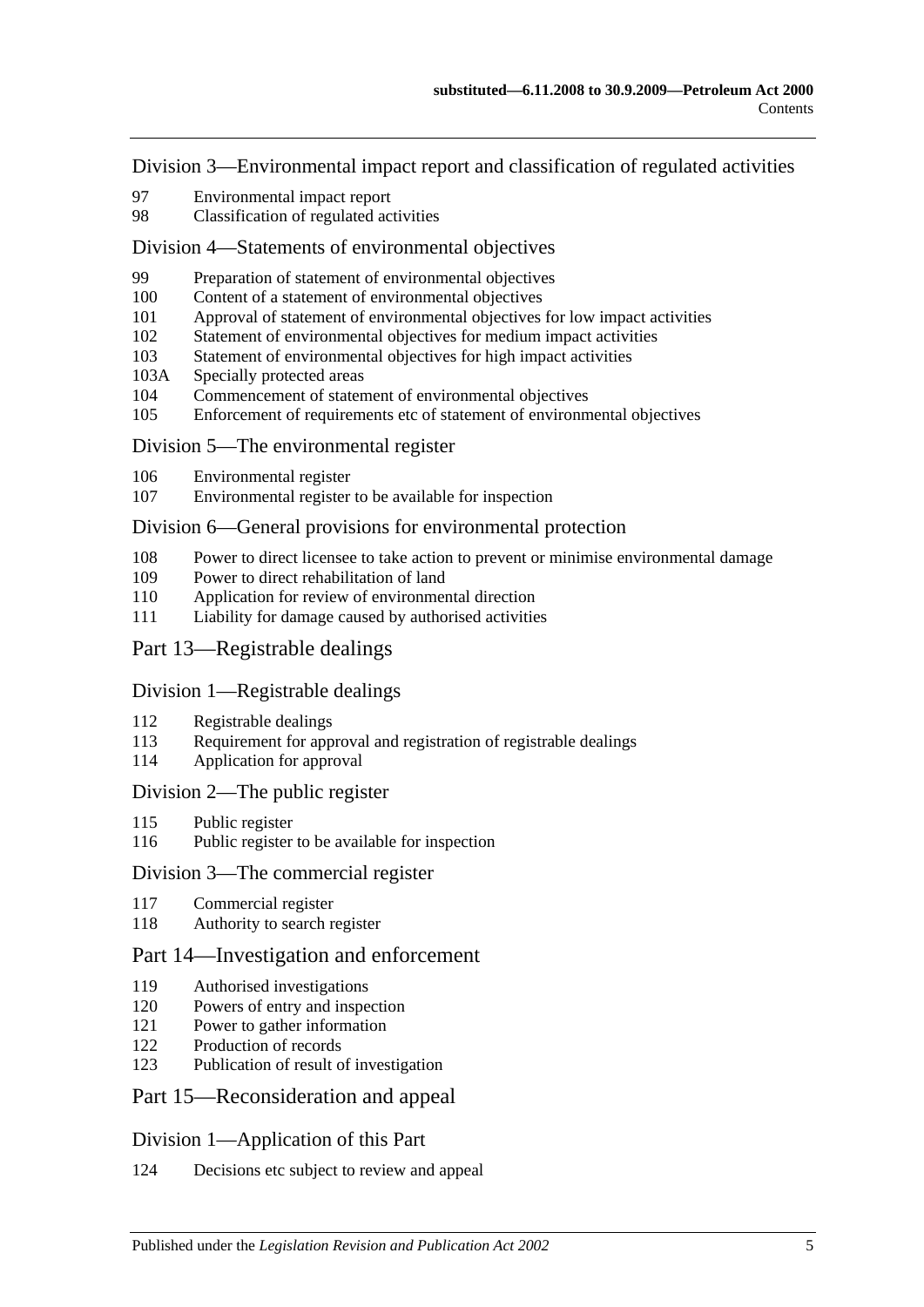#### [Division 2—Reconsideration](#page-51-3)

- 125 [Application for reconsideration](#page-51-4)
- 126 [Constitution of advisory committee](#page-51-5)
- 127 [Minister's decision on application for reconsideration](#page-52-0)

#### [Division 3—Appeal](#page-52-1)

128 [Right of appeal](#page-52-2)

#### [Part 16—Miscellaneous](#page-52-3)

- 129 [Giving of notices](#page-52-4)
- 130 [Verification of information](#page-52-5)
- 130A [Avoidance of duplication of procedures etc](#page-53-0)
- 131 [Saving of powers with respect to Crown land etc](#page-55-0)
- 132 [Immunity from liability](#page-55-1)
- 133 [Proof of administrative acts](#page-55-2)
- 134 [Extension of time limits](#page-55-3)
- 135 [Secrecy](#page-55-4)
- 136 [Administrative penalties](#page-55-5)
- 137 Preservation of rights under *[Cooper Basin \(Ratification\) Act](#page-56-0) 1975*
- 138 [Regulations](#page-56-1)

#### [Schedule—Transitional provisions](#page-57-0)

- 2 [Continuation of licences](#page-57-1)
- 3 [Preservation of operation of the repealed Act for certain purposes](#page-57-2)<br>4 Limitation on certain rights
- 4 [Limitation on certain rights](#page-57-3)<br>5 Environmental assessments
- 5 [Environmental assessments](#page-58-0)
- 6 [Statements of environmental objectives](#page-58-1)
- 7 [Presumptive classification of activities](#page-58-2)
- 8 [Non-application of certain provisions to certain pipelines](#page-58-3)

[Legislative history](#page-59-0)

#### <span id="page-5-0"></span>**The Parliament of South Australia enacts as follows:**

# <span id="page-5-1"></span>**Part 1—Preliminary**

# **Division 1—Formal**

#### <span id="page-5-2"></span>**1—Short title**

This Act may be cited as the *Petroleum Act 2000*.

# <span id="page-5-3"></span>**Division 2—Objects of Act**

#### <span id="page-5-4"></span>**3—Objects of Act**

The objects of this Act are—

(a) to create an effective, efficient and flexible regulatory system for the industries involving exploration for, and the recovery or commercial utilisation of, petroleum and other resources to which this Act applies; and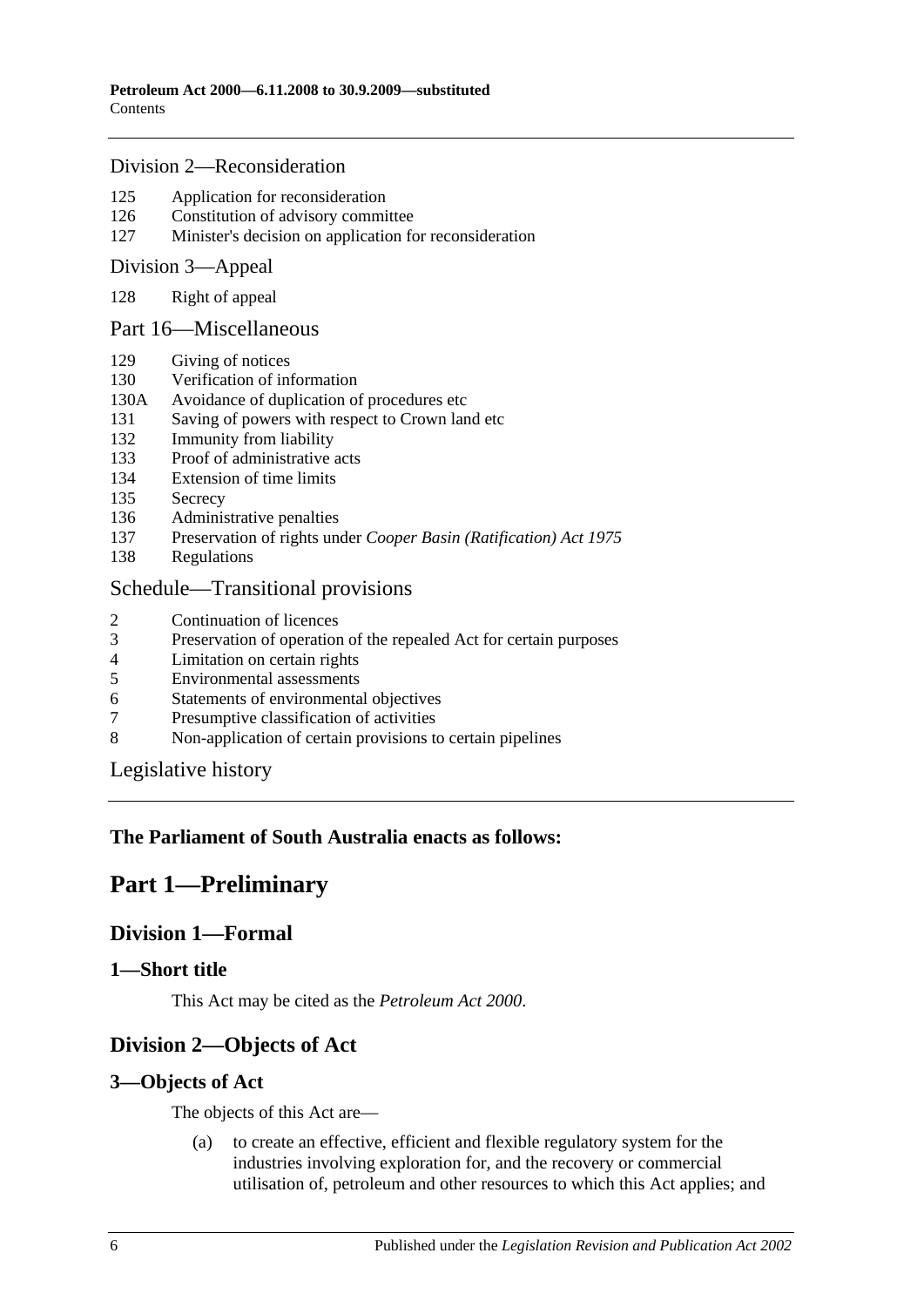- (b) to encourage and maintain an appropriate level of competition in exploration for and production of petroleum and other resources to which this Act applies; and
- (c) to create an effective, efficient and flexible regulatory system for the construction and operation of transmission pipelines for transporting petroleum and other substances to which this Act applies; and
- (d) to minimise environmental damage from the activities involved in—
	- (i) exploration for, or the recovery or commercial utilisation of, petroleum and other resources to which this Act applies; and
	- (ii) the construction or operation of transmission pipelines for transporting petroleum and other substances to which this Act applies; and
- (e) to establish appropriate consultative processes involving people directly affected by regulated activities and the public generally; and
- (f) to ensure as far as reasonably practicable security of supply for users of natural gas; and
- (g) to protect the public from risks inherent in regulated activities.

# <span id="page-6-0"></span>**Division 3—Interpretation**

### <span id="page-6-1"></span>**4—Interpretation**

(1) In this Act, unless the contrary intention appears—

*Adelaide Dolphin Sanctuary* has the same meaning as in the *[Adelaide Dolphin](http://www.legislation.sa.gov.au/index.aspx?action=legref&type=act&legtitle=Adelaide%20Dolphin%20Sanctuary%20Act%202005)  [Sanctuary Act](http://www.legislation.sa.gov.au/index.aspx?action=legref&type=act&legtitle=Adelaide%20Dolphin%20Sanctuary%20Act%202005) 2005*;

*administrative penalty*—See [section](#page-55-5) 136;

*approved form* means a form approved by the Minister;

*associated facilities*—See [section](#page-27-3) 56(2);

*authorised activity* means a regulated activity authorised by a licence;

*authorised officer* means a person authorised in writing by the Minister to exercise the powers of an authorised officer under this Act;

*business day* means any day except a Saturday, Sunday or public holiday;

*contravention* includes non-compliance;

*department* means the department of the Public Service assigned to assist the Minister in the administration of this Act;

*discretionary condition* of a licence means a condition that is imposed at the discretion of the Minister under this Act;

*easement* includes the statutory easement under the *[Natural Gas Authority Act](http://www.legislation.sa.gov.au/index.aspx?action=legref&type=act&legtitle=Natural%20Gas%20Authority%20Act%201967) 1967*;

*environment* includes—

(a) land, air, water (including both surface and underground water), organisms and ecosystems; and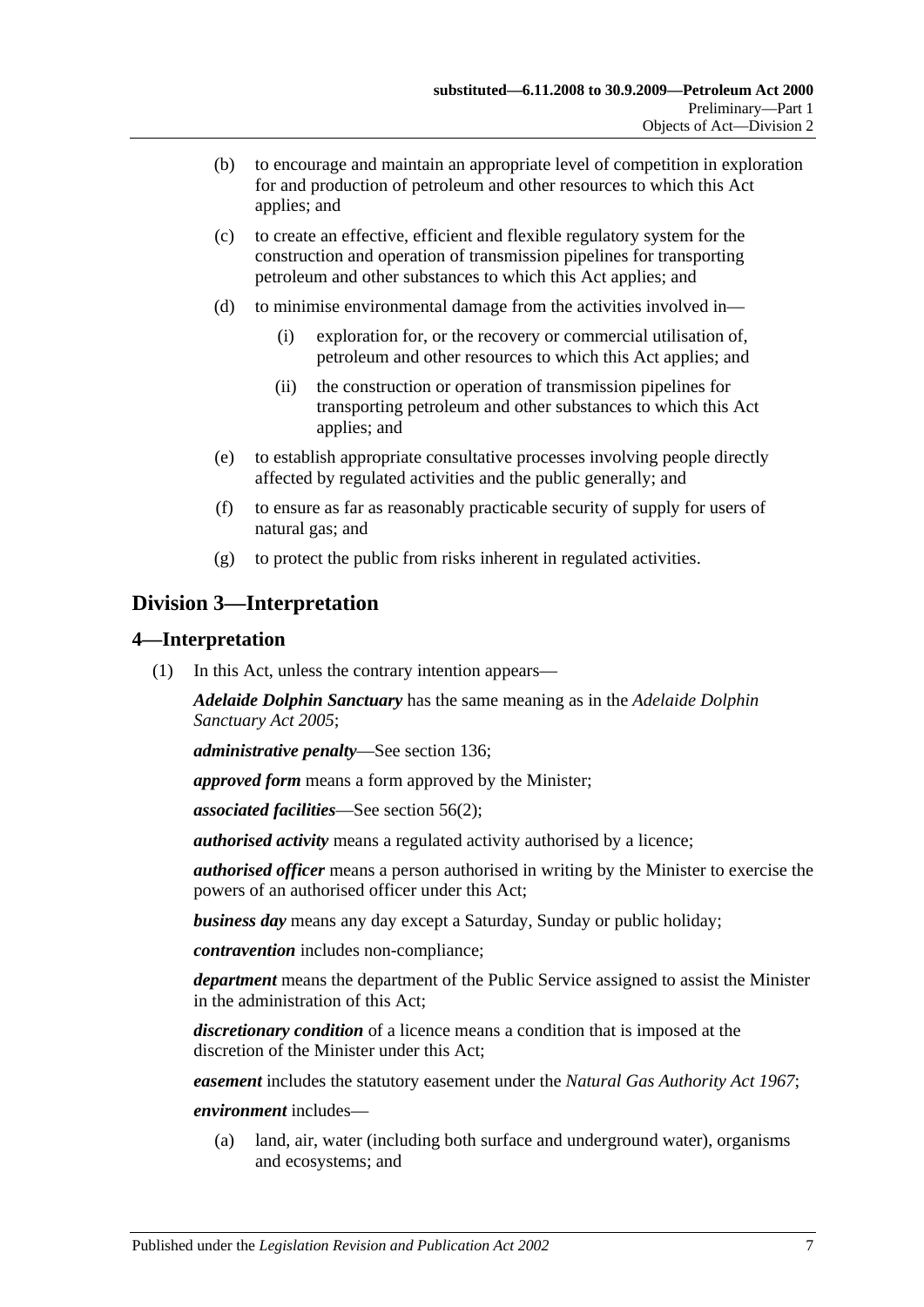- (b) buildings, structures and cultural artefacts; and
- (c) productive capacity or potential; and
- (d) the external manifestations of social and economic life; and
- (e) the amenity values of an area;

*ERD Court* means the Environment, Resources and Development Court;

*former licensee* includes a person who held a licence under the repealed Act;

*geothermal energy* means thermal energy contained in subsurface rock or other subterranean substances which is extracted or released by a means other than as part of the production of a naturally occurring underground accumulation of a substance;

*GST* means the tax payable under the GST law;

*GST component* means a component attributable to a liability to GST;

*GST law* means—

- (a) *A New Tax System (Goods and Services Tax) Act 1999* (Cwth); and
- (b) the related legislation of the Commonwealth dealing with the imposition of a tax on the supply of goods and services;

*highly prospective region* means a part of the State designated by the Minister, by notice in the Gazette, as a highly prospective region;

*joint venture* includes a partnership;

*land* includes an estate or interest in land or right in respect of land;

*licence* means—

- (a) a speculative survey licence; or
- (b) a exploration licence; or
- (c) a retention licence; or
- (d) a production licence; or
- (e) a preliminary survey licence; or
- (f) a pipeline licence; or
- (g) an associated facility licence;

*mandatory condition* of a licence means a condition that must be imposed under a provision of this Act;

*marine park* has the same meaning as in the *[Marine Parks Act 2007](http://www.legislation.sa.gov.au/index.aspx?action=legref&type=act&legtitle=Marine%20Parks%20Act%202007)*;

*Murray-Darling Basin* has the same meaning as in the *[Murray-Darling Basin](http://www.legislation.sa.gov.au/index.aspx?action=legref&type=act&legtitle=Murray-Darling%20Basin%20Act%201993)  Act [1993](http://www.legislation.sa.gov.au/index.aspx?action=legref&type=act&legtitle=Murray-Darling%20Basin%20Act%201993)*;

*natural gas* means petroleum that is, or would be, gaseous, at Standard Temperature and Pressure;

*natural reservoir* means a part of a geological structure (including one that has been artificially modified)—

(a) in which petroleum or some other regulated substance has accumulated; or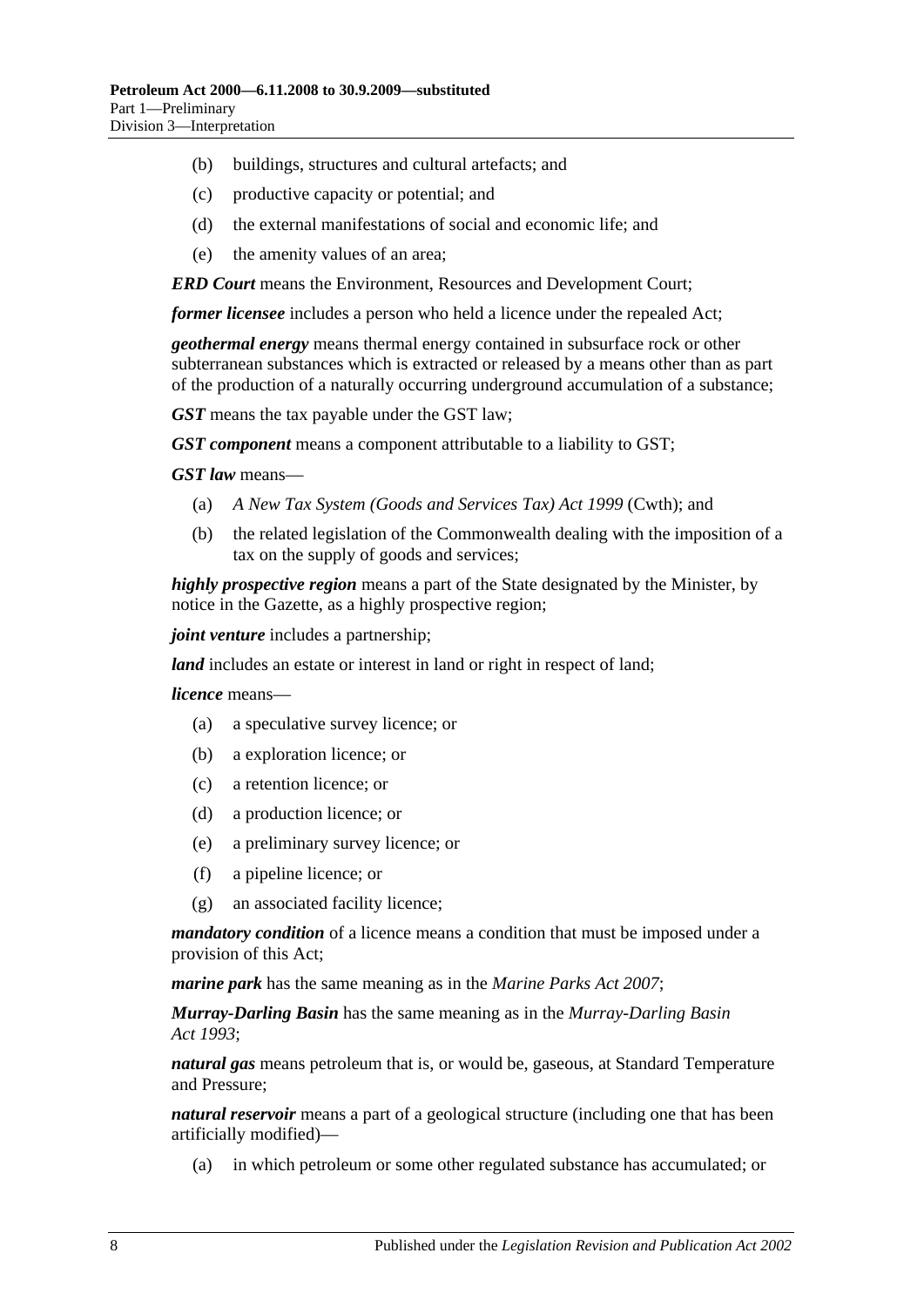(b) which is suitable for the storage of petroleum or some other regulated substance;

*occupier* of land means—

- (a) a person in actual possession of the land under a right of exclusive possession; or
- (b) a person who holds a licence (other than a speculative survey licence or a pipeline survey licence) over the land;

*owner* of land means—

- (a) a person who holds a registered estate or interest in the land; or
- (b) a person who holds native title in the land; or
- (c) a person who has, by statute, the care, control or management of land; or
- (d) a person who is lawfully in occupation of the land;

*petroleum* means a naturally occurring substance consisting of a hydrocarbon or mixture of hydrocarbons in gaseous, liquid or solid state but does not include coal or shale unless occurring in circumstances in which the use of techniques for coal seam methane production or in situ gasification would be appropriate;

*pipeline* means a pipe or system of pipes for conveying petroleum or another regulated substance from place to place and includes—

- (a) tanks, machinery and equipment necessary for, or associated with, its operation;
- (b) a part of a pipeline;

*pipeline land* means an interest in land (including an easement) acquired for the construction, maintenance or operation of a transmission pipeline;

*private land* means land alienated from the Crown by the grant of an estate in fee simple or a possessory interest conferring a right to exclusive possession of the land;

*produce*—

- (a) a person produces petroleum or another regulated substance if the petroleum or other substance is recovered or released from a natural reservoir in which it has been contained in the course, or as a result, of operations carried out by that person (and production is taken to occur when it reaches ground level);
- (b) a person produces a regulated resource (other than a regulated substance)—
	- (i) in the case of geothermal energy—by releasing the energy for an industrial or commercial purpose;
	- (ii) in the case of a natural reservoir—by using it for the storage of petroleum or another regulated substance;

*prospectivity* of an area means its potential for the discovery of petroleum or other regulated resources;

*public land* means any land that is not private land;

#### *record* includes—

(a) a record in the form of a book or document, or in the form of a map;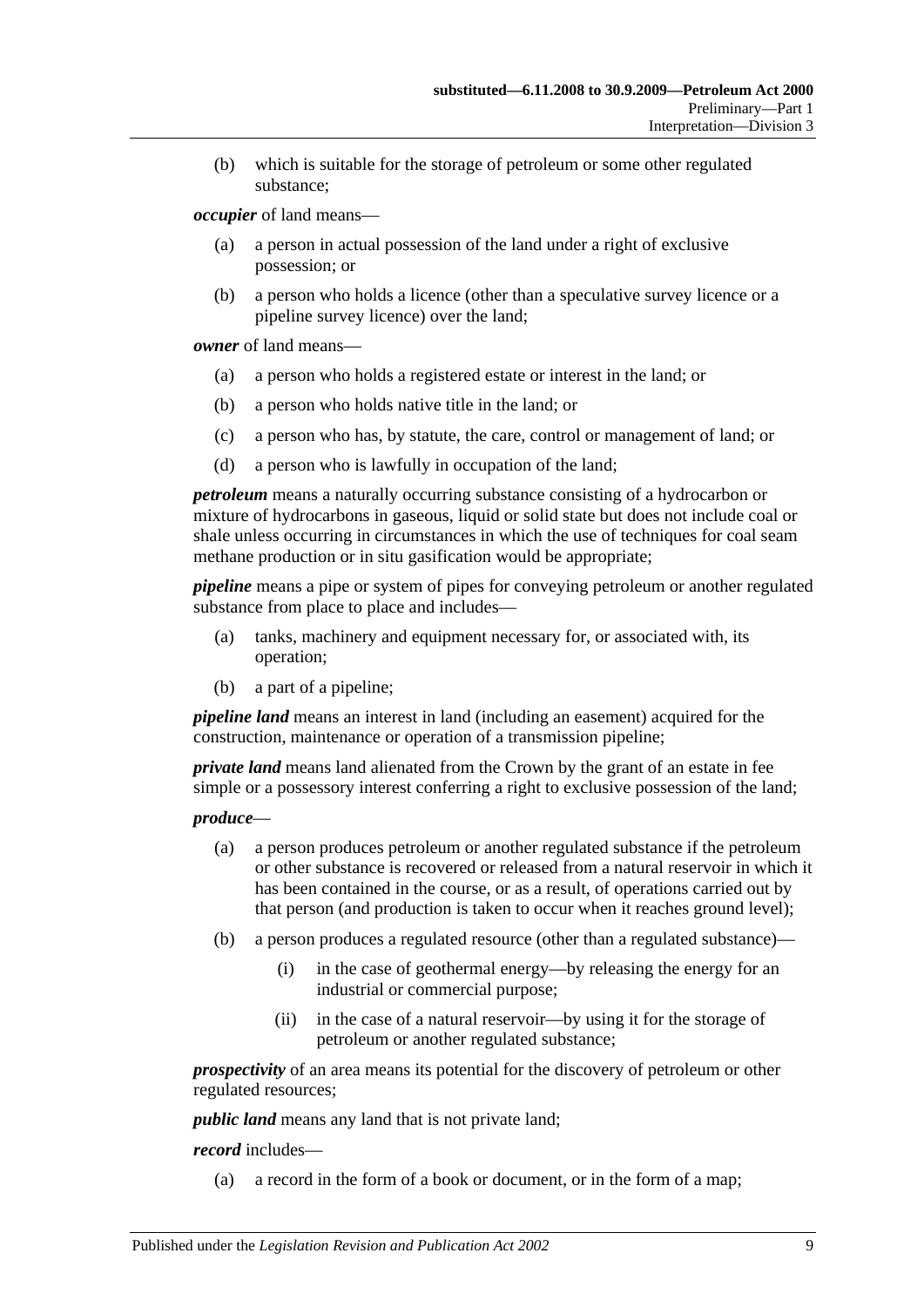- (b) a record in the form of electronic data;
- (c) geological samples;
- (d) samples of—
	- (i) petroleum; or
	- (ii) another regulated substance; or
	- (iii) water;

*regulated activity*—See [section](#page-12-2) 10;

#### *regulated resource* means—

- (a) a naturally occurring underground accumulation of a regulated substance; or
- (b) a source of geothermal energy; or
- (c) a natural reservoir;

*regulated substance* means—

- (a) petroleum; or
- (b) hydrogen sulphide; or
- (c) nitrogen; or
- (d) helium; or
- (e) carbon dioxide; or
- (f) any substance declared by regulation to be a substance to which this Act applies;

#### *relevant Act* means—

- (a) in relation to the Adelaide Dolphin Sanctuary—the *[Adelaide Dolphin](http://www.legislation.sa.gov.au/index.aspx?action=legref&type=act&legtitle=Adelaide%20Dolphin%20Sanctuary%20Act%202005)  [Sanctuary Act](http://www.legislation.sa.gov.au/index.aspx?action=legref&type=act&legtitle=Adelaide%20Dolphin%20Sanctuary%20Act%202005) 2005*; or
- (b) in relation to a marine park—the *[Marine Parks Act 2007](http://www.legislation.sa.gov.au/index.aspx?action=legref&type=act&legtitle=Marine%20Parks%20Act%202007)*; or
- (c) in relation to a River Murray Protection Area or the Murray-Darling Basin—the *[River Murray Act](http://www.legislation.sa.gov.au/index.aspx?action=legref&type=act&legtitle=River%20Murray%20Act%202003) 2003*;

#### *relevant court* means—

- (a) where the amount or value of the claim to which the proceedings relate is \$150 000 or less—the Warden's Court; or
- (b) in any other case—the Land and Valuation Court;

#### *relevant Minister* means—

- (a) in relation to the Adelaide Dolphin Sanctuary—the Minister to whom the administration of the *[Adelaide Dolphin Sanctuary Act](http://www.legislation.sa.gov.au/index.aspx?action=legref&type=act&legtitle=Adelaide%20Dolphin%20Sanctuary%20Act%202005) 2005* is committed; or
- (b) in relation to a marine park—the Minister to whom the administration of the *Marine [Parks Act 2007](http://www.legislation.sa.gov.au/index.aspx?action=legref&type=act&legtitle=Marine%20Parks%20Act%202007)* is committed; or
- (c) in relation to a River Murray Protection Area or the Murray-Darling Basin—the Minister to whom the administration of the *[River Murray](http://www.legislation.sa.gov.au/index.aspx?action=legref&type=act&legtitle=River%20Murray%20Act%202003)  Act [2003](http://www.legislation.sa.gov.au/index.aspx?action=legref&type=act&legtitle=River%20Murray%20Act%202003)* is committed;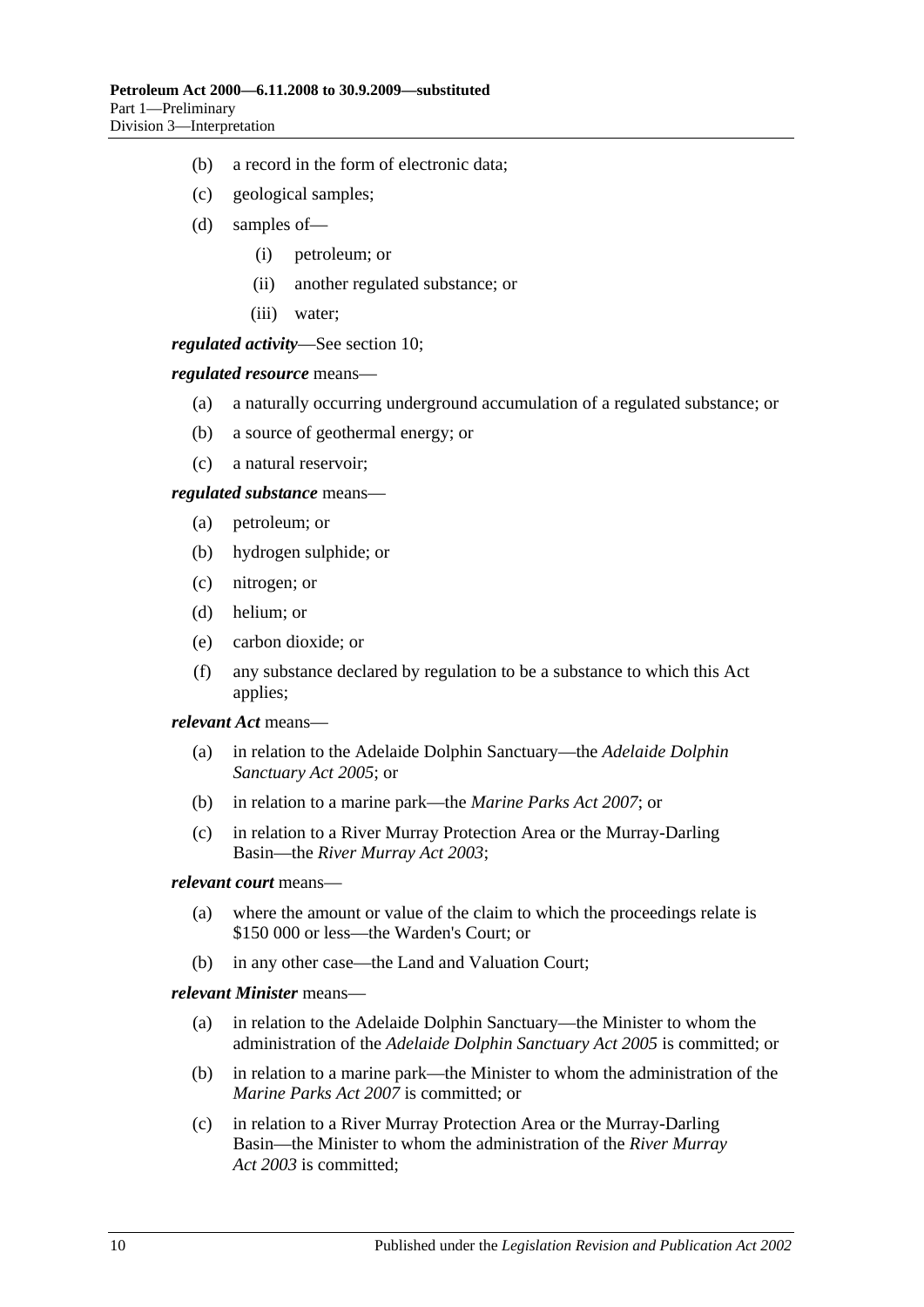*repealed Act* means the *[Petroleum Act](http://www.legislation.sa.gov.au/index.aspx?action=legref&type=act&legtitle=Petroleum%20Act%201940) 1940*;

*River Murray Protection Area* means a River Murray Protection Area under the *[River](http://www.legislation.sa.gov.au/index.aspx?action=legref&type=act&legtitle=River%20Murray%20Act%202003)  [Murray Act](http://www.legislation.sa.gov.au/index.aspx?action=legref&type=act&legtitle=River%20Murray%20Act%202003) 2003*;

*specially protected area* means—

- (a) the Adelaide Dolphin Sanctuary; or
- (b) a marine park; or
- (c) a River Murray Protection Area;

*transmission pipeline* means a pipeline for conveying petroleum or another regulated substance from a point at or near the place of its production to another place or other places (or a pipeline that forms part of a system of pipelines for that purpose) but does not include the following—

- (a) a pipeline located within the area of a production or retention licence or the combined area of two or more production or retention licences (not being part of a pipeline that extends beyond the area of such a licence); or
- (b) a pipeline located within the site of an industrial plant; or
- (c) a pipeline that forms part of a gas distribution system within a city, town or other centre of population or industry; or
- (d) if a pipeline extends beyond State boundaries—the parts of the pipeline located outside the State; or
- (e) a pipeline excluded by regulation from the ambit of this definition;
- (2) A reference in this Act to petroleum or another regulated substance extends to a mixture of substances of which petroleum or the other relevant substance is a constituent part.

# <span id="page-10-0"></span>**Division 4—Rights of the Crown**

#### <span id="page-10-1"></span>**5—Rights of the Crown**

- (1) The property in petroleum and other regulated resources is vested (or continues to be vested) in the Crown.
- (2) On the production of petroleum, or some other regulated substance, by a person lawfully entitled to produce the petroleum or other regulated substance, it becomes the property of the person who produced it.

# <span id="page-10-3"></span><span id="page-10-2"></span>**Part 2—Administration**

# **Division 1—The Minister**

#### <span id="page-10-4"></span>**6—Administration**

The Minister has the general administration of this Act.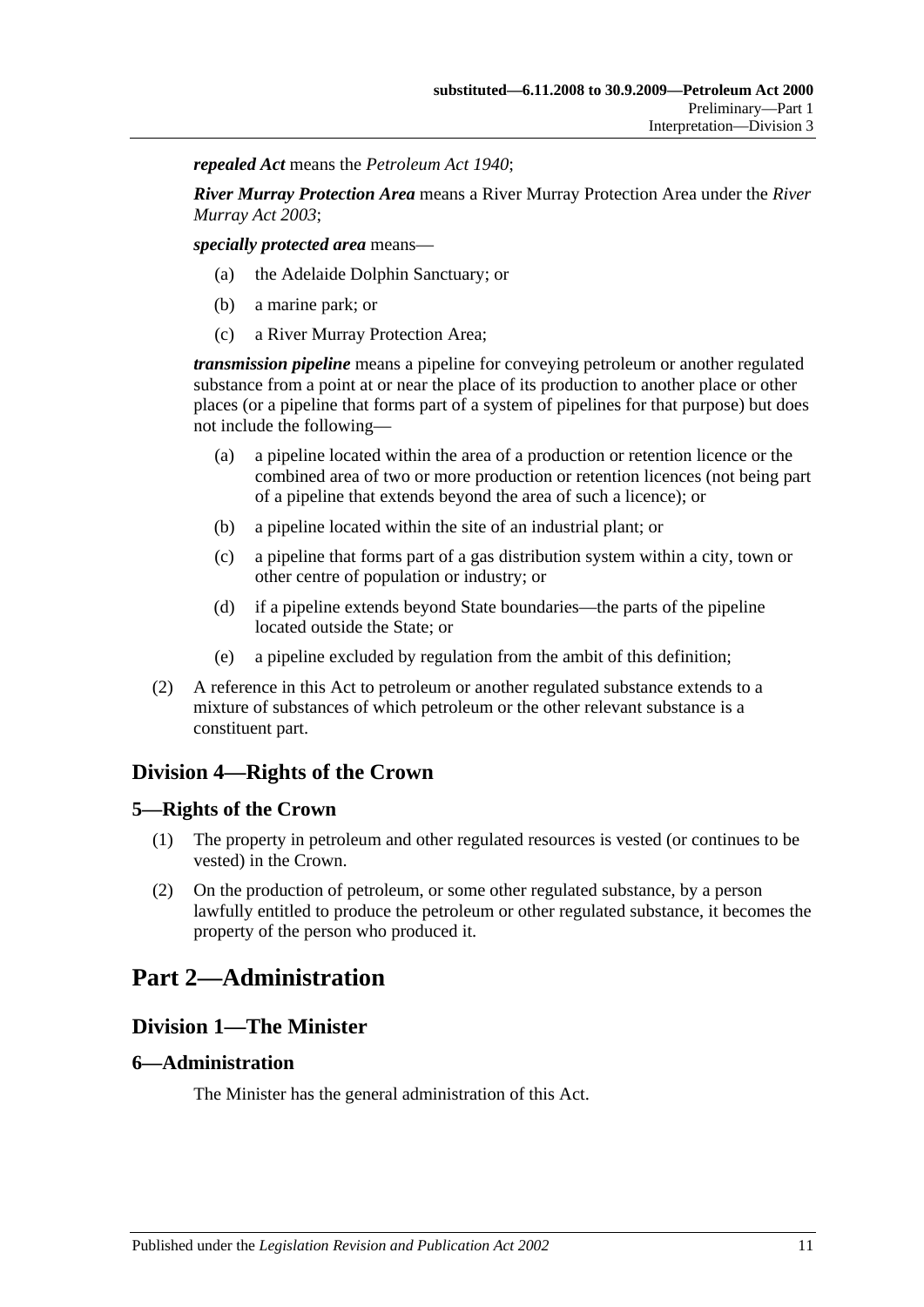### <span id="page-11-0"></span>**6A—Interaction with other legislation**

The Minister must, in acting in the administration of this Act, take into account the following insofar as they may be relevant:

- (a) the objects and objectives of the *[Adelaide Dolphin Sanctuary Act](http://www.legislation.sa.gov.au/index.aspx?action=legref&type=act&legtitle=Adelaide%20Dolphin%20Sanctuary%20Act%202005) 2005*;
- (b) the objects of the *[Marine Parks Act](http://www.legislation.sa.gov.au/index.aspx?action=legref&type=act&legtitle=Marine%20Parks%20Act%202007) 2007*;
- (c) the objects of the *[Natural Resources Management Act](http://www.legislation.sa.gov.au/index.aspx?action=legref&type=act&legtitle=Natural%20Resources%20Management%20Act%202004) 2004*;
- (d) the objects of the *[River Murray Act](http://www.legislation.sa.gov.au/index.aspx?action=legref&type=act&legtitle=River%20Murray%20Act%202003) 2003* and the *Objectives for a Healthy River Murray* under that Act.

### <span id="page-11-1"></span>**7—Delegation**

- (1) The Minister may—
	- (a) delegate any of the Minister's powers or functions under this Act to a specified person, or a person holding or acting in a specified office or position; or
	- (b) vary or revoke a delegation under this section.
- (2) If the terms of an instrument of delegation allow for subdelegation, the delegate may subdelegate the power or function in accordance with the instrument.
- (3) A delegation or subdelegation does not prevent the exercise of a delegated power or function by the delegator.
- (4) Notice of a delegation or subdelegation, or the variation or revocation of a delegation or subdelegation, under this section is to be published in the Gazette.

# <span id="page-11-2"></span>**Division 2—Authorised officers**

#### <span id="page-11-3"></span>**8—Appointment of authorised officers**

The Minister may, by instrument in writing, authorise a person to exercise the powers of an authorised officer under this Act either generally or subject to specified limitations and restrictions.

#### <span id="page-11-4"></span>**9—Identity cards**

- (1) The Minister must issue to each authorised officer an identity card—
	- (a) stating the name of the authorised officer; and
	- (b) containing a photograph of the authorised officer; and
	- (c) stating that the person whose name and photograph appear on the card is an authorised officer for this Act.
- (2) If an authorised officer proposes to exercise powers under this Act against a person, the authorised officer must, if practicable, produce the identity card for inspection.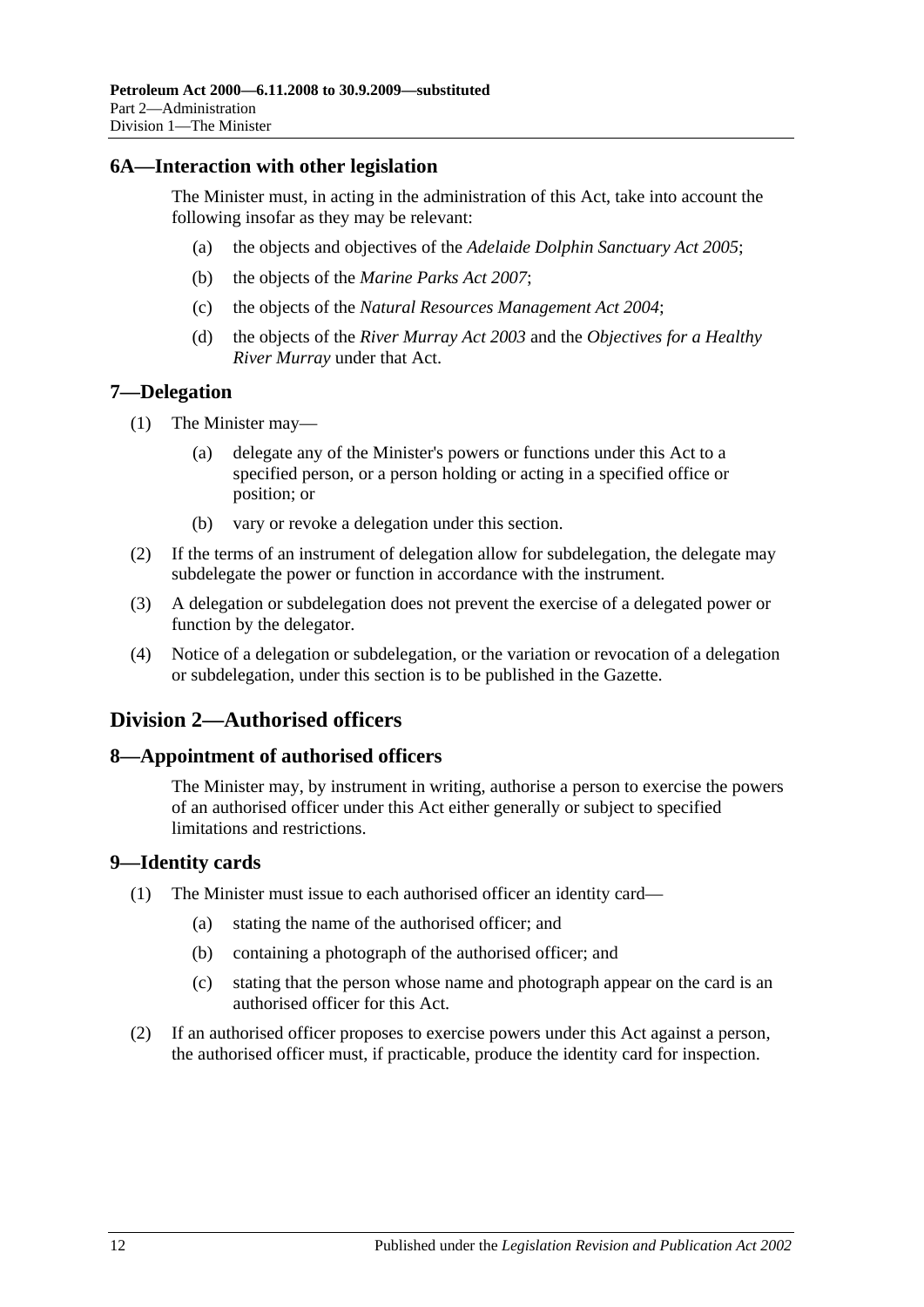# <span id="page-12-0"></span>**Part 3—Licensing regulated activities**

# <span id="page-12-1"></span>**Division 1—Requirement for licence**

# <span id="page-12-2"></span>**10—Regulated activities**

- (1) The following are *regulated activities*:
	- (a) exploration for petroleum or another regulated resource; or
	- (b) operations to establish the nature and extent of a discovery of petroleum or another regulated resource, and to establish the commercial feasibility of production and the appropriate production techniques; or
	- (c) production of petroleum or another regulated substance; or
	- (d) utilisation of a natural reservoir to store petroleum or another regulated substance; or
	- (e) production of geothermal energy; or
	- (f) construction of a transmission pipeline for carrying petroleum or another regulated substance; or
	- (g) operation of a transmission pipeline for carrying petroleum or another regulated substance.
- (2) However, exploratory operations conducted at a height of 500m or more above the surface of the ground are not regulated activities.
- (3) A reference to a regulated activity includes all operations and activities reasonably necessary for, or incidental to, that activity such as (for example)—
	- (a) physical and geophysical surveys of land;
	- (b) the drilling of wells;
	- (c) the injection of water or some other substance into a natural reservoir in order to enhance production of petroleum or another regulated substance;
	- (d) forcing water or some other substance through a source of geothermal energy in order to absorb thermal energy and enable its recovery or utilisation at the surface;
	- (e) the processing of substances recovered from a well;
	- (f) the construction of borrow pits;
	- (g) the installation and operation of plant and equipment;
	- (h) the use of a natural reservoir to store a regulated substance;
	- (i) water disposal;
	- (j) the construction of roads, camps, airports, buildings and other infrastructure.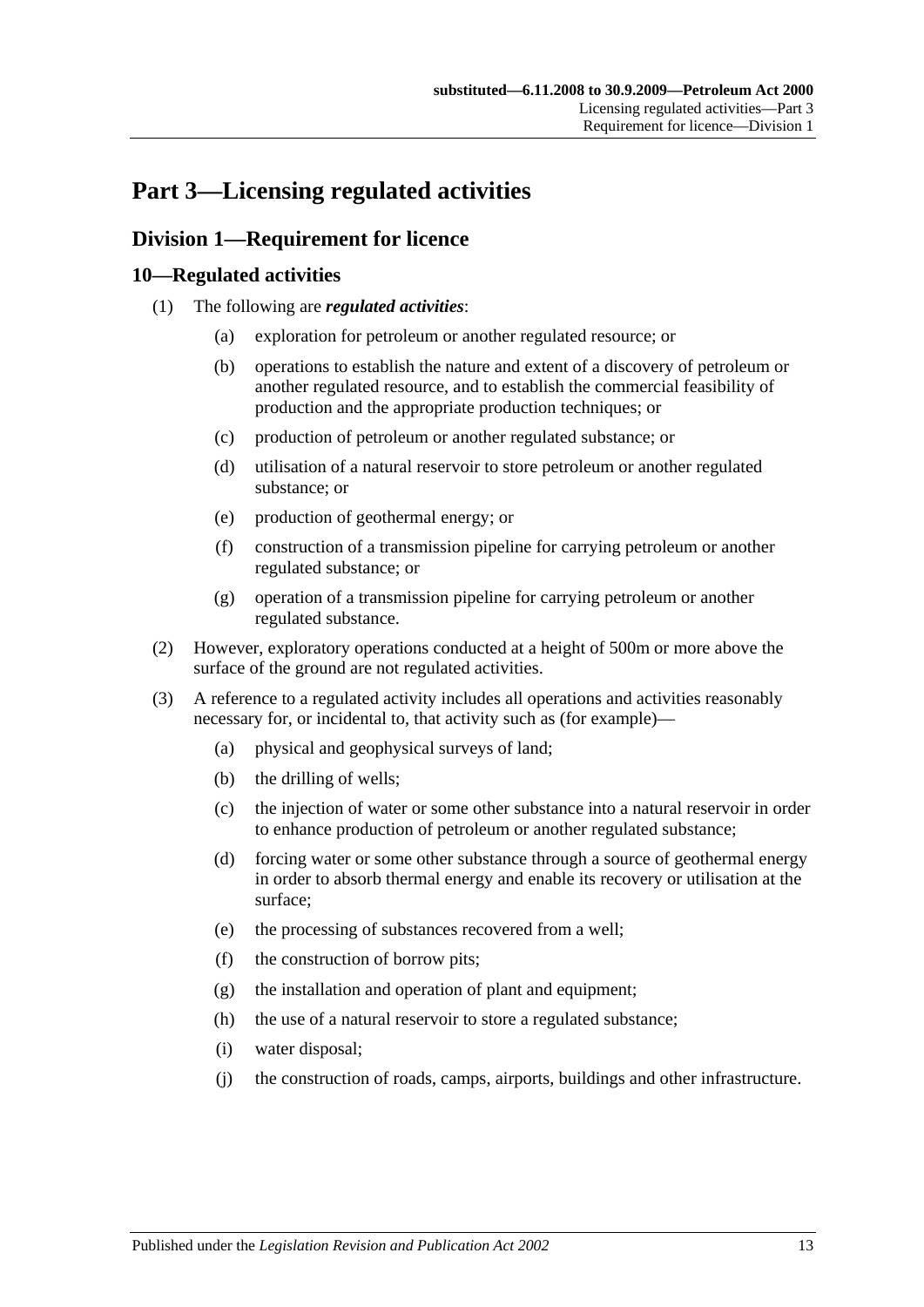# <span id="page-13-0"></span>**11—Requirement for licence**

A person must not engage in a regulated activity unless the activity is authorised under this Act.

Maximum penalty: \$120 000.

# <span id="page-13-1"></span>**Division 2—Grant of licence**

# <span id="page-13-2"></span>**12—General authority to grant licence**

- (1) The Minister may, subject to this Act, grant a licence.
- (2) If an application for the grant or renewal of a licence relates to an area within or adjacent to a specially protected area, the Minister must, before making his or her decision on the application, refer the application to the relevant Minister and consult with the relevant Minister in relation to the matter.
- (3) If an application for the grant or renewal of a licence is referred to a relevant Minister and the Minister to whom the administration of this Act is committed and the relevant Minister cannot agree—
	- (a) on whether a licence should be granted or renewed; or
	- (b) if a licence is granted or renewed, on the conditions to which the licence should be subject,

the Ministers must take steps to refer the matter to the Governor and the Governor will determine the matter (and any decision taken by the Governor will be taken to be a decision of the Minister under this Act).

# <span id="page-13-3"></span>**13—Licence classes**

Licences are of the following classes:

- (a) preliminary survey licence; and
- (b) speculative survey licence; and
- (c) exploration licence; and
- (d) retention licence; and
- (e) production licence; and
- (f) pipeline licence; and
- (g) associated facility licence.

# <span id="page-13-4"></span>**Division 3—Preliminary survey licence**

# <span id="page-13-5"></span>**14—Preliminary survey licence**

- (1) A *preliminary survey licence* authorises the licensee to carry out a survey, environmental evaluation, or other form of assessment preparatory to the carrying out of regulated activities on land.
- (2) A preliminary survey licence may authorise incidental matters such as (for example) marking out the proposed route of a pipeline on land.
- (3) The rights conferred on the holder of a preliminary survey licence are not exclusive.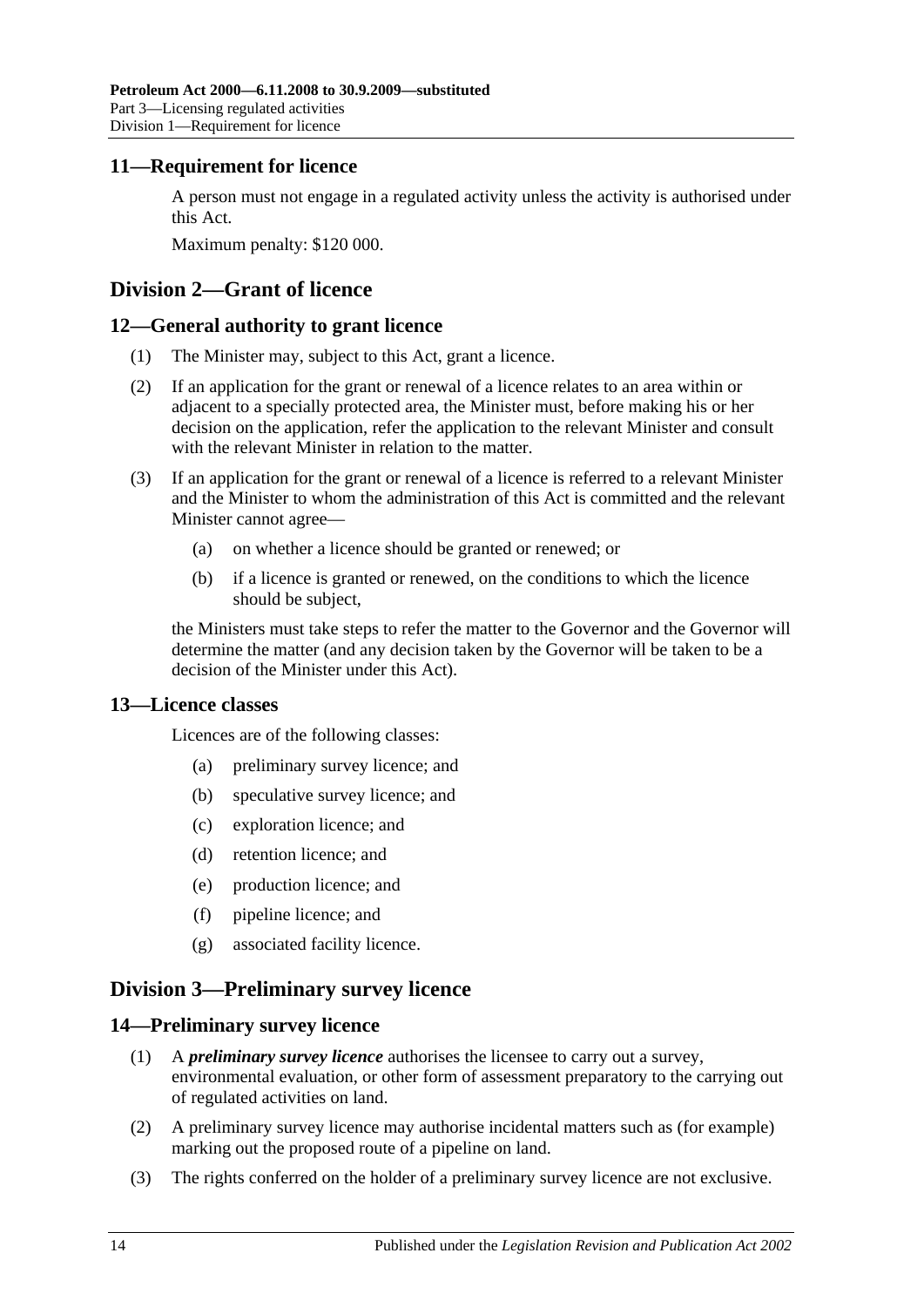# <span id="page-14-0"></span>**15—Term of preliminary survey licence**

- (1) The term of a preliminary survey licence is 1 year.
- (2) A preliminary survey licence may be renewed from time to time for a further term up to a maximum aggregate term of 5 years.

# <span id="page-14-1"></span>**Part 4—Exploration**

# <span id="page-14-2"></span>**Division 1—Designation of highly prospective regions**

# <span id="page-14-3"></span>**16—Designation of highly prospective regions**

- (1) If the Minister considers a particular part of the State to be highly prospective for petroleum exploration or for exploration for other regulated resources, the Minister may, by notice in the Gazette, designate that part of the State as a highly prospective region.
- (2) The notice may specify regulated resources in relation to which the region is to be regarded as highly prospective and, in that case, the region will be regarded as highly prospective for those resources but not in relation to other regulated resources.
- (3) The Minister may, by subsequent notice in the Gazette, vary or revoke a notice under this section.

# <span id="page-14-4"></span>**Division 2—Speculative survey**

# <span id="page-14-5"></span>**17—Speculative survey licence**

- (1) A *speculative survey licence* authorises the licensee to carry out exploratory operations of the kind specified in the licence in the licence area.
- (2) A speculative survey licence cannot authorise drilling beyond a depth of 300 metres.
- (3) The right to carry out exploratory operations conferred by a speculative survey licence is not an exclusive right.

# <span id="page-14-6"></span>**18—Area of speculative survey licence**

- (1) A speculative survey licence may be granted for 1 or more separate areas.
- (2) However, the total area of a speculative survey licence cannot exceed 10 000  $\text{km}^2$ .

# <span id="page-14-7"></span>**19—Term of speculative survey licence**

- (1) The term of a speculative survey licence is 1 year.
- (2) A speculative survey licence may be renewed, from time to time, for a further term.

# <span id="page-14-8"></span>**20—Consultation preceding grant or renewal of speculative survey licence**

Before a speculative survey licence is granted or renewed over the area, or part of the area, of an existing licence, the applicant for the speculative survey licence must—

- (a) consult with the existing licensee and seek to reach agreement on the activities to be carried out under the speculative survey licence on the area that is to be subject to both licences; and
- (b) inform the Minister of the result of the consultation.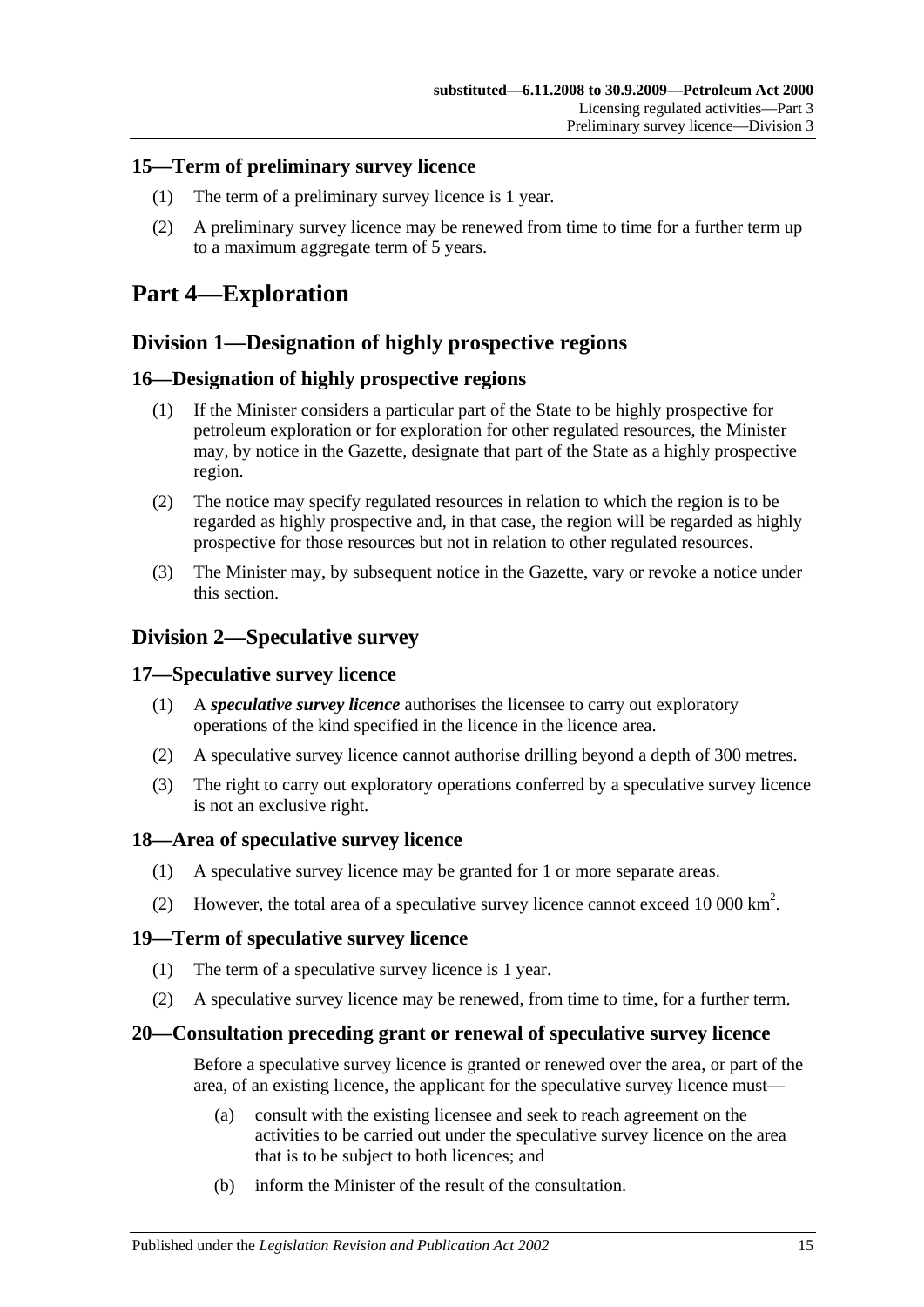# <span id="page-15-0"></span>**Division 3—Exploration licence**

# <span id="page-15-1"></span>**21—Exploration licence**

- (1) An *exploration licence* authorises the licensee to carry out in the licence area—
	- (a) exploratory operations for regulated resources; and
	- (b) operations—
		- (i) to establish the nature and extent of a discovery of regulated resources; and
		- (ii) to establish the feasibility of production and appropriate production techniques.
- (2) A licensee who holds an exploration licence is entitled, subject to this Act, to the grant of a retention licence or a production licence for a regulated resource discovered in the licence area.

# <span id="page-15-2"></span>**22—Call for tenders**

- (1) The Minister must call for tenders for an exploration licence in the following cases:
	- (a) where the exploration licence is to be granted for an area within a highly prospective region; or
	- (b) where a person has unsuccessfully applied for an exploration licence for the relevant area (but not in response to a call for tenders) and asks the Minister to call for tenders for an exploration licence for the relevant area.
- (2) The Minister has a discretion to call for tenders for an exploration licence in other cases.
- (3) A call for tenders is made by notice published in the Gazette inviting applications for the grant of an exploration licence for an area specified in the notice.
- (4) The notice—
	- (a) must specify a period within which applications are to be made; and
	- (b) must state the criteria by reference to which applications are to be evaluated; and
	- (c) may include information about any special terms and conditions subject to which the exploration licence is to be granted; and
	- (d) may include other information the Minister considers appropriate.
- (5) The selection of an applicant is not complete until the applicant executes the licence.
- (6) On the selection of a successful applicant from among those who apply in response to an advertisement under this section, the Minister must—
	- (a) publish in the Gazette a statement of the basis for the selection of the successful applicant, including the successful applicant's proposed work program; and
	- (b) give any unsuccessful applicant written notice of the reasons for the rejection of the application.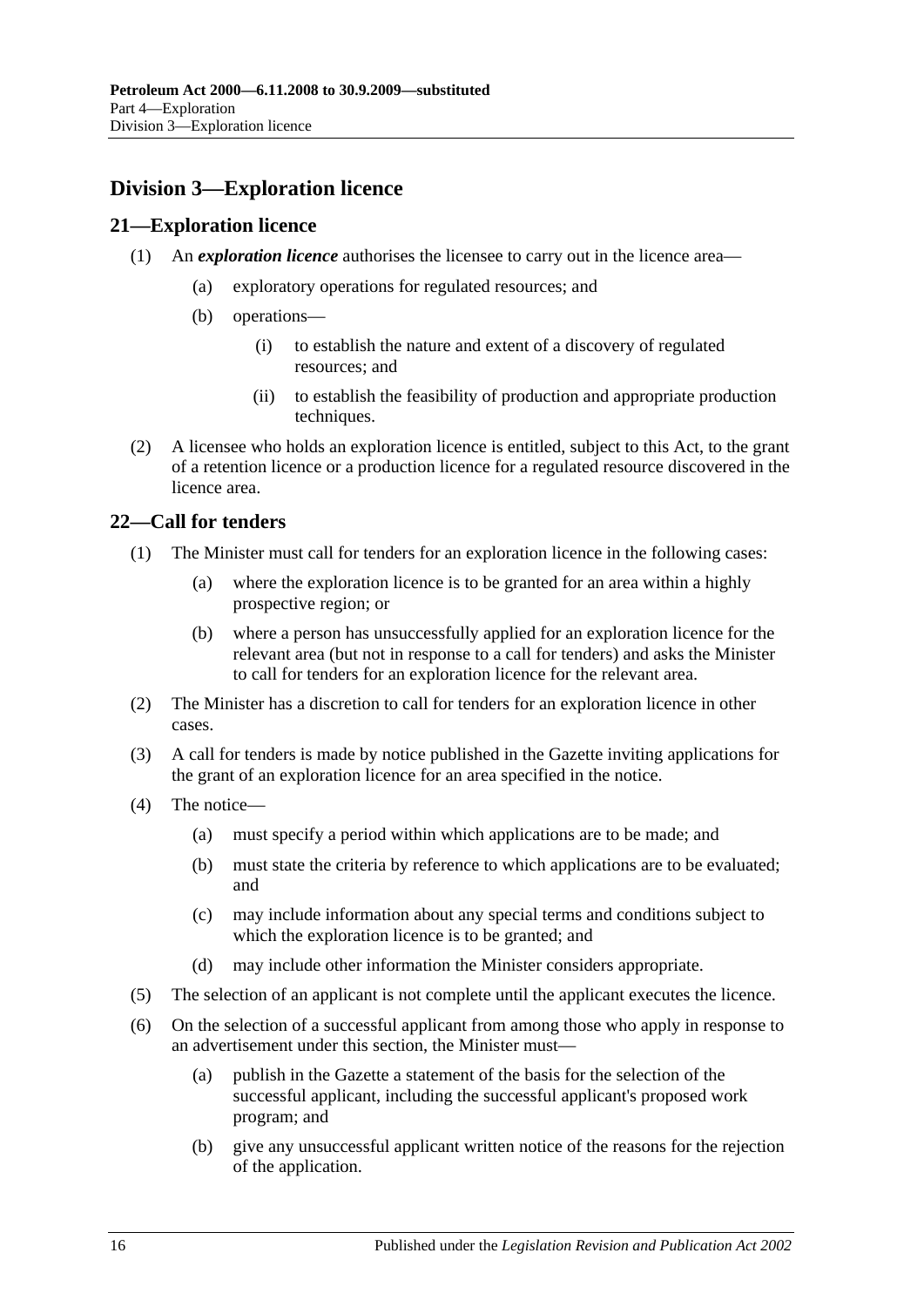# <span id="page-16-0"></span>**23—Criteria to be considered for granting exploration licence**

In considering an application for the grant of an exploration licence, the Minister must have regard to—

- (a) the suitability of applicant's proposed work program for evaluating the prospectivity of the licence area and discovering regulated resources; and
- (b) the adequacy of the applicant's technical and financial resources; and
- (c) if applications have been invited for the licence by public advertisement—the stated criteria for evaluation of the applications.

### <span id="page-16-1"></span>**24—Areas for which licence may be granted**

- (1) An exploration licence may be granted for 1 or more separate areas.
- (2) However, the total licence area cannot exceed—
	- (a) in the case of a licence authorising exploration for a source of geothermal energy—500 $km^2$ ; or
	- (b) in any other case  $-10\,000\,\mathrm{km}^2$ .

### <span id="page-16-2"></span>**25—Work program to be carried out by exploration licensee**

- (1) It is a mandatory condition of an exploration licence that the licensee must carry out work in the licence area in accordance with a work program approved by the Minister.
- (2) A proposed work program is to be submitted for the Minister's approval with an application for the grant or renewal of an exploration licence.
- (3) The Minister may approve the proposed work program with or without addition or variation.
- <span id="page-16-4"></span>(4) The Minister may approve acceleration, deferment, variation or reduction of the work to the carried out under an approved work program.
- (5) If a licence was granted on the basis of competitive tender, the Minister—
	- (a) must, before approving deferment, variation or reduction of the work to be carried out under an approved work program—have regard to work programs proposed by other applicants for the licence; and
	- (b) must publish in the Gazette notice of the approval stating the effect of the approval.
- (6) The Minister may, as a condition of approving the reduction or deferment of work under [subsection](#page-16-4) (4), require the licensee to relinquish a specified portion of the licence area.

# <span id="page-16-3"></span>**26—Term and renewal of exploration licence**

- (1) The term of an exploration licence is 5 years.
- (2) An exploration licence may be granted on terms under which the licence is to be renewable for a further term or 2 further terms, but a licence granted for a highly prospective region cannot be renewed more than once.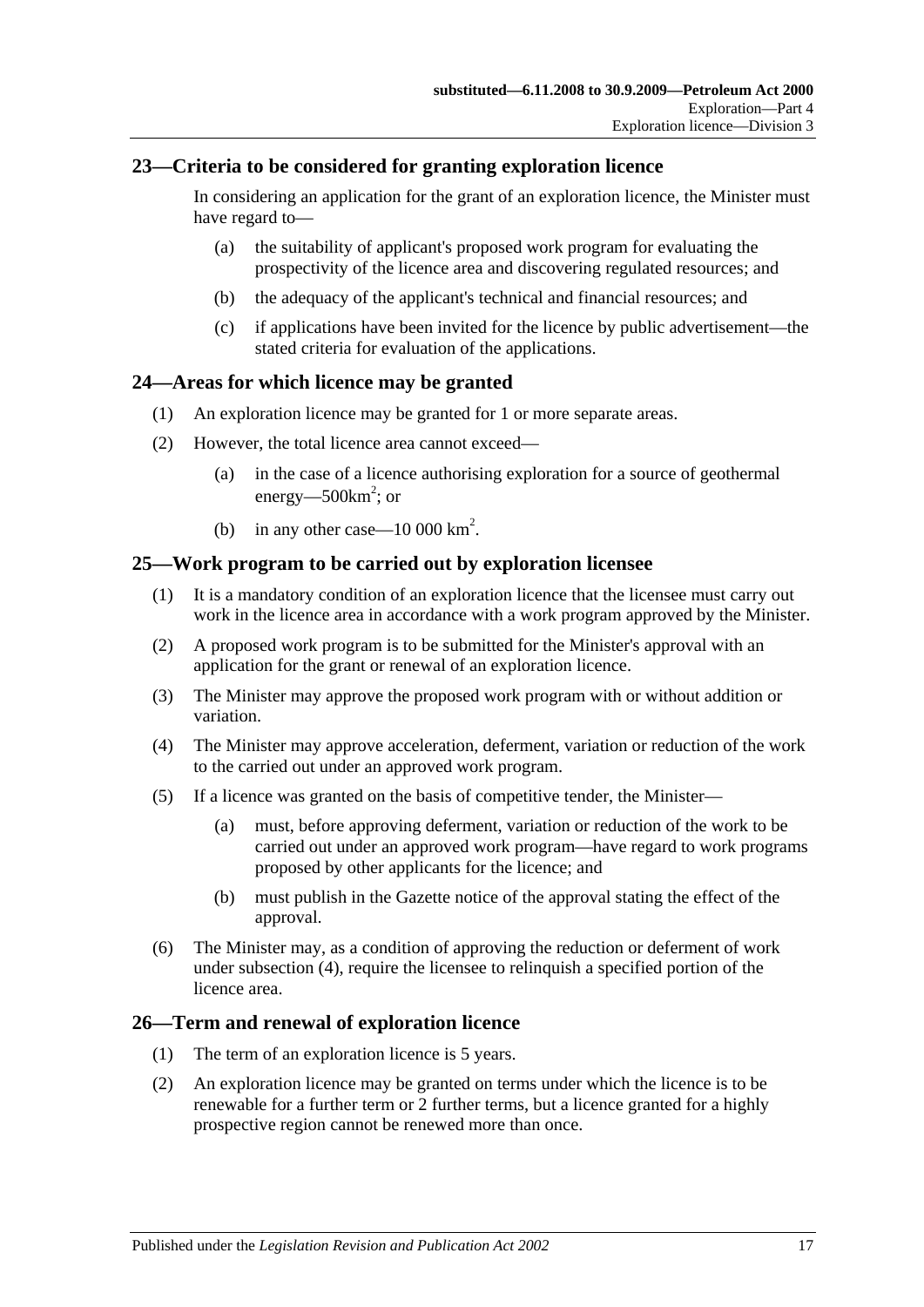- (3) A licence that is renewable for one further term must provide for the excision, on renewal, of an area equal to at least 50% of the original licence area and a licence that is renewable for 2 further terms must provide for the excision, on each renewal, of an area equal to at least 33⅓% of the original licence area.
- <span id="page-17-4"></span>(4) The area to be excised is to be determined by the Minister—
	- (a) if the licensee puts a proposal to the Minister in the application for renewal of the licence and the Minister accepts the proposal—on the basis of that proposal; or
	- (b) in any other case—after the Minister has put a proposal to the licensee and has considered any representations made by the licensee within 14 days after notice of the proposal is given to the licensee.
- (5) The Minister must accept the licensee's proposal under [subsection](#page-17-4)  $(4)(a)$  if it reasonably allows for the grant of new exploration licences over the area or areas to be excised.
- (6) When a licence falls due for renewal, the licensee, if not in default under the licence, is entitled to the renewal of the licence in accordance with the terms of the licence.

### <span id="page-17-0"></span>**27—Production of regulated resource under exploration licence**

- (1) The holder of an exploration licence may produce a regulated resource from a well in the licence area for the purpose of establishing the nature and extent of a discovery.
- (2) However, the licensee must not produce a regulated resource from a well for more than 10 days in aggregate without the Minister's approval. Maximum penalty: \$20 000.
- (3) The Minister may grant an approval under this section on conditions the Minister considers appropriate.

# <span id="page-17-1"></span>**Part 5—Retention**

#### <span id="page-17-2"></span>**28—Nature and purpose of retention licence**

A retention licence protects the interest of a licensee in a discovery of a regulated resource for a reasonable period to make possible either or both of the following:

- (a) proper evaluation of the productive potential of the discovery;
- (b) carrying out the work necessary to bring the discovery to commercial production.

#### <span id="page-17-3"></span>**29—Retention licence**

A *retention licence* authorises the licensee to carry out in the licence area—

- (a) operations—
	- (i) to establish the nature and extent of a discovery of regulated resources; and
	- (ii) to establish the commercial feasibility of production and appropriate production techniques; and
- (b) other regulated activities specified in the licence.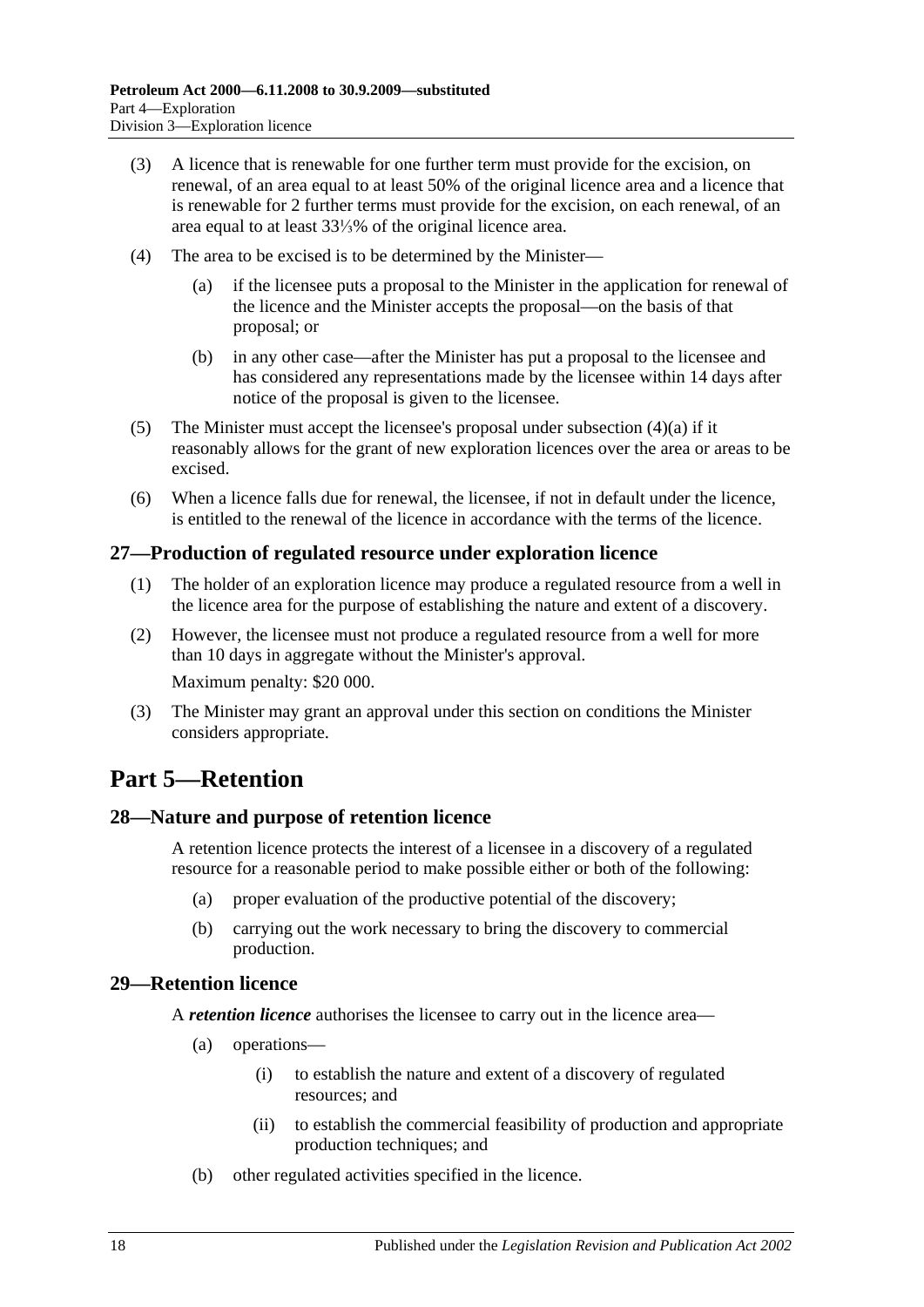### <span id="page-18-0"></span>**30—Grant of retention licence**

- (1) Subject to this Act, a person is, on application, entitled to the grant of a retention licence in respect of a discovery of a relevant resource if—
	- (a) a regulated resource has been discovered in the area for which the retention licence is to be granted and the existence of the regulated resource has been demonstrated by the drilling of at least one well; and
	- (b) the person holds, or held at the time of the application for the retention licence, an exploration licence or a production licence over the area for which the retention licence is to be granted; and
	- (c) the exploration licence or production licence authorised exploration for or production of a regulated resource of the relevant kind; and
	- (d) the Minister is satisfied that production of the regulated resource is not currently commercially feasible, but is more likely than not to become commercially feasible within 15 years.
- (2) If the holder of an exploration or production licence is in default under the terms of the licence, the Minister may decline to grant a retention licence until the default is remedied.

### <span id="page-18-1"></span>**31—Area of retention licence**

The area of a retention licence must not exceed either of the following limits:

- (a) twice the area under which (according to a reasonable estimate at the time when the licence was granted or last renewed) the discovery is likely to extend;
- (b)  $100 \text{ km}^2$ .

#### <span id="page-18-2"></span>**32—Term of retention licence**

- (1) The term of a retention licence is 5 years.
- (2) A retention licence may be renewed from time to time for a further term but only if the Minister is satisfied that production is not currently commercially feasible but is more likely than not to become commercially feasible within the next 15 years.

#### <span id="page-18-3"></span>**33—Work program to be carried out by retention licensee**

- (1) A retention licence may include a mandatory condition requiring the licensee to carry out work, in accordance with a work program approved by the Minister, for either or both of the following purposes:
	- (a) to establish the nature and extent of a discovery of regulated resources;
	- (b) to establish the commercial feasibility of production and appropriate production techniques.
- (2) A work program to be carried out under the licence must, if the Minister so requires, be submitted with the application for the licence and from time to time as required under the conditions of the licence.
- (3) The Minister may approve a proposed work program with or without addition or variation.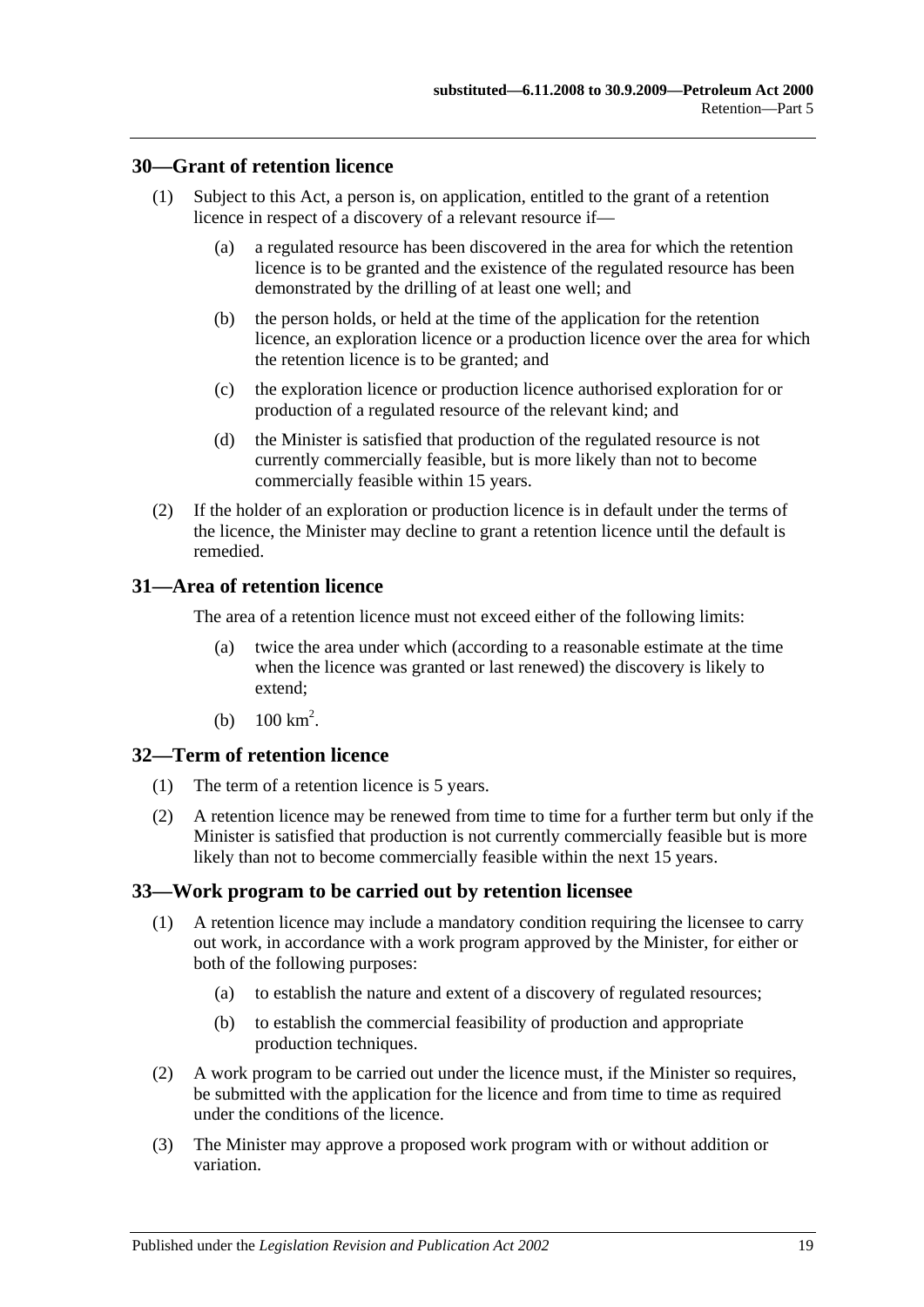- (4) The Minister may, on application by a licensee—
	- (a) approve acceleration or deferment of the work to be carried out under an approved work program; and
	- (b) approve variation of the work program by substitution for work previously programmed of work that is, in the Minister's opinion, of equal or greater value.

# <span id="page-19-0"></span>**Part 6—Production**

# <span id="page-19-1"></span>**34—Production licence**

- (1) A *production licence* authorises subject to its terms operations of the following kinds:
	- (a) operations for the recovery of petroleum or some other regulated substance from the ground (including, if the licence so provides, its extraction by an artificial means such as in situ gasification or the techniques used to recover coal seam methane);
	- (b) operations for the processing of regulated substances recovered from the licence area;
	- (c) operations for the use of a natural reservoir for storage of a regulated substance;
	- (d) operations for the extraction or release of geothermal energy.
- (2) A production licence also authorises (subject to its terms) the licensee to carry out other regulated activities within the licence area.

# <span id="page-19-3"></span><span id="page-19-2"></span>**35—Grant of production licence**

- (1) Subject to this Act, a person is, on application, entitled to the grant of a production licence for the production of a regulated resource of a particular kind if—
	- (a) a regulated resource has been discovered in the area for which the production licence is to be granted; and
	- (b) the person holds, or held at the time of the application for the production licence, an exploration licence or a retention licence over the area for which the production licence is to be granted; and
	- (c) the exploration licence authorised exploration for a regulated resource of the relevant kind or the retention licence was granted for a regulated resource of the relevant kind; and
	- (d) production is currently commercially feasible or is more likely than not to become commercially feasible within the next 24 months.
- (2) If the holder of an exploration or retention licence is in default under the terms of the licence, the Minister may decline to grant a production licence until the default is remedied.
- $(3)$  If—
	- (a) the Minister is satisfied that—
		- (i) a regulated resource has been discovered in a particular area; and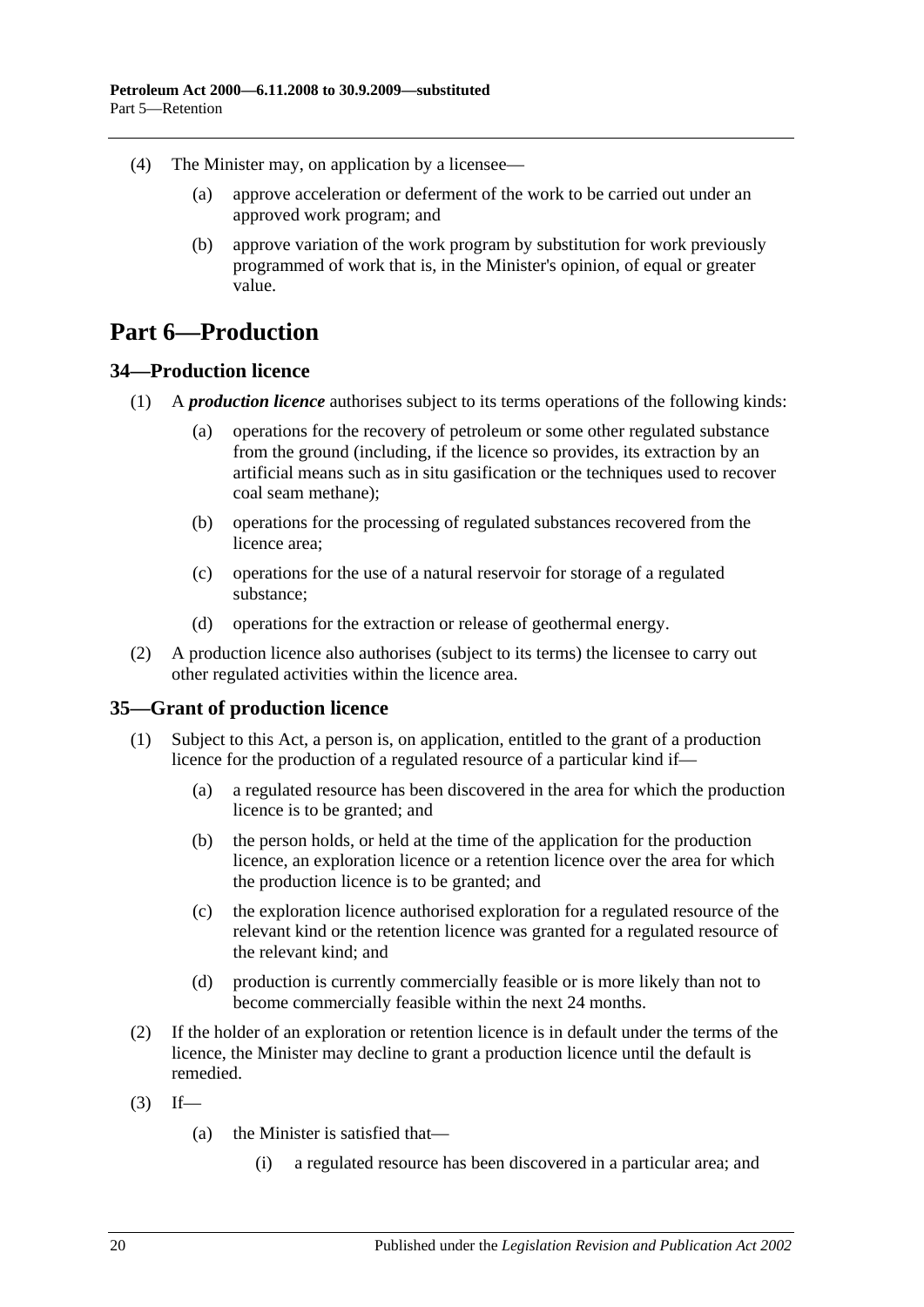- (ii) production is currently commercially feasible or is more likely than not to become commercially feasible within the next 24 months; but
- (b) there is no person who is currently entitled to the grant of a production licence under [subsection](#page-19-3) (1),

the Minister may call for tenders for the grant a production licence and grant a production licence to the applicant who submits the successful tender.

### <span id="page-20-0"></span>**36—Power to require holder of exploration licence or retention licence to apply for production licence**

- (1) The Minister may, after consultation with the holder of an exploration licence or a retention licence, give a written notice to the holder stating that—
	- (a) production of a regulated resource is, in the Minister's opinion, currently commercially feasible within the whole or a specified part of the licence area; and
	- (b) the holder of the licence should apply for a production licence for the relevant area within a period (which must be at least 6 months) stated in the notice.
- (2) If the holder of the licence does not apply for a production licence for the relevant area within the time stipulated in the notice, the Minister may—
	- (a) excise the relevant area from the exploration or retention licence; and
	- (b) call for tenders for the grant a production licence for the relevant area; and
	- (c) grant a production licence to the applicant who submits the successful tender.

#### <span id="page-20-1"></span>**37—Area of production licence**

The area of a production licence must not exceed either of the following limits:

- (a) twice the area under which (according to a reasonable estimate at the time of granting the licence) the discovery is more likely than not to extend;
- (b)  $100 \text{ km}^2$ .

#### <span id="page-20-2"></span>**38—Work program to be carried out by production licensee**

- (1) A production licence may include a condition requiring the licensee to carry out work—
	- (a) for the development of the licence area; and
	- (b) for the production of regulated resources,

in accordance with a work program approved by the Minister.

- (2) If a production licence includes such a condition, a proposed work program must be submitted for the Minister's approval from time to time as required under the relevant licence condition.
- (3) The Minister may approve a proposed work program with or without addition or variation.
- (4) The Minister may, on application by the licensee, vary an approved work program.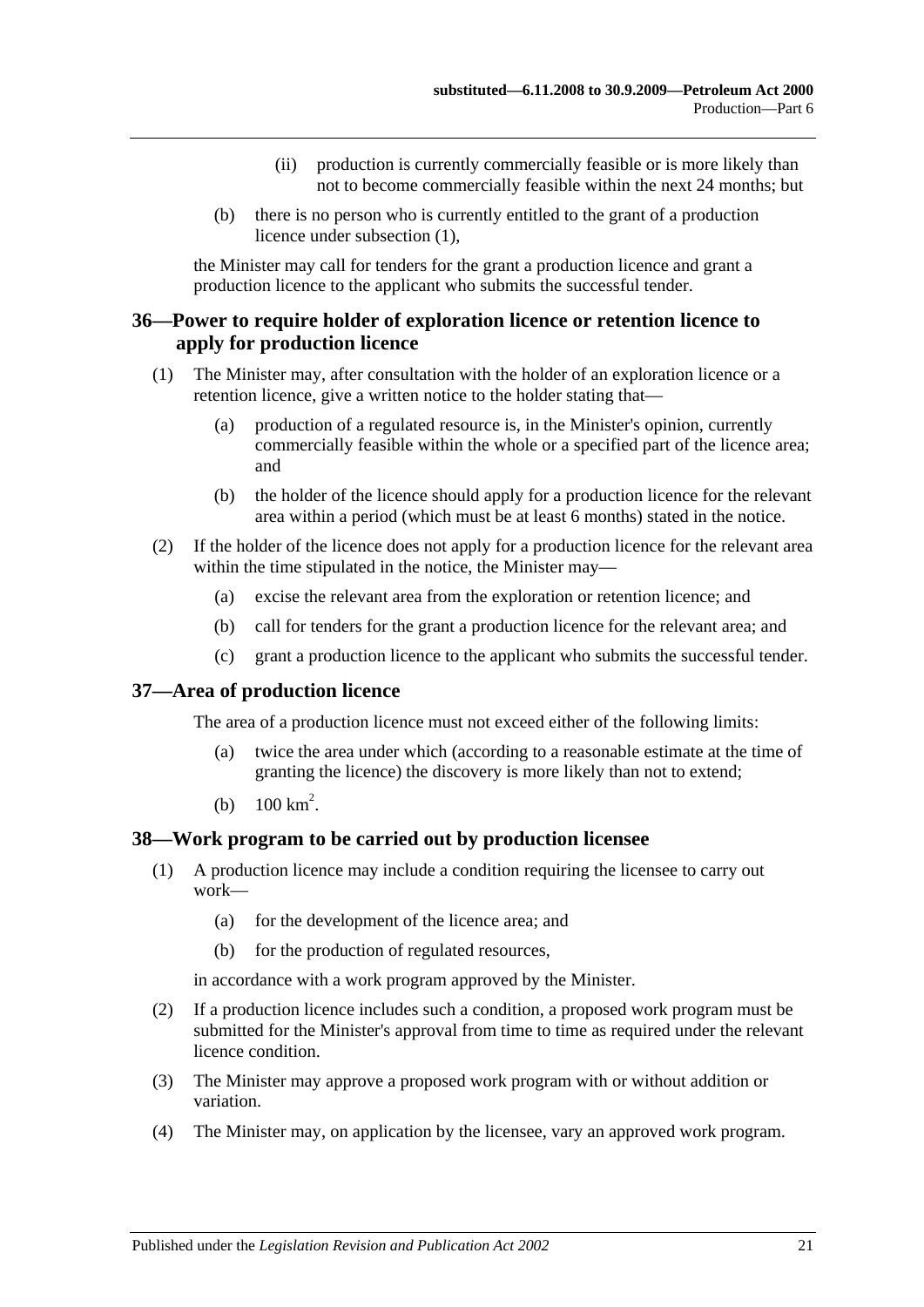# <span id="page-21-0"></span>**39—Requirement to proceed with production**

- (1) The holder of a production licence must, subject to this Act, proceed with operations for production of the relevant regulated resources—
	- (a) with due diligence; and
	- (b) in accordance with the conditions of the licence.

Maximum penalty: \$60 000.

- (2) If operations for production of the relevant regulated resource have not commenced within 24 months after the grant of the production licence, the Minister may, by written notice given to the holder of the licence, require the holder of the licence to commence the operations.
- <span id="page-21-4"></span>(3) If, in the Minister's opinion, production from the area of a production licence is practicable and commercially feasible, the Minister may, by written notice given to the licensee, require the licensee to undertake or continue operations in accordance with requirements specified in the notice until the licensee satisfies the Minister that the operations are no longer practicable or commercially feasible.
- (4) A notice under [subsection](#page-21-4) (3) may require production from the area comprised in a production licence at a rate that is no less than a rate specified in the notice.
- (5) If the holder of a production licence fails to proceed with operations for production of a regulated resource as required under the terms of the licence or by notice under this section (and has not entered into arrangements, satisfactory to the Minister, for future production), the Minister may, by written notice to the licensee, cancel the licence.

# <span id="page-21-1"></span>**40—Term of production licence**

A production licence is to be granted for an unlimited term.

# <span id="page-21-2"></span>**41—Cancellation or conversion of production licence where commercially productive operations are in abeyance**

- (1) If productive operations resulting in production from the licence area on a commercial basis have not been carried on within the area of a production licence for 24 months or more (and the licensee has not entered into arrangements, satisfactory to the Minister, for commencing or resuming such operations at a reasonable future time), the Minister may, by written notice to the licensee—
	- (a) convert the licence into a retention licence; or
	- (b) cancel the licence.
- <span id="page-21-5"></span>(2) Before cancelling a licence under this section, the Minister must give the licensee a reasonable opportunity to make representations about the proposed action.

# <span id="page-21-3"></span>**42—Unitisation of production**

- (1) If the Minister is satisfied that—
	- (a) a natural reservoir containing, or suitable for storage of, a regulated substance extends beyond the area of a production licence; and
	- (b) the adjacent area is covered by an exploration, retention or production licence held by a different person,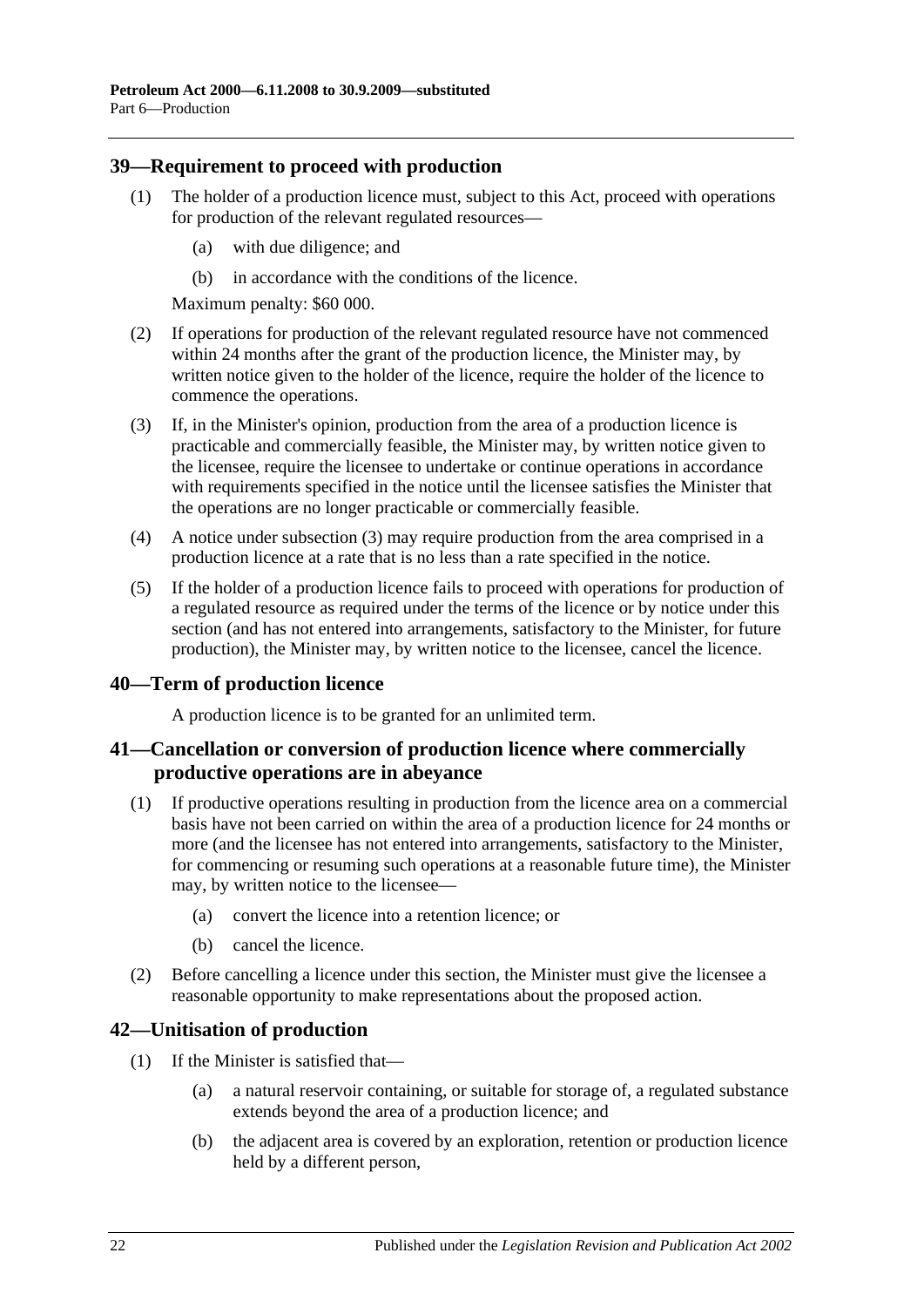the Minister may, by written notice given to the holders of the respective licences, require them to enter into negotiations with a view to establishing a scheme for working the relevant areas as a single unit.

- (2) If the holders of the licences fail to reach agreement on the terms of such a scheme within a reasonable time, the Minister may, by written notice given to the licensees, establish such a scheme.
- (3) Before the Minister establishes a scheme under this section, the Minister must allow the holders of the licences affected by the scheme a reasonable opportunity to make submissions on the terms of the scheme.
- (4) A scheme under this section is binding on the holders, for the time being, of the licences affected by the scheme.

# <span id="page-22-0"></span>**Part 7—Royalty**

# <span id="page-22-1"></span>**43—Royalty on regulated resources**

- (1) The holder of a licence must pay to the Crown a royalty equivalent to the prescribed percentage of the value (at the well head) of a regulated resource produced from land comprised in the licence.
- (2) The prescribed percentage is—
	- (a) for a regulated substance—10%;
	- (b) for geothermal energy—2.5%.
- (3) Royalty is not payable on the following:
	- (a) a regulated substance that—
		- (i) has been returned to a natural reservoir in the area of a production licence and will be brought into account for the purposes of calculation and payment of royalty on later production from the natural reservoir; or
		- (ii) has been destroyed or dissipated in accordance with sound production practice; or
		- (iii) is to be used in the course of productive operations, or for purposes incidental to productive operations, that the producer carries out in the State and are associated with production of a regulated substance in the State; and
	- (b) geothermal energy that is dissipated before it reaches the point of delivery to the purchaser.
- (4) A licensee must, within 30 days after the end of each month in which a regulated substance or geothermal energy is produced, provide the Minister with a return for the relevant month setting out—
	- (a) the quantity of the regulated substance or energy produced; and
	- (b) the quantity of any regulated substance or energy sold, and the amount realised on sale; and
	- (c) any other relevant information required by the Minister.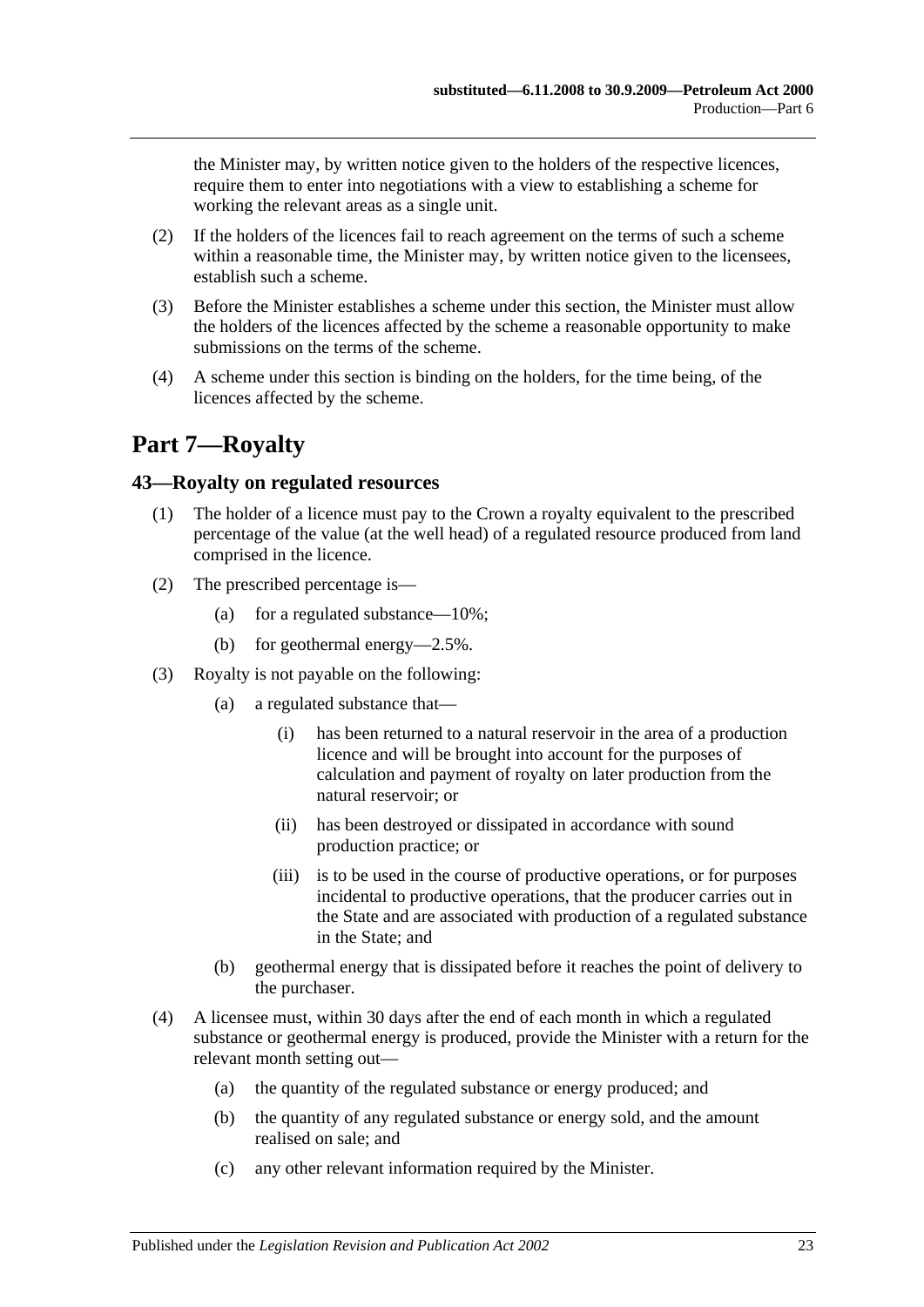Administrative penalty.

- (5) A return must be accompanied by the royalty payable by the licensee in respect of the month to which the return relates.
- (6) The value at the well head of a regulated substance is a value calculated by subtracting from the price (exclusive of any GST component) that could reasonably be realised on sale of the substance to a genuine purchaser at arms length from the producer all reasonable expenses (exclusive of any GST component) reasonably incurred by the producer—
	- (a) in treating processing or refining the substance; and
	- (b) in transporting the substance from the well head to the point of delivery.
- (7) The value at the well head of geothermal energy is a value calculated by subtracting from the price (exclusive of any GST component) that could reasonably be realised on sale of the energy to a genuine purchaser at arms length from the producer all reasonable expenses (exclusive of any GST component) reasonably incurred by the producer in getting the energy to the point of delivery to the purchaser.
- (8) The value at the well head of a regulated substance or geothermal energy is to be assessed by the Minister.
- (9) The Minister may, on application by the producer, or on the Minister's own initiative, review and revise an earlier assessment of the value at the well head of a regulated substance or geothermal energy.
- (10) The Land and Valuation Court may, on appeal by the producer, vary the Minister's assessment.
- (11) In any other proceedings, the Minister's assessment is to be taken as conclusive evidence of the value of a regulated substance or geothermal energy at the well head.

#### <span id="page-23-2"></span><span id="page-23-0"></span>**44—Penalty for late payment**

- (1) If a licensee fails to pay royalty as and when required by or under this Part—
	- (a) the amount in arrears will, unless the Minister determines otherwise, be increased by penalty interest at the prescribed rate; and
	- (b) the Minister may impose on the licensee a fine of an amount fixed by the Minister up to a limit of \$1,000 or 10% of the outstanding royalty, whichever is the greater.
- (2) The Minister may for any proper reason remit penalty interest or a fine imposed under [subsection](#page-23-2) (1) wholly or in part.

#### <span id="page-23-1"></span>**45—Recovery of royalty**

Royalty (and any penalty interest or fine imposed by the Minister under this Part) may be recovered as a debt due to the Crown.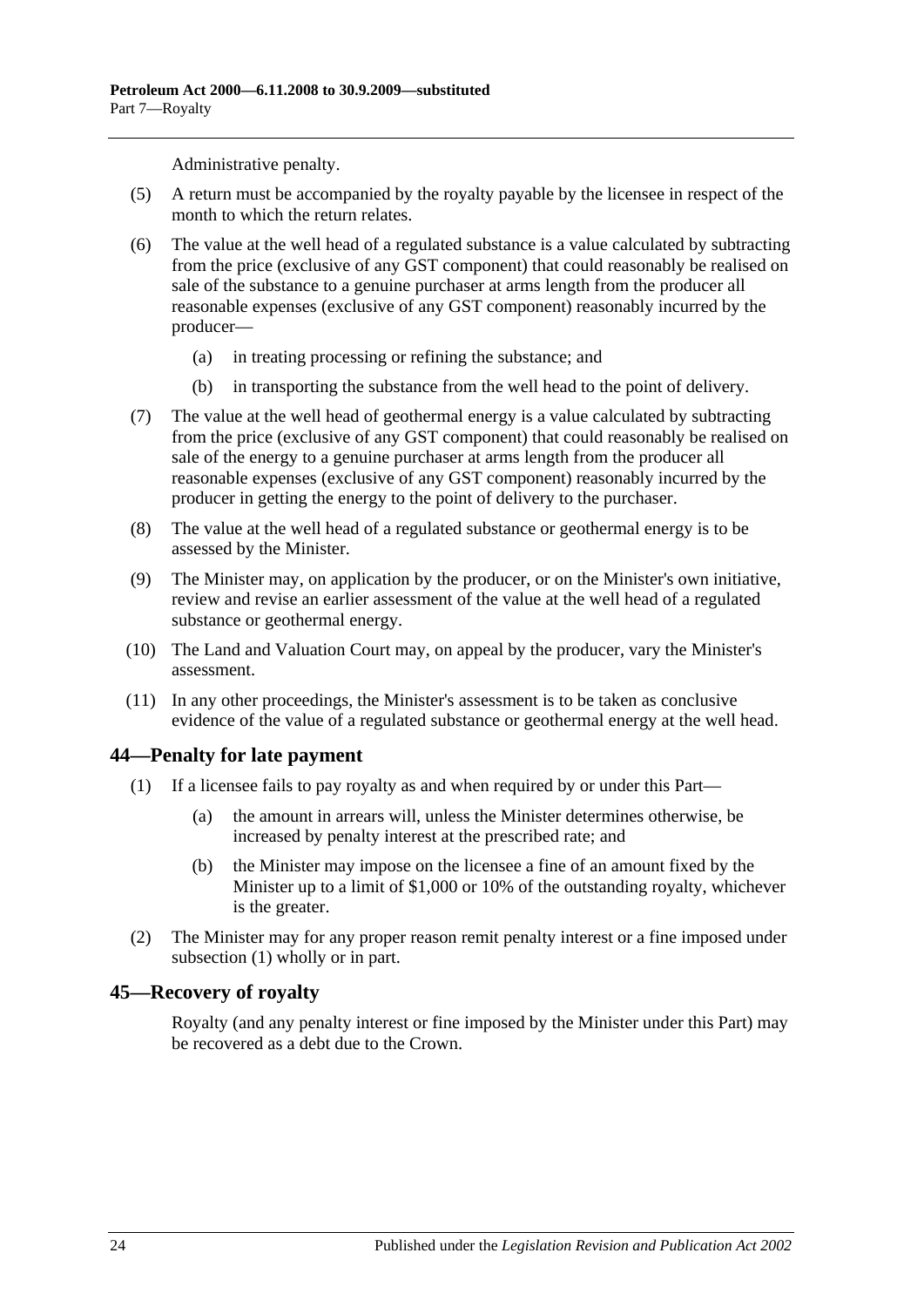# <span id="page-24-0"></span>**Part 8—Transmission pipelines**

# <span id="page-24-1"></span>**Division 1—Pipeline licence**

# <span id="page-24-2"></span>**46—Rights conferred by pipeline licence**

- (1) A *pipeline licence* authorises the licensee to operate the transmission pipeline to which it relates.
- (2) If the licence is granted for a proposed transmission pipeline, the licence also authorises the licensee to construct (or complete the construction of) the relevant transmission pipeline.
- (3) A pipeline licence may be granted for the whole or part of a transmission pipeline.
- (4) A pipeline licence—
	- (a) can only be held by a body corporate (or two or more bodies corporate); and
	- (b) can only be held in respect of a transmission pipeline or proposed transmission pipeline owned by a body corporate (or two or more bodies corporate).
- (5) The Minister may, on application by a licensee holding a pipeline licence, vary the licence to cover an extension to, or a variation to the route of, the pipeline.

# <span id="page-24-3"></span>**47—Term and renewal of pipeline licence**

- (1) The term of a pipeline licence is 21 years or a lesser term agreed between the pipeline licensee and the Minister.
- (2) Subject to any agreement between the Minister and the pipeline licensee excluding or limiting this right of renewal, a pipeline licence must, on application for renewal, be renewed for a further term.

# <span id="page-24-4"></span>**48—Alteration of pipeline**

A pipeline licensee must not alter or modify, or permit the alteration or modification of, the pipeline except as follows:

- (a) as authorised in the pipeline licence; or
- (b) as may be necessary for the repair or maintenance of the pipeline; or
- (c) as may be necessary for the preservation of life or property in an emergency; or
- (d) as may be authorised by the Minister.

Maximum penalty: \$120 000.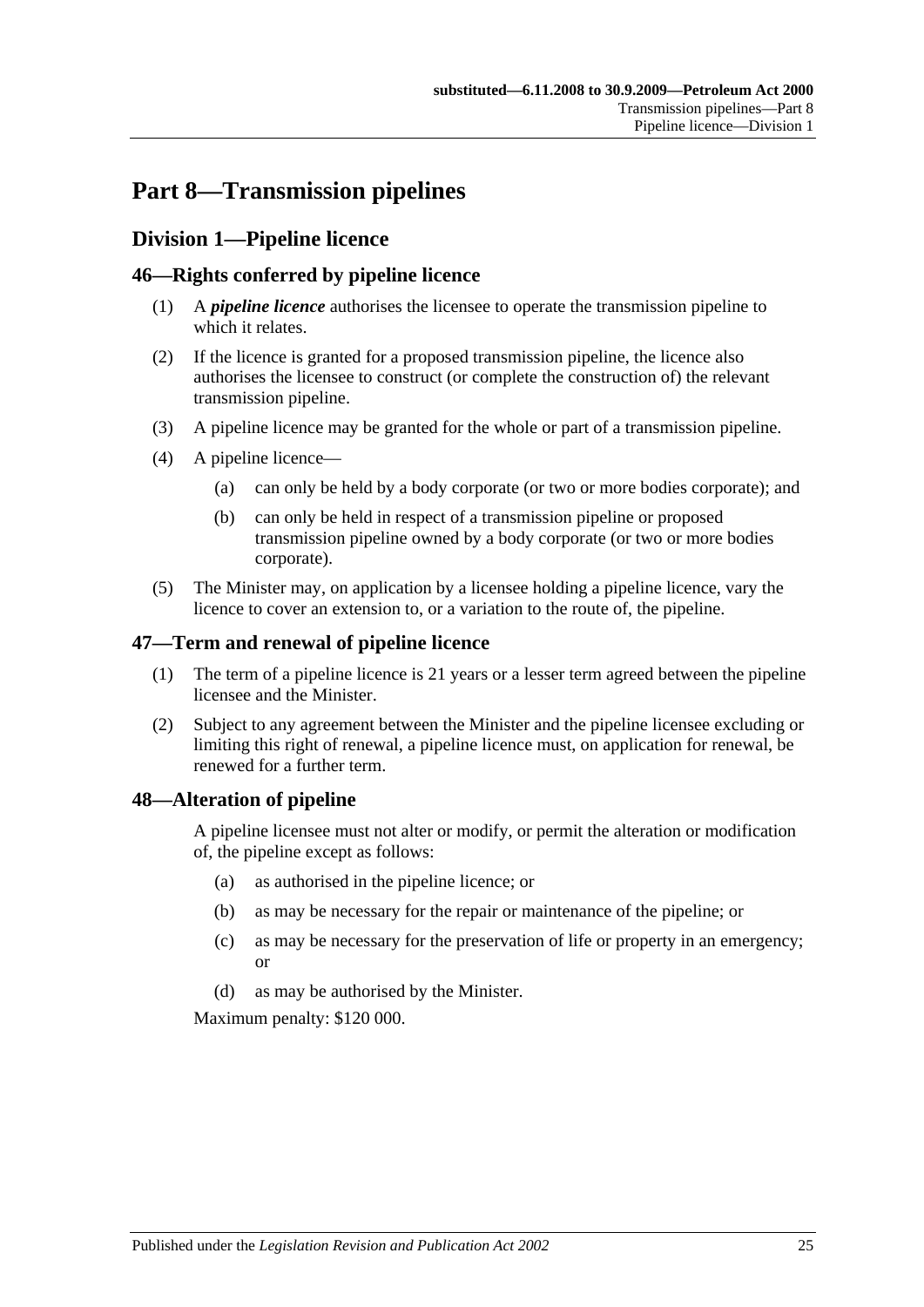# <span id="page-25-0"></span>**Division 2—Access to pipeline**

# <span id="page-25-1"></span>**49—Ministerial power to require access to pipeline**

- (1) The Minister may, by written notice given to the holder of a pipeline licence, require the holder to convey a regulated substance for another person on terms and conditions mutually agreed by the holder and the other person or, in default of agreement, on terms and conditions determined by the Minister.
- (2) In considering whether to require the holder of a pipeline licence to convey a regulated substance for another and if so the appropriate terms and conditions on which the holder should be required to do so, the Minister must have regard to—
	- (a) the legitimate business interests of the licensee; and
	- (b) the public interest including the public interest in facilitating competition in markets; and
	- (c) the interests of other persons who have rights of access to the pipeline; and
	- (d) the cost of providing access to the pipeline; and
	- (e) the operational and technical requirements for the safe, efficient and reliable operation of the pipeline; and
	- (f) any other matters the Minister considers relevant.
- (3) A determination under this section, and the Minister's reasons for making it, are to be published in the Gazette.
- (4) This section does not apply if access to the relevant transmission pipeline is governed under some other law.

# <span id="page-25-2"></span>**Division 3—Special provisions about pipelines**

# <span id="page-25-3"></span>**50—Acquisition of land by holder of pipeline licence**

- (1) The holder of a pipeline licence must, as soon as practicable after the grant of the licence, proceed to acquire the pipeline land reasonably required for constructing or operating, or constructing and operating, the relevant pipeline.
- (2) Despite any limitation on the powers of a body corporate existing apart from this section, a body corporate is authorised to transfer to the holder of a pipeline licence any land required for the construction or operation of a pipeline under the relevant pipeline licence.

# <span id="page-25-4"></span>**51—Pipeline easements**

An easement acquired for the construction or operation of a pipeline is an easement in gross that does not depend on the existence of a dominant tenement.

# <span id="page-25-5"></span>**52—Compulsory acquisition of land for pipeline**

If the Minister is satisfied that the holder of a pipeline licence—

(a) reasonably requires land (apart from the interest conferred by the licence) for the purpose of constructing, modifying or operating a pipeline or for incidental purposes; and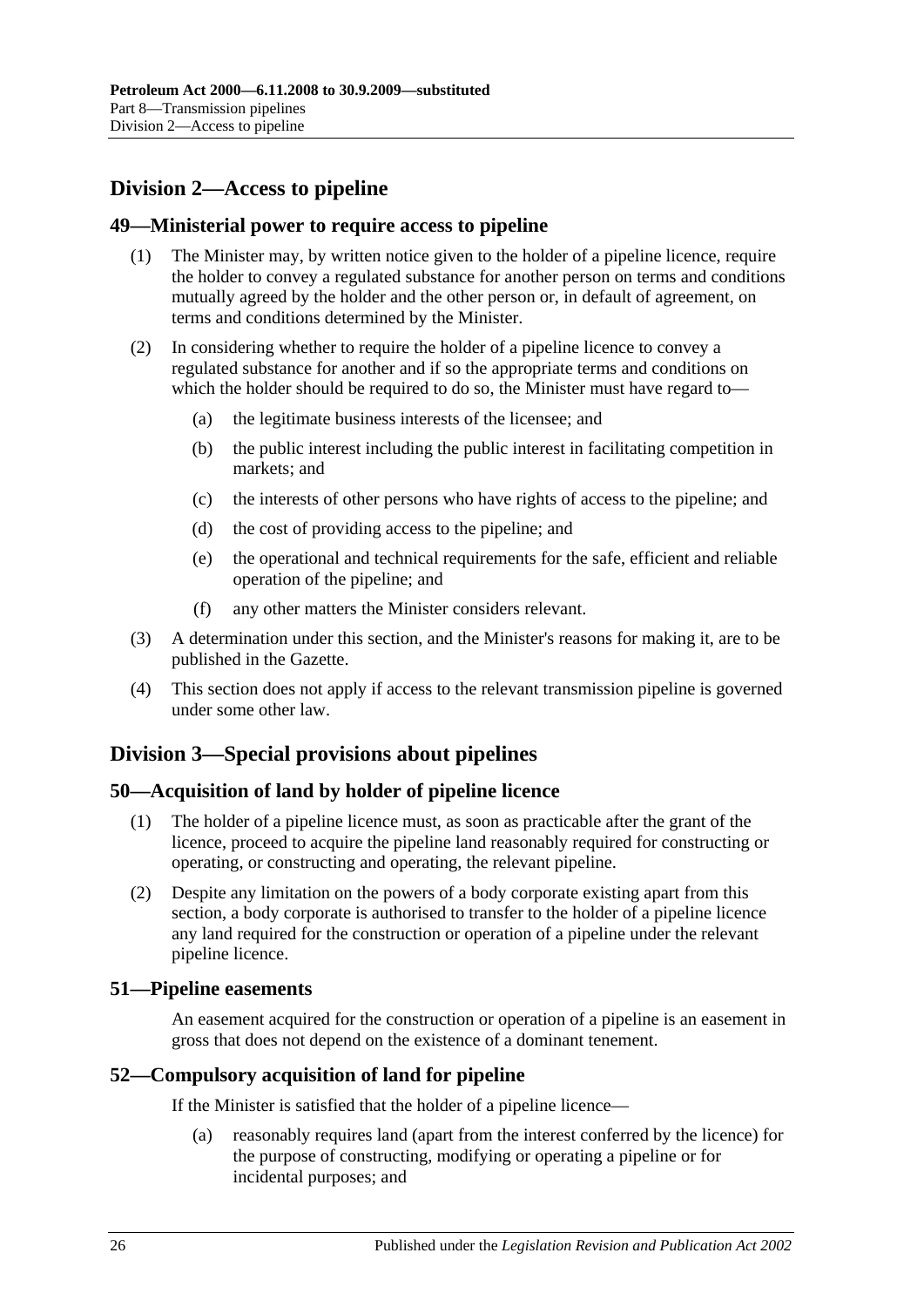(b) has failed to acquire the land by agreement after making reasonable attempts to do so,

the holder may, with the Minister's approval, proceed to acquire the land compulsorily under the *[Land Acquisition Act](http://www.legislation.sa.gov.au/index.aspx?action=legref&type=act&legtitle=Land%20Acquisition%20Act%201969) 1969*.

# <span id="page-26-0"></span>**53—Pipeline to be chattel**

A pipeline is a chattel and capable of being acquired, owned, dealt with and disposed of as such.

# <span id="page-26-1"></span>**54—Inseparability of dealings with pipeline and pipeline land**

Unless the Minister gives written consent, a pipeline cannot be transferred, mortgaged, or otherwise dealt with separately from the pipeline land related to the pipeline, nor can pipeline land be transferred, mortgaged or dealt with separately from the pipeline to which it relates.

# <span id="page-26-3"></span><span id="page-26-2"></span>**55—Resumption of pipeline**

- (1) If a pipeline for which a licence was granted is not used for the transportation of a regulated substance for a continuous period of more than 3 years, the Minister may give written notice to all interested persons of intention to resume the pipeline and the pipeline land.
- (2) The *interested persons* are—
	- (a) the holder (or former holder) of the pipeline licence; and
	- (b) the owner of, and other persons interested in, the pipeline and the related pipeline land.
- (3) Before the Minister gives notice under [subsection](#page-26-3) (1), the Minister must—
	- (a) invite all interested persons to make representations about the proposed resumption; and
	- (b) consider any representations made in response to the invitation.
- (4) The notice of the intended resumption—
	- (a) may be given whether or not a pipeline licence remains in force for the pipeline (but if a licence is in force, the notice terminates the licence); and
	- (b) must be given to all interested persons.
- (5) The owner of the pipeline may within 6 months after the notice is given take up and remove the pipeline and associated structures (wholly or in part) and restore the relevant land as far as practicable to its former condition.
- <span id="page-26-4"></span>(6) After the six month period has ended, the Minister may exercise either or both of the following powers:
	- (a) the Minister may, by written notice given to the owner of the pipeline, require the owner, within a reasonable time stated in the notice, to remove buildings, structures and fixtures associated with the pipeline and to restore the land, as far as practicable, to its former condition; and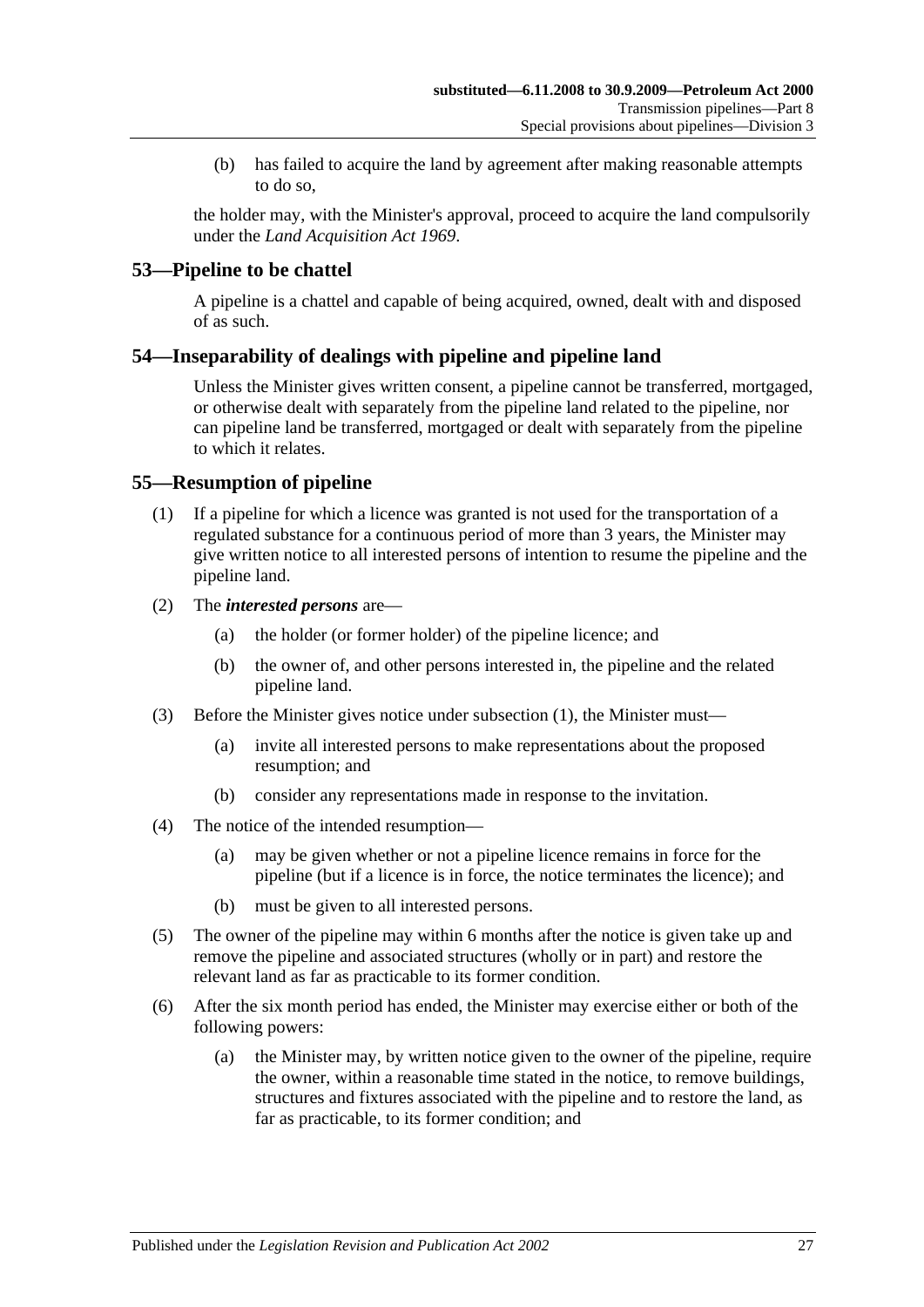- (b) the Minister may, by notice published in the Gazette, vest the pipeline land and any buildings, structures and fixtures (including the pipeline) remaining on the land in the Crown.
- <span id="page-27-4"></span>(7) If the owner of the pipeline fails to comply with a notice under [subsection](#page-26-4)  $(6)(a)$ , the Minister may have the necessary work carried out and recover the cost of doing so from the owner.
- (8) No compensation is payable for the divestiture of property under [subsection](#page-27-4) (6)(b).
- (9) If an easement is vested in the Crown under [subsection](#page-27-4) (6)(b), the Minister may, by notice in the Gazette, surrender (and thus extinguish) the easement.

# <span id="page-27-0"></span>**Part 9—Associated facilities**

# <span id="page-27-1"></span>**56—Associated facilities licence**

- (1) An *associated facilities licence*
	- (a) authorises the holder of a licence (the *primary licence*) to establish and operate associated facilities on land outside the area of the primary licence; and
	- (b) for that purpose, confers rights of access to and use of land to which the licence relates on terms and conditions specified in the licence.
- <span id="page-27-3"></span>(2) An *associated facility* is anything that is reasonably necessary for, or incidental to, carrying on regulated activities in the area of the primary licence, or in the vicinity of the area of the primary licence.
- (3) For example—
	- (a) an associated facilities licence might be granted to the holder of an exploration licence, a retention licence or a production licence authorising the holder of the licence to drill a well from an area outside the area of the primary licence for obtaining access to geological structures within the area of the primary licence;
	- (b) an associated facilities licence might be granted authorising the holder of the licence to establish and operate facilities within the licence area such as—
		- (i) a pipeline;
		- (ii) a processing plant;
		- (iii) a camp, airport, building or other infrastructure;
		- (iv) commercial or recreational facilities for people involved in regulated activities.

# <span id="page-27-2"></span>**57—Area of associated facilities licence**

- (1) An associated facilities licence cannot be granted for an area exceeding  $5 \text{km}^2$ .
- (2) However, this restriction on the area of an associated facilities licence does not apply if the licence area is in the form of a corridor with a width of 50m or less.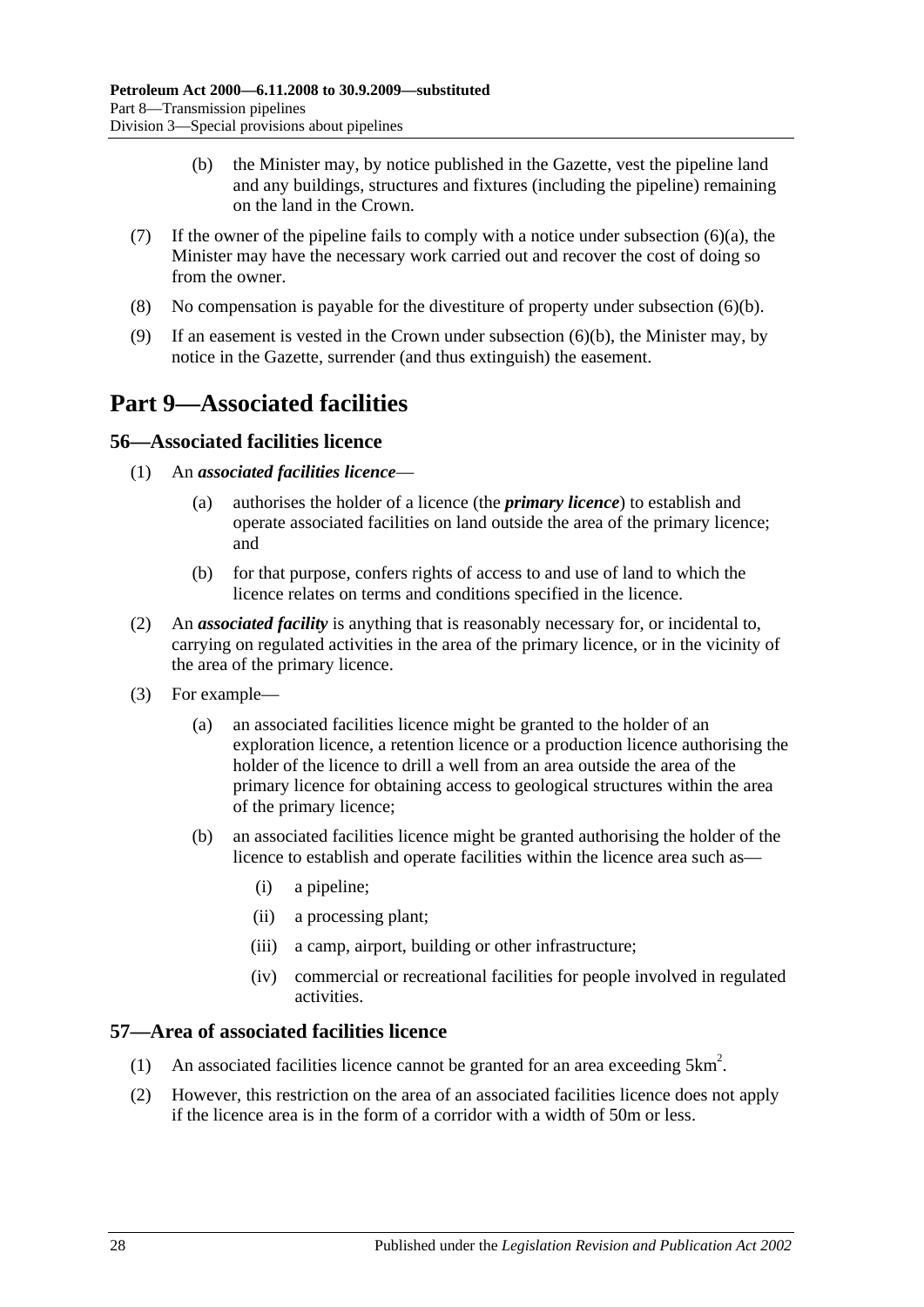#### <span id="page-28-0"></span>**58—Term of associated facilities licence**

An associated facilities licence is an adjunct to the primary licence and is, subject to its terms, granted for the same term, and renewable at the same time and in the same way as the primary licence.

#### <span id="page-28-1"></span>**59—Relationship with other licences**

- (1) An associated facilities licence may be granted in respect of an area comprised within the area of another licence.
- (2) Subject to any relevant licence conditions, the rights conferred by an associated facilities licence prevail over rights conferred by another licence in respect of the same area.
- (3) Before the Minister grants an associated facilities licence for an area covered by another licence—
	- (a) the Minister must have regard to—
		- (i) the reasons put forward by the applicant for the grant of the licence and, in particular, whether they justify the grant of the licence in derogation from the rights of the existing licensee; and
		- (ii) the legitimate business interests of the existing licensee; and
		- (iii) the effect of the operations to be carried out under the associated facilities licence on the operations conducted under the existing licence; and
		- (iv) the operational and technical requirements for the safe, efficient and reliable conduct of operations under both licences; and
		- (v) any other matters the Minister considers relevant; and
	- (b) the Minister must consult with the existing licensee about the conditions to be included in the licence.
- (4) If an associated facilities licence is granted over the area of another licence, the holder of the other licence is to be entitled to compensation for diminution of the rights conferred by that licence—
	- (a) to be agreed between the licensees; or
	- (b) in default of agreement, to be determined by the relevant court.
- <span id="page-28-2"></span>(5) If an associated facilities licence is granted over the area of another licence, the Land and Valuation Court may, on application by the holder of the other licence made within 2 months after the grant of the associated facilities licence, review the terms and conditions of the associated facilities licence and vary them as the Court considers just.
- (6) The Land and Valuation Court may, in exercising its powers under [subsection](#page-28-2) (5), relocate the area of the associated facilities licence or vary the area in some other way.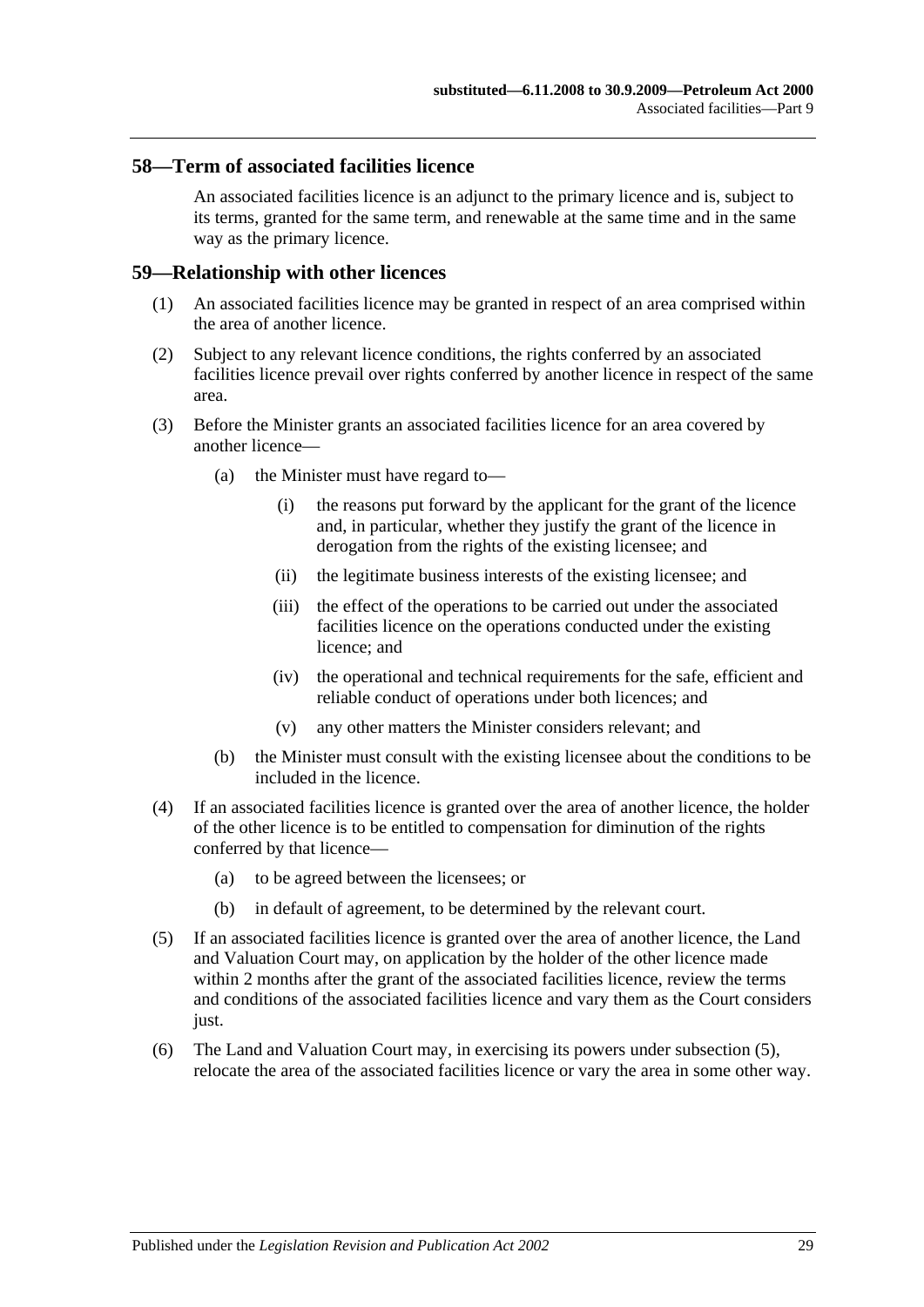# <span id="page-29-0"></span>**Part 10—Entry to and use of land**

# <span id="page-29-1"></span>**60—Right of entry to land**

A licensee may, subject to this Part—

- (a) enter land to carry out authorised activities on the land; or
- (b) enter land for the purpose of gaining access to adjacent land on which the licensee proposes to carry out authorised activities.

# <span id="page-29-2"></span>**61—Notice of entry on land**

- (1) A licensee must, at least 21 days before entering land under this Part, give written notice to the occupier of the land, in the form required by the regulations—
	- (a) of the licensee's intention to enter the land; and
	- (b) if the licensee proposes to carry out regulated activities on the land—of the nature of the activities to be carried out on the land.

Maximum penalty: \$20 000.

(2) Once notice of entry has been given, a further notice for re-entry of the land is not necessary unless the activities to be carried out on the land differ significantly, in nature or extent, from the activities as described in the previous notice.

# <span id="page-29-3"></span>**62—Disputed entry**

- (1) An occupier of the land (other than the lessee under a pastoral lease) may, by giving notice of objection to the licensee, object to the licensee's proposed entry.
- (2) A notice of objection must be given within 14 days after the licensee's notice of the proposed entry.
- (3) If an occupier gives notice of objection, the licensee must notify the Minister that entry is disputed.
- (4) When notice of disputed entry is given, the Minister may attempt to mediate between the parties in order to arrive at mutually satisfactory terms under which the licensee may enter the land and (if relevant) carry out regulated activities on the land.
- $(5)$  If—
	- (a) the Minister decides against attempting to reach a settlement of the dispute by mediation; or
	- (b) an attempt is made but the dispute is not resolved within a period fixed in the regulations for the purposes of this paragraph,

either the licensee or the owner may apply to the Warden's Court for a resolution of the dispute.

(6) The Warden's Court may, on an application under this section, determine terms on which the licensee may enter the land and carry out regulated activities on the land.

# <span id="page-29-4"></span>**63—Landowner's right to compensation**

(1) The owner of land is entitled to compensation from a licensee who enters the land and carries out regulated activities under this Act.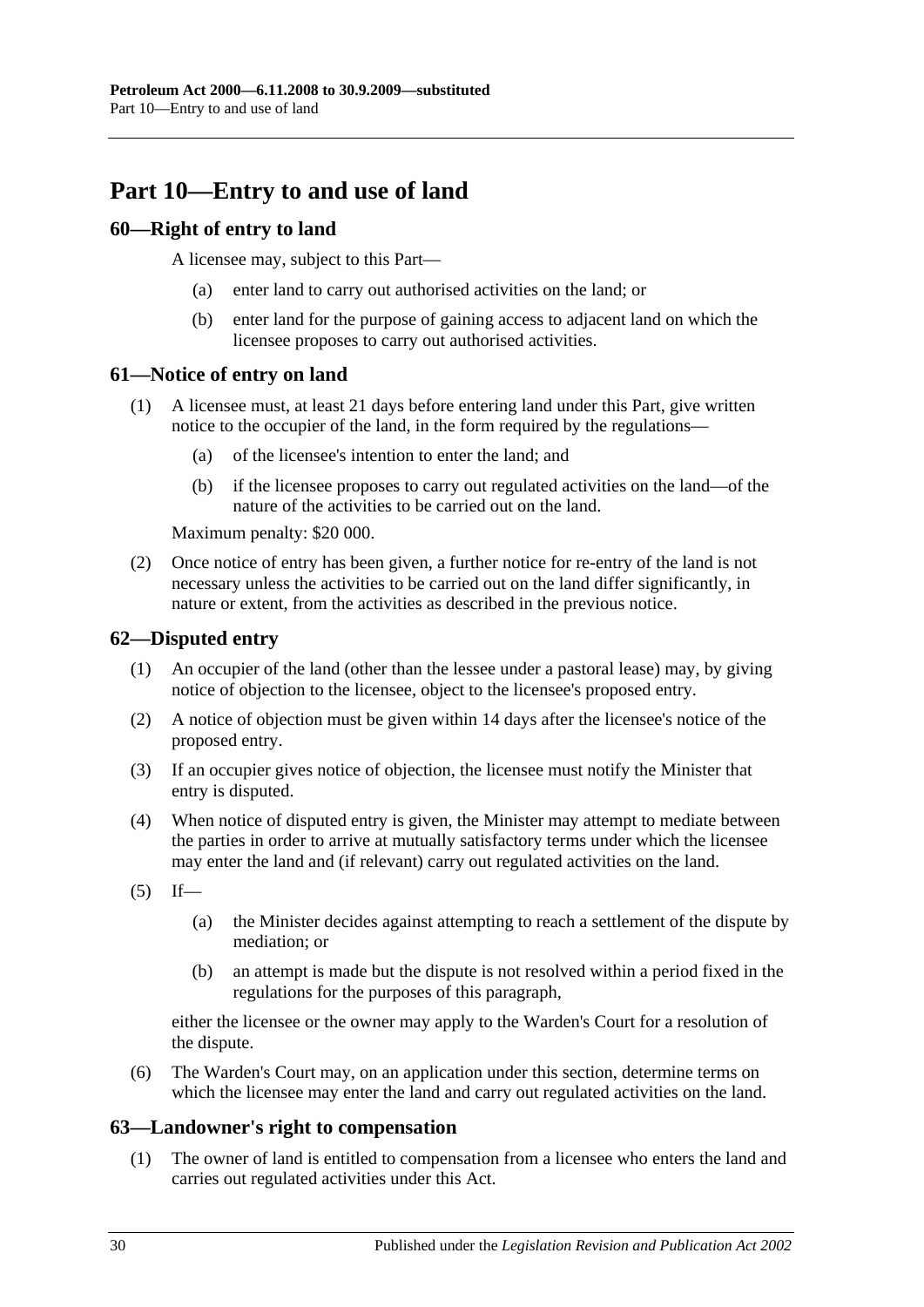- (2) The compensation is to cover—
	- (a) deprivation or impairment of the use and enjoyment of the land; and
	- (b) damage to the land (not including damage that has been made good by the licensee); and
	- (c) damage to, or disturbance of, any business or other activity lawfully conducted on the land; and
	- (d) consequential loss.
- (3) The compensation is not to be related to the value or possible value of regulated resources contained in the land.
- (4) The compensation is to be determined by agreement or in default of agreement by the relevant court.
- (5) In assessing compensation, any other compensation to which the owner may have received, or to which the owner may be entitled, is to be taken into account.

### <span id="page-30-0"></span>**64—Right to require acquisition of land**

- (1) If the activities of a licensee on land substantially impair the owner's use and enjoyment of the land, the owner may apply to the relevant court for an order under this section.
- (2) The court may, on an application under this section—
	- (a) make an order transferring the owner's land to the licensee; and
	- (b) order the licensee to pay to the owner, by way of compensation—
		- (i) an amount equivalent to the market value of the land; and
		- (ii) a further amount the court considers just by way of compensation for disturbance.

# <span id="page-30-2"></span><span id="page-30-1"></span>**Part 11—General provisions about licences**

# **Division 1—General provision about applications**

#### <span id="page-30-3"></span>**65—Application for licence**

- (1) An application for a licence—
	- (a) must be made in an approved form; and
	- (b) if the licence is to contain a mandatory condition requiring the licensee to carry out work in accordance with an approved work program—must be accompanied by a proposed work program for the first term of the licence; and
	- (c) must be accompanied by a statement of the financial and technical resources available to the applicant; and
	- (d) must contain other information required in the approved form; and
	- (e) must be accompanied by the fee prescribed by the regulations.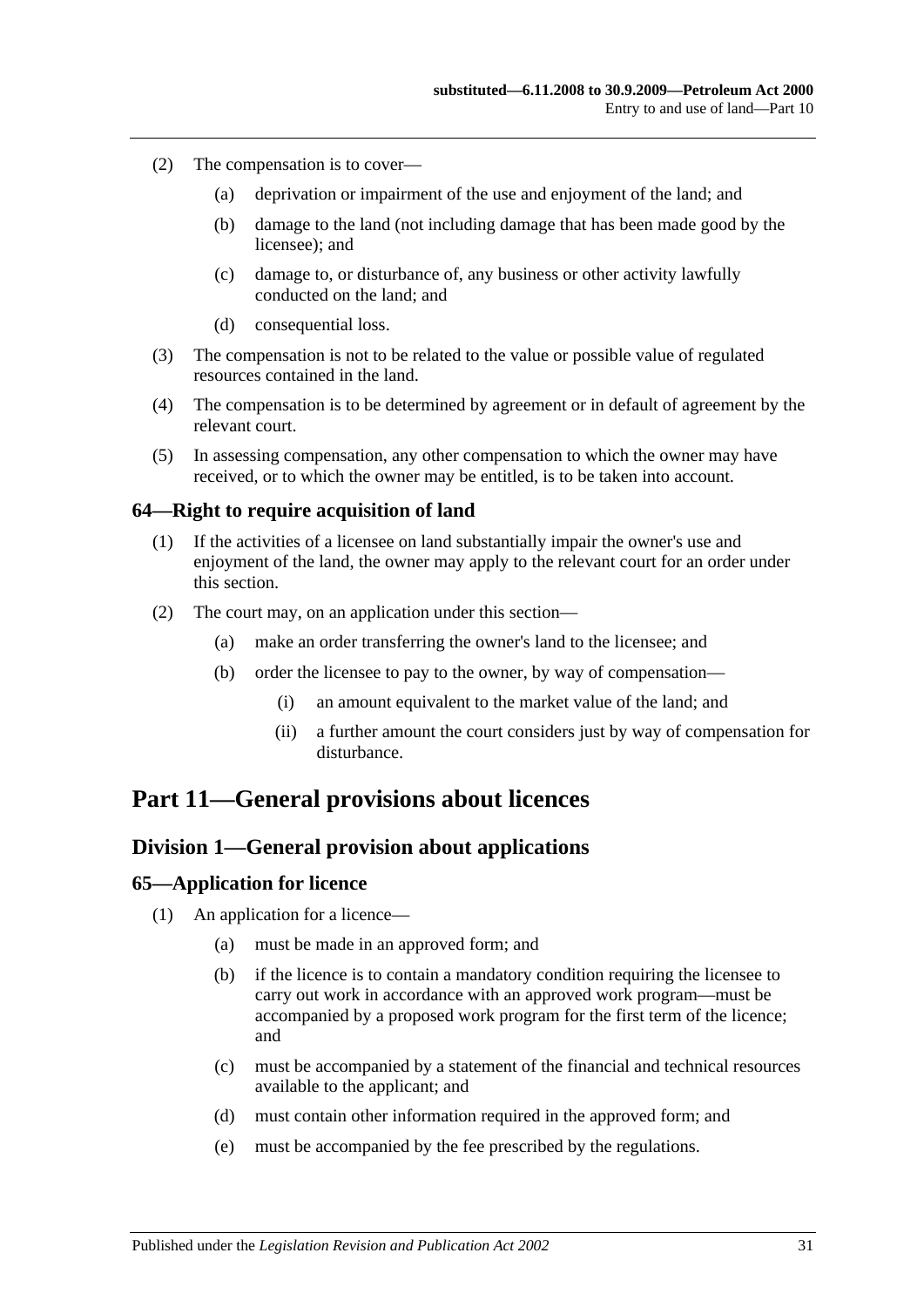- (2) An application for the renewal of a licence—
	- (a) must be made to the Minister in an approved form at least 2 months before the end of the licence term preceding the proposed renewal; and
	- (b) must contain other information required by the Minister; and
	- (c) if the licence contains a mandatory condition requiring the licensee to carry out work in accordance with an approved work program—must be accompanied by a proposed work program for the term of the renewal; and
	- (d) must be accompanied by the fee prescribed by the regulations.
- <span id="page-31-4"></span>(3) The Minister may require an applicant for the grant or renewal of a licence to provide any further information, documents or materials to assist in assessing and determining the application.
- (4) If an applicant fails to comply with a requirement under [subsection](#page-31-4) (3) within a reasonable time allowed by the Minister (which must be at least 30 days), the application lapses.
- (5) If an application for the renewal of a licence is made before the end of the term of the licence, the licence term is extended until the application is determined.
- (6) Notice of an application for the grant of a production licence, and notice of an application for the grant or renewal of an associated facilities licence or a pipeline licence, must be published in the Gazette at least 30 days before the application is determined.

#### <span id="page-31-0"></span>**66—Preconditions of grant or renewal of licence**

- (1) The Minister may offer a licence to a particular applicant on condition that—
	- (a) the applicant is to return the executed licence to the Minister within a specified period; and
	- (b) if the applicant fails to do so—the offer lapses and the licence may be offered to someone else.
- (2) As a condition of granting or renewing a licence, the Minister may require the applicant to give security, of a kind and amount acceptable to the Minister, for the satisfaction of obligations arising under this Act or the licence.

# <span id="page-31-1"></span>**Division 2—Extent of licence exclusivity**

# <span id="page-31-2"></span>**67—Application of Division**

This Division applies to licences of the following classes:

- (a) exploration licence;
- (b) retention licence;
- (c) production licence.

#### <span id="page-31-3"></span>**68—Extent to which same area may be subject to different licences**

- (1) A licence to which this Division applies is granted either—
	- (a) in relation to a source of geothermal energy; or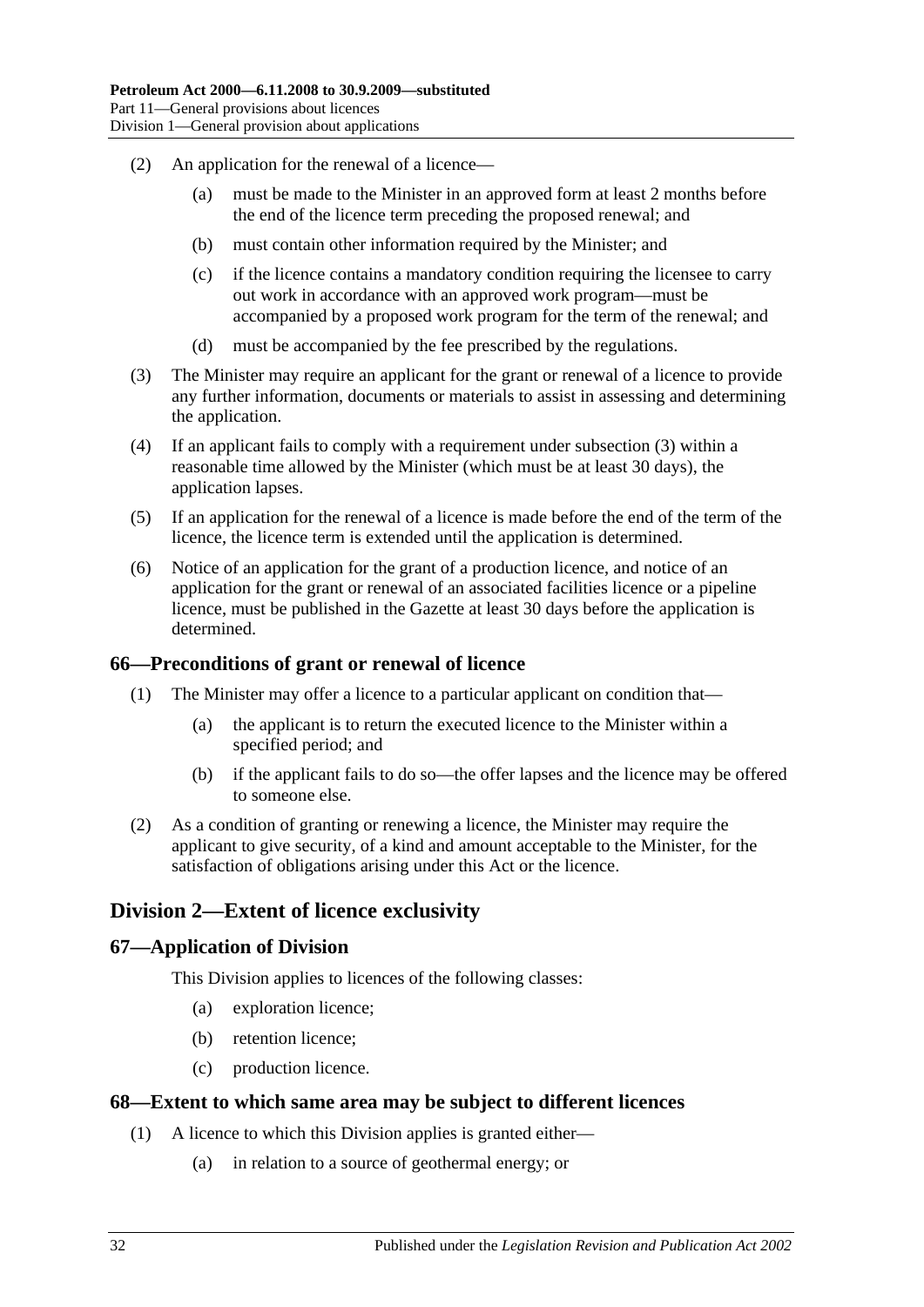- (b) in relation to all regulated resources except a source of geothermal energy.
- (2) A licence to which this Division applies is *compatible* with another licence to which this Division applies if one relates to a source of geothermal energy and the other does not.
- (3) The same area cannot be simultaneously subject to two or more licences to which this Division applies unless the licences are compatible.
- (4) For the purposes of this section, if a person who is entitled to the grant of a licence to which this Division applies makes an application for such a licence, the area to which the application relates is to be taken to be subject to a licence to which this Division applies until the application is determined.

#### <span id="page-32-0"></span>**69—Grant of compatible licence to area already under licence**

Before the Minister grants a compatible licence in respect of an area that is already wholly or partly subject to a licence to which this Division applies, the Minister must consult with the existing licensee.

#### <span id="page-32-1"></span>**70—Interrelationship between rights of licensees under compatible licences**

If a licensee discovers a regulated resource in an area subject to two or more compatible licences, the rights under this Act in respect of the discovery attach to the licensee who holds a licence for a regulated resource of the relevant kind irrespective of whether that licensee actually made the discovery.

#### <span id="page-32-2"></span>**71—Excision of licence areas**

 $If$ <sub> $\equiv$ </sub>

- (a) a retention licence is granted to the holder of an exploration licence or a production licence in respect of part only of the area comprised in the earlier licence; or
- (b) a production licence is granted to the holder of an exploration licence or a production licence in respect of part only of the area comprised in the earlier licence,

the area of the new licence is excised from the area of the earlier licence.

# <span id="page-32-3"></span>**Division 3—Licence conditions**

#### <span id="page-32-4"></span>**72—Mandatory conditions**

A licence must include the conditions designated in this Act as mandatory conditions.

#### <span id="page-32-5"></span>**73—Mandatory condition as to use of information etc**

It is a mandatory condition of every licence that the licensee authorises the Minister—

- (a) to make use of information and records provided by the licensee under this Act; and
- (b) to disclose information and records provided by the licensee under this Act as authorised by the regulations.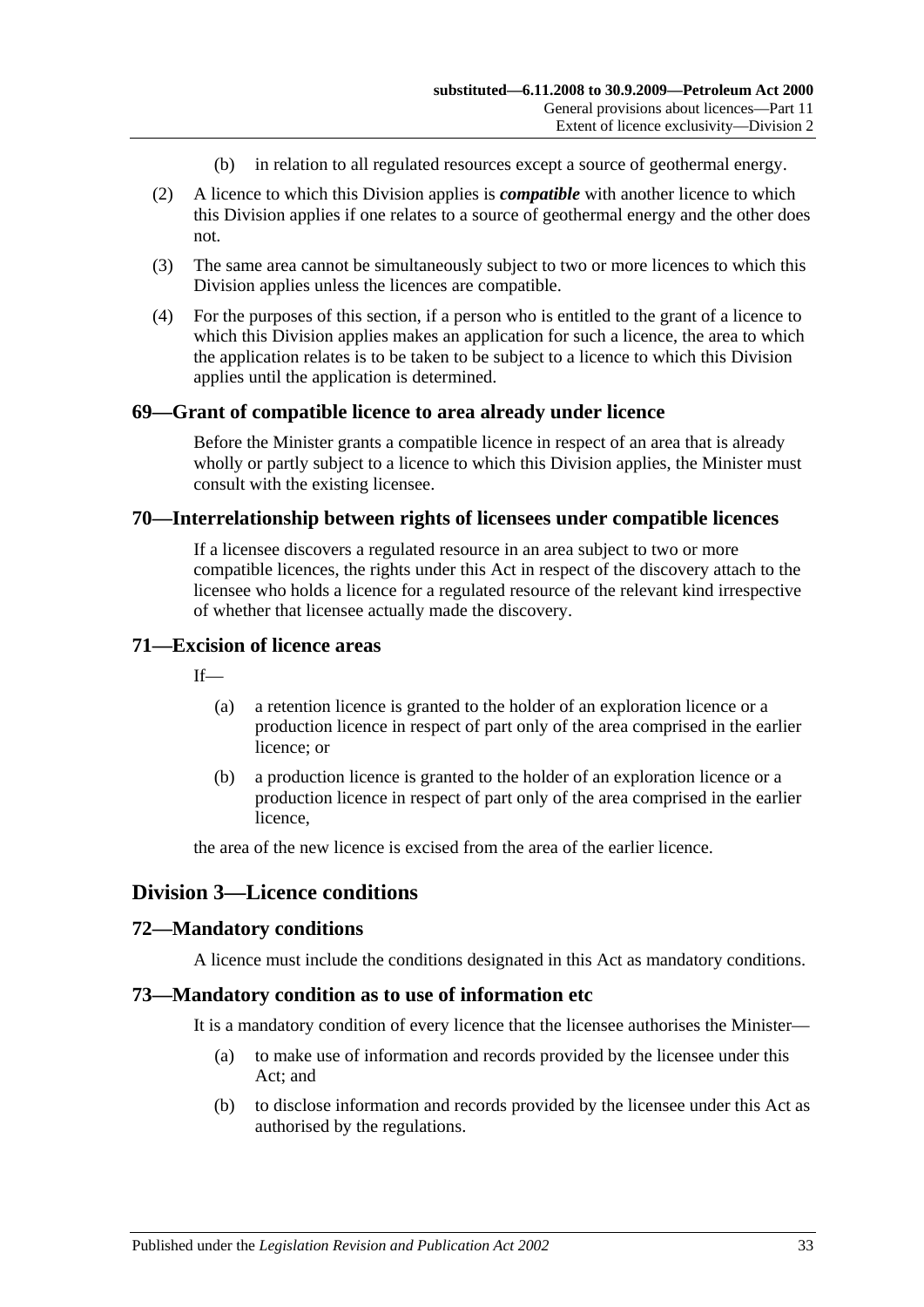# <span id="page-33-0"></span>**74—Classification of activities to be conducted under licence**

- (1) A licence is to include mandatory conditions dividing the regulated activities to be carried out under the licence into—
	- (a) activities requiring high level official supervision; or
	- (b) activities requiring low level official supervision.
- (2) The activities are to be classified as requiring high level official supervision unless the licensee satisfies the Minister that, in view of the licensee's demonstrated competence to comply with the requirements of this Act and the conditions of the licence, the activities should be classified as requiring low level official supervision.
- (3) The mandatory conditions are to provide as follows:
	- (a) the Minister's prior written approval is required for activities requiring high level official supervision; and
	- (b) notice of activities requiring low level official supervision is to be given as required in the conditions or by regulation.
- <span id="page-33-3"></span>(4) The Minister may, by written notice to a licensee, change the classification of activities under the relevant licence conditions.
- (5) If regulated activities to be conducted under a licence are generally or substantially classified as requiring a low level of official supervision, the annual licence fee payable for the licence will be reduced by an amount not exceeding 50% of the fee according to a determination of the Minister as to the level of official supervision required under the licence.

# <span id="page-33-1"></span>**75—Mandatory condition about resources required for compliance with environmental obligations**

It is a mandatory condition of every licence that the licensee must have adequate technical and financial resources to ensure compliance with the licensee's environmental obligations (including the rehabilitation of land adversely affected by regulated activities carried out under the licence).

#### <span id="page-33-2"></span>**76—Discretionary conditions**

- (1) A licence may be granted on other conditions (*discretionary conditions*) the Minister considers appropriate.
- (2) The discretionary conditions of the licence may (for example) include a condition requiring the licensee to maintain insurance on terms and conditions approved by the Minister insuring the licensee and the State against obligations arising from regulated activities under the licence.
- (3) The Minister may add a discretionary condition to a licence, or vary or revoke a discretionary condition of a licence—
	- (a) on the renewal of the licence; or
	- (b) at any other time with the agreement of the licensee.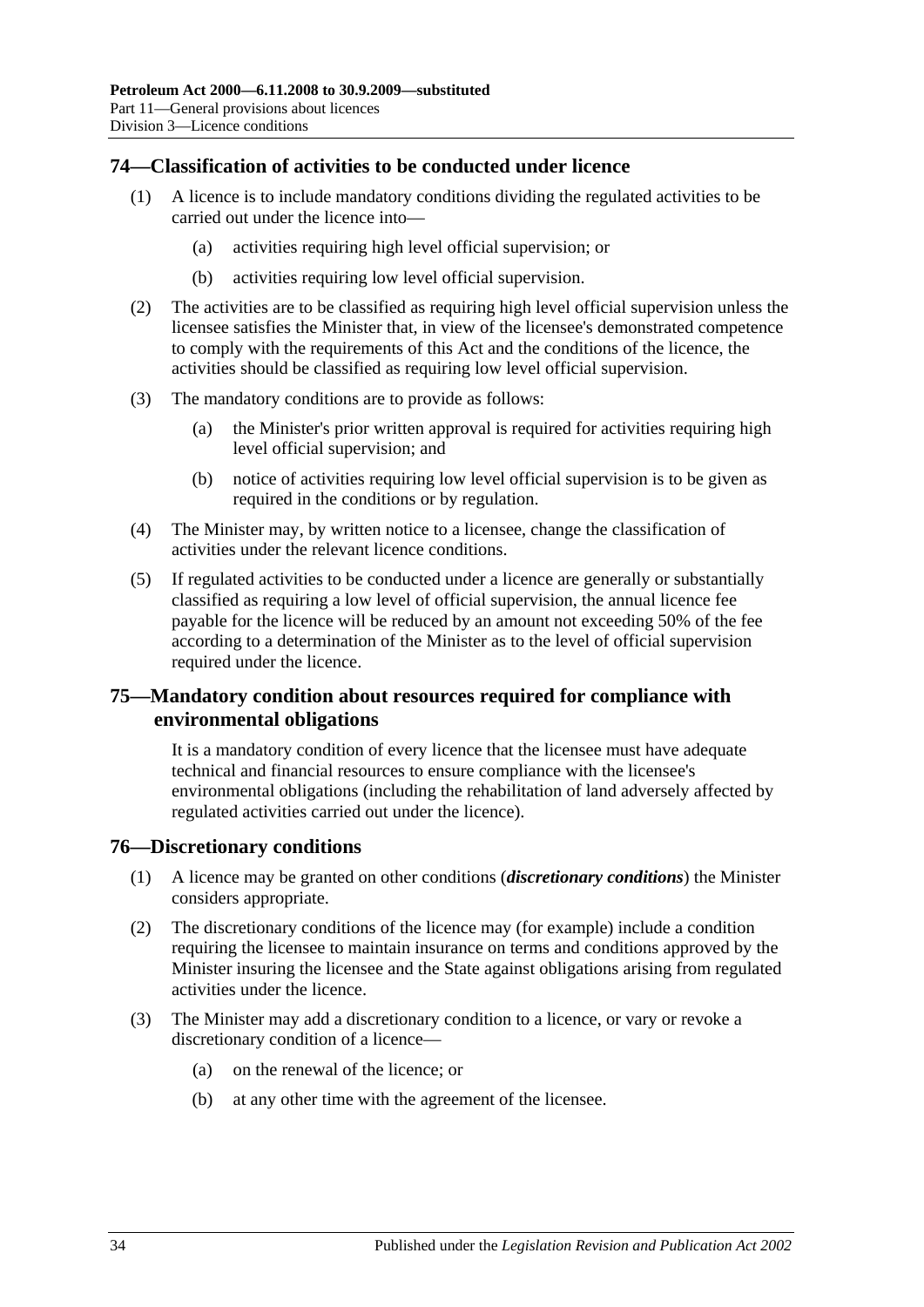# <span id="page-34-0"></span>**77—Non-compliance with licence conditions**

If a licence condition is not complied with, the licensee is guilty of an offence. Maximum penalty: \$120 000.

# <span id="page-34-1"></span>**Division 4—Annual fees**

# <span id="page-34-5"></span><span id="page-34-2"></span>**78—Annual fees**

- (1) A licensee must pay to the Minister annually and in advance a fee appropriate to the relevant licence fixed by, or calculated in accordance with, the prescribed scale.
- <span id="page-34-6"></span>(2) If a licensee fails to pay a fee in accordance with [subsection](#page-34-5)  $(1)$ —
	- (a) the amount in arrears will, unless the Minister determines otherwise, be increased by penalty interest at the prescribed rate; and
	- (b) the Minister may impose on the licensee a fine of an amount fixed by the Minister up to a limit of \$1,000 or 10% of the outstanding fee, whichever is the greater.
- (3) The Minister may for any proper reason remit penalty interest or a fine imposed under [subsection](#page-34-6) (2) wholly or in part.
- (4) A fee (and any penalty interest or fine imposed by the Minister under this section) may be recovered as a debt due to the Crown.

# <span id="page-34-3"></span>**Division 5—Reservoir access**

# <span id="page-34-4"></span>**79—Access to natural reservoir**

- $(1)$  If—
	- (a) there is a natural reservoir in the area of a licence that is, in the Minister's opinion, suitable for use for the storage of a regulated substance; and
	- (b) a person (the *applicant*) who is not the holder of the relevant licence seeks access to the natural reservoir for the storage of a regulated resource; and
	- (c) the applicant, after making reasonable attempts to do so, fails to reach agreement with the licensee on terms and conditions of access to and use of the natural reservoir,

the Minister may, by notice in writing given to the applicant and the holder of the licence, determine terms and conditions (which the Minister considers to be fair and reasonable commercial terms) on which the applicant is to be entitled to access to and use of the reservoir.

- (2) In considering whether to make a determination under this section and, if so, the terms and conditions of the determination, the Minister must have regard to—
	- (a) the legitimate business interests of the licensee; and
	- (b) the public interest including the public interest in facilitating competition in markets; and
	- (c) the interests of persons other than the immediate parties to the determination that might be affected by the determination; and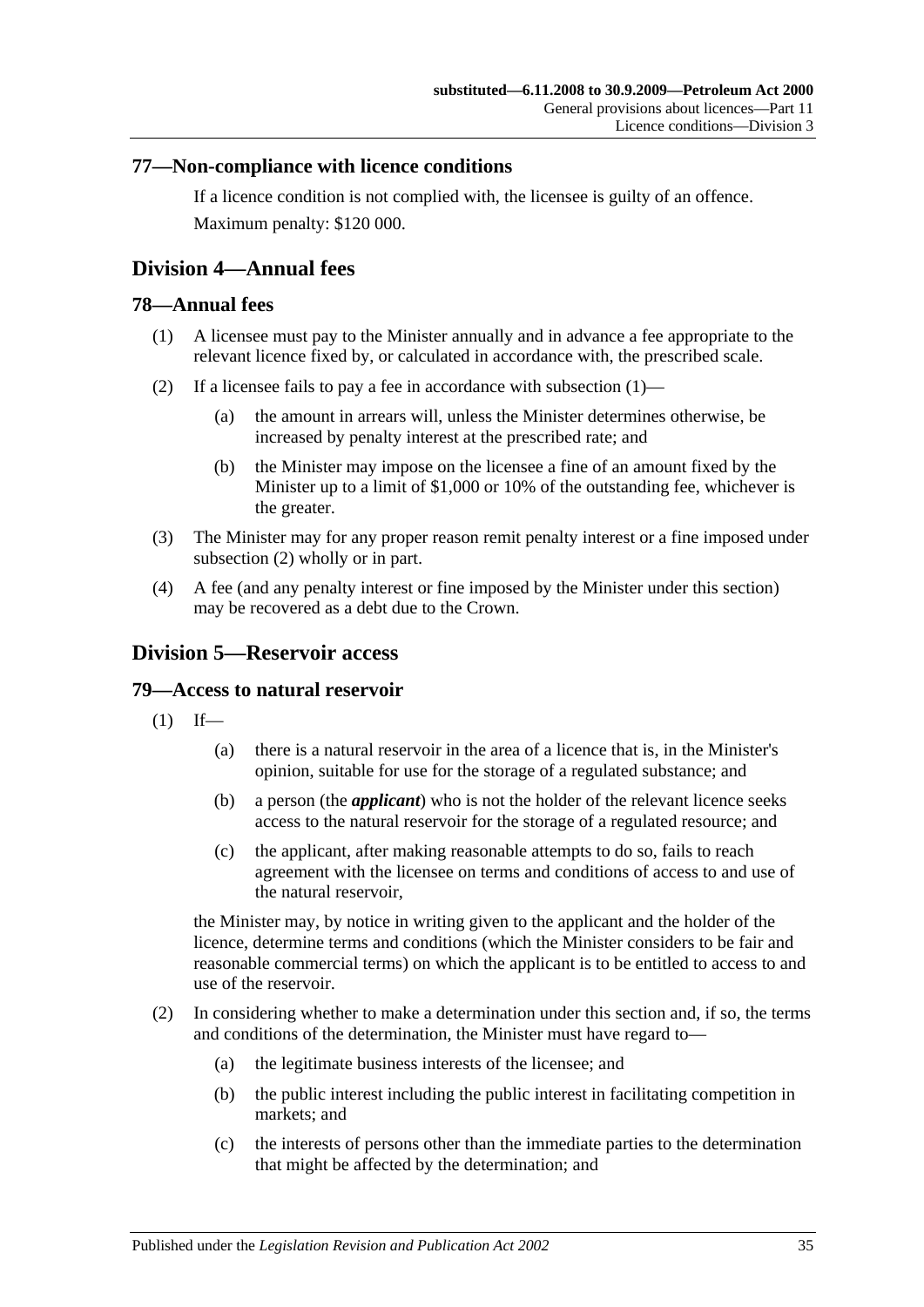- (d) the operational requirements for the safe, efficient and reliable use of the natural reservoir; and
- (e) any other matters the Minister considers relevant.
- (3) Before making a determination under this section, the Minister must give the interested parties a reasonable opportunity to comment on the proposed determination.
- (4) A determination under this section is binding on the holder of the licence and the applicant.
- (5) Access may be granted on terms under which the person to whom the right of access is granted is required to take out an associated facilities licence for the purpose of exercising the right of access arising under the determination.
- (6) A party to a determination under this section may appeal against the determination to the Land and Valuation Court.
- (7) On an appeal under this section—
	- (a) the Court may confirm the Minister's determination; or
	- (b) the Court may cancel the Minister's determination if satisfied that it is not fair and reasonable that the applicant should have access to the natural reservoir; or
	- (c) the Court may vary the terms and conditions of the determination as the Court considers fair and reasonable.
- (8) The Court may make incidental and ancillary orders (including orders for costs).

# <span id="page-35-0"></span>**Division 6—Grant, resumption etc of land**

#### <span id="page-35-1"></span>**80—Grant, resumption etc of Crown and pastoral land**

- (1) The Governor may, on the recommendation of the Minister responsible for the administration of the *[Crown Lands Act](http://www.legislation.sa.gov.au/index.aspx?action=legref&type=act&legtitle=Crown%20Lands%20Act%201929) 1929*, grant unalienated Crown land to a licensee for the purpose of carrying on regulated activities or for purposes incidental to such activities.
- (2) A statutory power to resume land subject to a lease under the *[Crown Lands Act](http://www.legislation.sa.gov.au/index.aspx?action=legref&type=act&legtitle=Crown%20Lands%20Act%201929) 1929* or the *[Pastoral Land Management and Conservation Act](http://www.legislation.sa.gov.au/index.aspx?action=legref&type=act&legtitle=Pastoral%20Land%20Management%20and%20Conservation%20Act%201989) 1989* for a public work or public purpose may be exercised as if the land required for carrying on regulated activities or for purposes incidental to such activities were land required for a public work or a public purpose.

# <span id="page-35-2"></span>**Division 7—Multiple licensees**

#### <span id="page-35-3"></span>**81—Multiple licensees**

- (1) If a licence is held by 2 or more persons, they are jointly and severally liable for the obligations of the licensee under this Act.
- (2) If a licence is held by 2 or more persons, they must, by written notice given to the Minister, nominate a representative (who may—but need not—be one of the licensees) who is authorised to give and receive notices on their behalf.

Administrative penalty.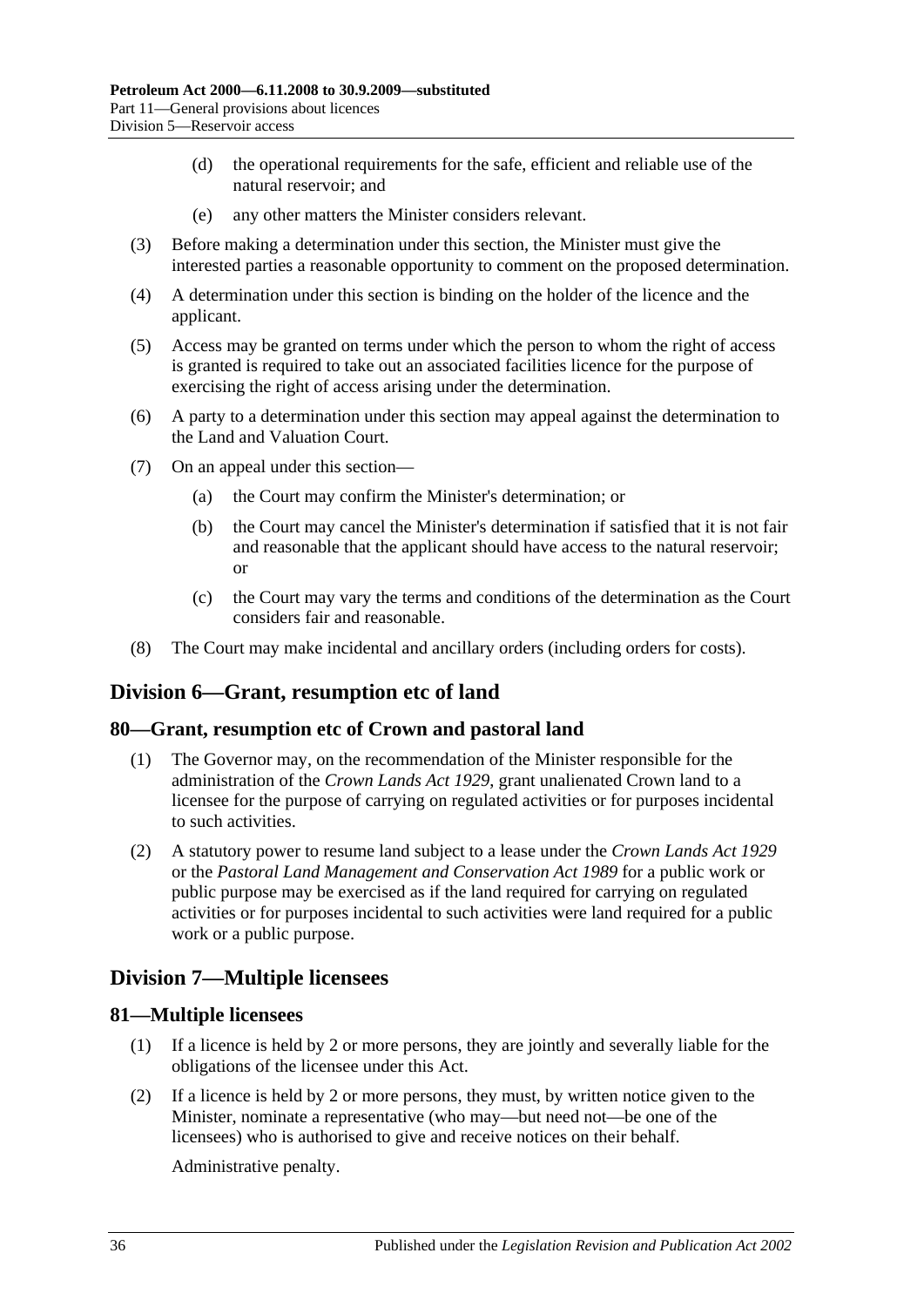(3) A notice given by or to the authorised representative is taken to have been given by or to all the licensees.

# <span id="page-36-0"></span>**Division 8—Consolidation and division of licence areas etc**

### <span id="page-36-1"></span>**82—Consolidation of licence areas**

- (1) The Minister may, by agreement with a licensee or prospective licensee, consolidate adjacent licence areas into a single licence area.
- (2) If a licence has already been issued for any one or more of the licence areas to be consolidated, the Minister may revoke the licence and issue a new licence on terms and conditions the Minister considers appropriate in view of the consolidation.
- (3) In this section, a reference to a *licence area* extends to an area for which an application for a licence has been made.

### <span id="page-36-2"></span>**83—Division of licence areas**

- (1) The Minister may, by agreement with a licensee, divide a licence area into separate areas so that each becomes subject to a different licence.
- (2) On dividing a licence area, the Minister—
	- (a) may vary the existing licence by excising part of the licence area and issue a new licence for the balance of the area; or
	- (b) issue new licences in place of the existing licence (each of which is then taken to be a continuation, in part, of the existing licence).
- (3) If the area to which an exploration licence relates is divided, there must be no reduction of the aggregate work to be carried out.

# <span id="page-36-3"></span>**Division 9—Record keeping and reporting requirements**

#### <span id="page-36-4"></span>**84—Records to be kept by licensee**

- (1) A licensee must maintain—
	- (a) a record of all regulated activities carried out under the licence including, where appropriate, maps and plans; and
	- (b) a record of the results of regulated activities carried out under the licence, including the results of the analysis of geological samples; and
	- (c) a record of compliance audits by internal or external auditors required under the regulations; and
	- (d) other records as required by the regulations.

Administrative penalty.

(2) The licensee must provide the Minister with a copy of the records kept under this section at the times required by the regulations or by the Minister by written notice given to the licensee.

Administrative penalty.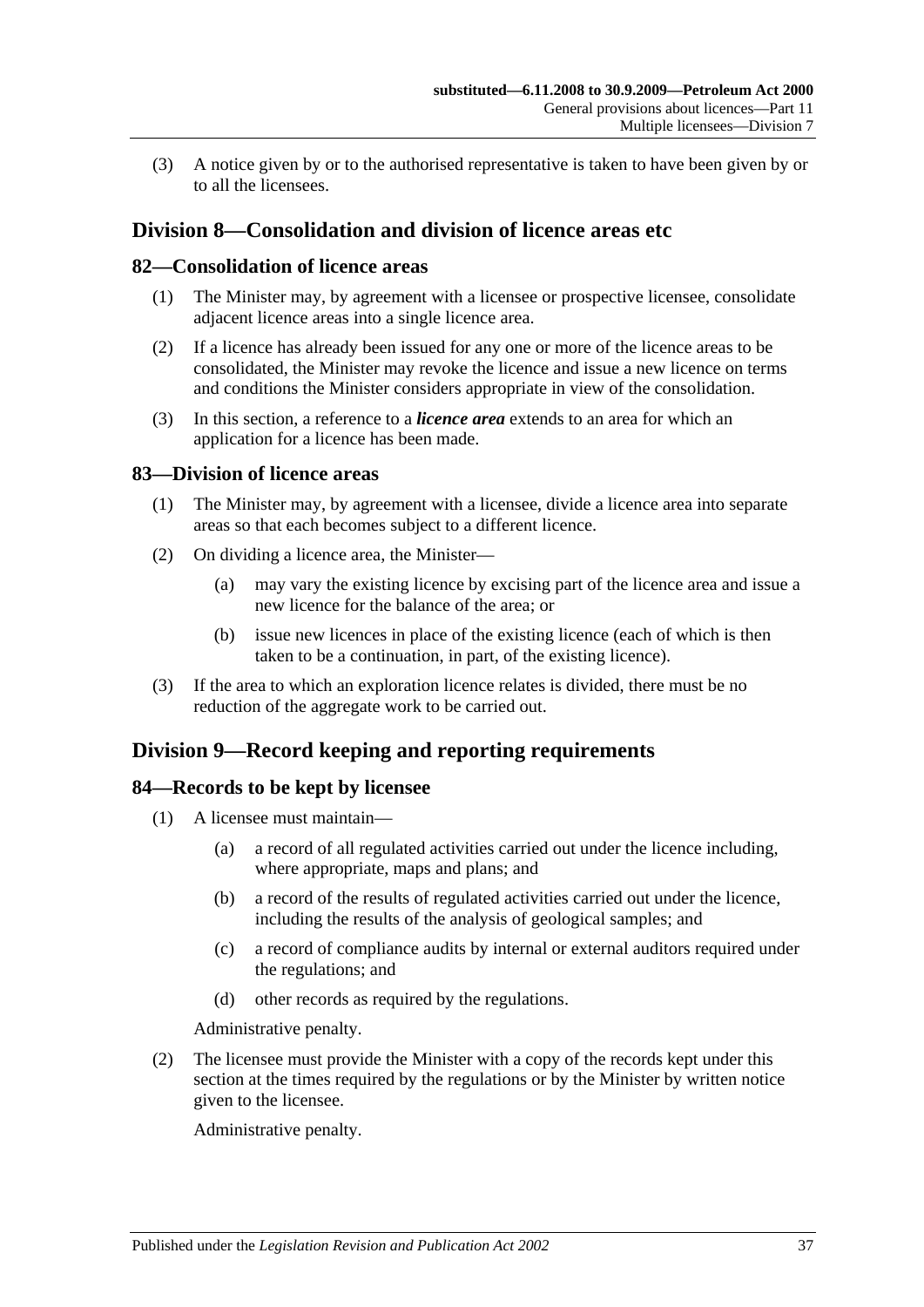# <span id="page-37-0"></span>**85—Reporting of certain incidents**

(1) In this section—

*serious incident* means an incident arising from activities conducted under a licence in which—

- (a) a person is seriously injured or killed; or
- (b) an imminent risk to public health or safety arises; or
- (c) serious environmental damage occurs or an imminent risk of serious environmental damage arises; or
- (d) security of natural gas supply is prejudiced or an imminent risk of prejudice to security of natural gas supply arises.

*reportable incident* means an incident (other than a serious incident) arising from activities conducted under a licence classified under the regulations as a reportable incident.

(2) A licensee must report a serious incident to the Minister as soon as practicable after its occurrence and must provide the Minister with a written report on the incident as required under the regulations.

Administrative penalty.

(3) A licensee must report a reportable incident to the Minister as required under the regulations.

Administrative penalty.

# <span id="page-37-1"></span>**86—Information to be provided by licensee**

(1) A licensee must, as required under the regulations, provide the Minister with information required by the regulations.

Administrative penalty.

<span id="page-37-2"></span>(2) A licensee must provide the Minister with the other information reasonably requested by the Minister within the time specified in the request.

Administrative penalty.

- (3) If the Minister considers the provision of the information requested under [subsection](#page-37-2) (2) essential in the public interest, and gives an intimation to that effect in the request, non-compliance with the request is a summary offence punishable on conviction by a fine not exceeding \$120,000.
- <span id="page-37-3"></span>(4) A licensee must, if requested to do so by the Minister, provide the Minister with an expert report, within the time specified in the request, verifying information provided to the Minister by the licensee.

Administrative penalty.

(5) A request under [subsection](#page-37-3) (4) must either nominate the person by whom the expert report is to be prepared or state the nature of the qualifications and experience that the person who prepares the report must possess.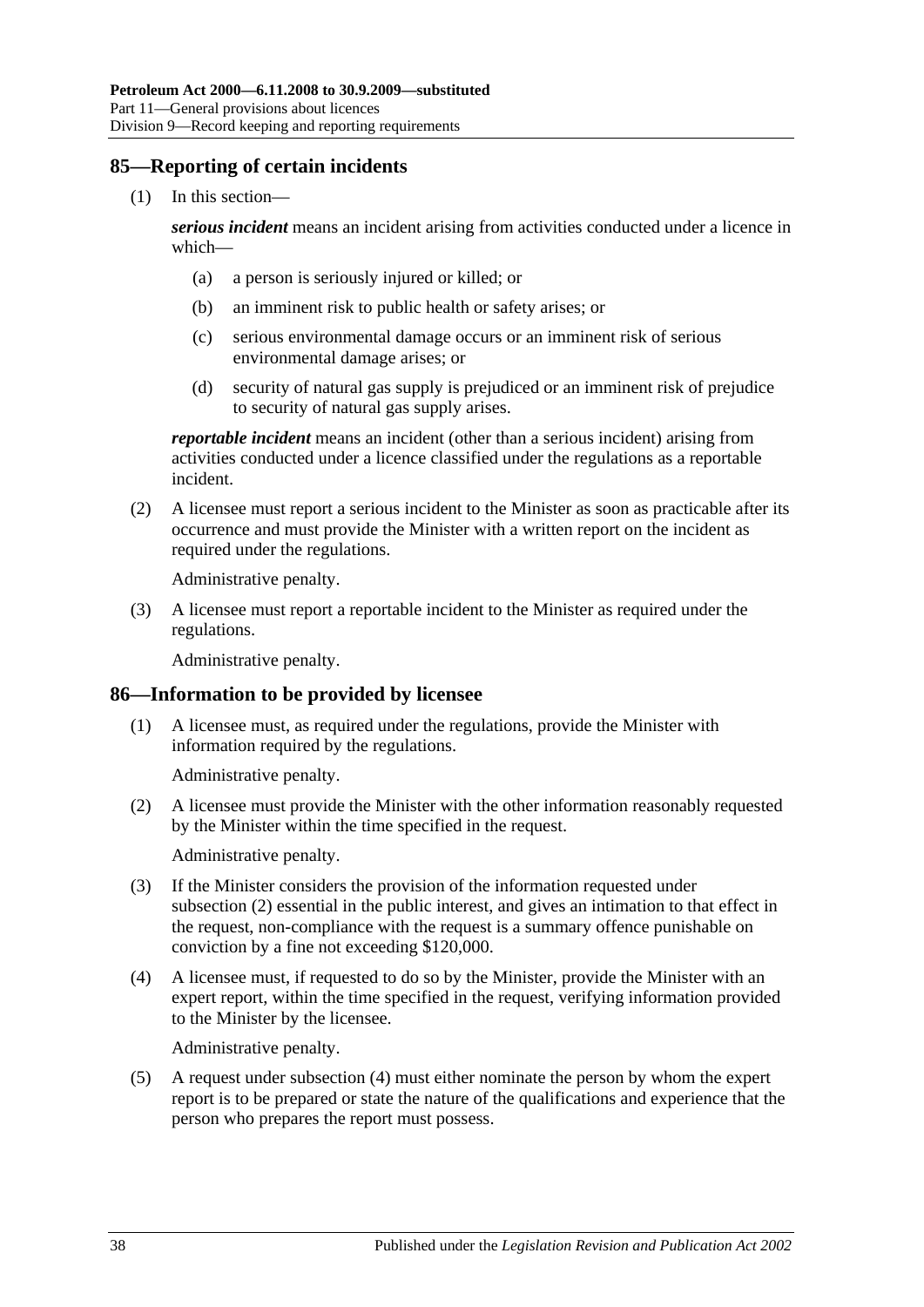# <span id="page-38-0"></span>**Division 10—General requirements for operations**

# <span id="page-38-1"></span>**87—Activities to be carried out with due care and in accordance with good industry practice**

A licensee must carry out regulated activities—

- (a) with due care for—
	- (i) the health and safety of persons who may be affected by those activities; and
	- (ii) the environment; and
	- (iii) where relevant—the need to ensure, in a case where interruption of natural gas supply could cause significant social disruption, that facilities for processing and transporting natural gas are designed, constructed, managed and operated on a prudential basis so as to provide a reliable and adequate supply of natural gas; and
- (b) in accordance with good practice as recognised in the relevant industry.

Maximum penalty: \$120 000.

# <span id="page-38-2"></span>**Division 11—Minister's power to carry out work**

### <span id="page-38-6"></span><span id="page-38-3"></span>**88—Ministerial direction**

- <span id="page-38-7"></span>(1) The Minister may, by notice in writing given to a licensee, direct the licensee—
	- (a) to carry out specified obligations under this Act or the licence; or
	- (b) to cease specified activities that are contrary to this Act or the licence.
- (2) The licensee must comply with a direction under [subsection](#page-38-6) (1) within the time allowed in the notice.

Maximum penalty: \$120 000.

(3) If the licensee fails to comply with a direction under [subsection](#page-38-7) (1)(a) within the time allowed in the notice, the Minister may take the required action, or arrange for the required action to be taken, and recover the cost, as a debt, from the licensee.

# <span id="page-38-4"></span>**Division 12—Surrender, suspension or cancellation of licence**

#### <span id="page-38-5"></span>**89—Surrender**

- (1) A licensee may apply to the Minister to surrender the licence or to surrender part of the licence area.
- (2) The Minister may accept the surrender as from a date specified by the Minister in a notice of acceptance of the surrender given to the applicant.
- (3) If the licensee surrenders part of the licence area, the licence continues in relation to the remainder of the licence area subject to any modification of its conditions that the Minister considers appropriate in view of the surrender.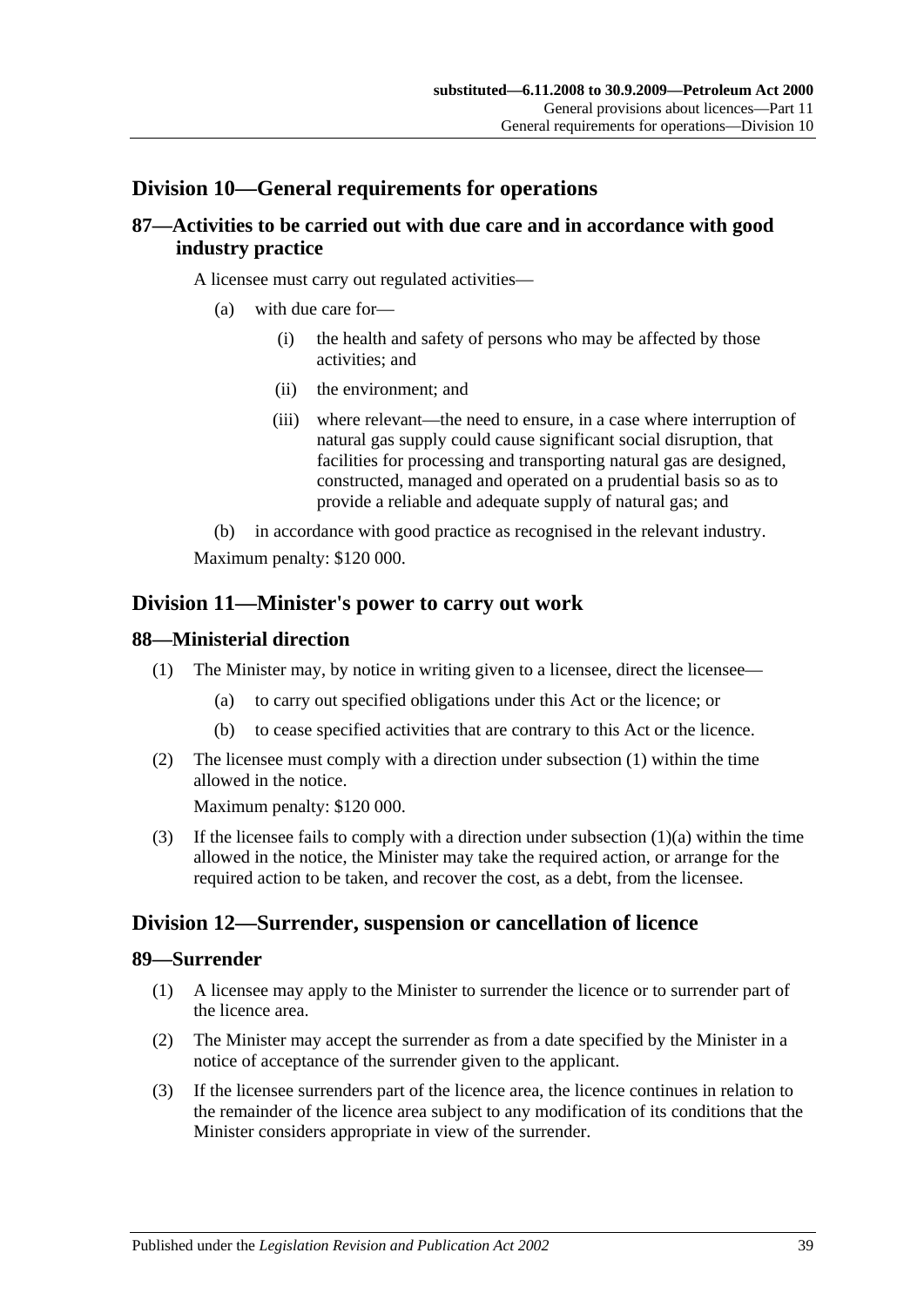- (4) The Minister may accept a surrender on any one or more of the following conditions:
	- (a) that the applicant rehabilitate land affected by activities conducted under the licence;
	- (b) that the applicant pay any monetary obligations incurred before the surrender;
	- (c) that the applicant provide information that should have been, but has not been, provided before the surrender.

#### <span id="page-39-0"></span>**90—Suspension of licence by agreement**

The Minister may, by agreement with the licensee, suspend a licence for a specified period.

#### <span id="page-39-1"></span>**91—Disciplinary power to suspend or cancel licence**

- (1) If a licensee fails to comply with this Act or a condition of the licence, the Minister may, by written notice given to the licensee—
	- (a) suspend the licence for a specified period or until the Minister terminates the suspension; or
	- (b) cancel the licence.
- (2) Before the Minister suspends or cancels the licence, the Minister must give the licensee a notice of default—
	- (a) specifying the default; and
	- (b) stating the action that the Minister proposes to take; and
	- (c) if the default is capable of being remedied—allowing the licensee a reasonable opportunity to remedy the default; and
	- (d) whether or not the default is capable of being remedied—giving the licensee a reasonable opportunity to show cause why the proposed action should not be taken.
- (3) If the notice allows the licensee an opportunity to remedy a default, and the licensee remedies the default to the Minister's satisfaction, the Minister is not to suspend or cancel the licence on the basis of that default.

# <span id="page-39-2"></span>**Division 13—Notice of grant etc of licence**

#### <span id="page-39-3"></span>**92—Notice to be published in Gazette**

- (1) Notice of the grant, suspension or cancellation of a licence is to be published in the Gazette.
- (2) Notice of the surrender of a licence or part of a licence area is to be published in the Gazette.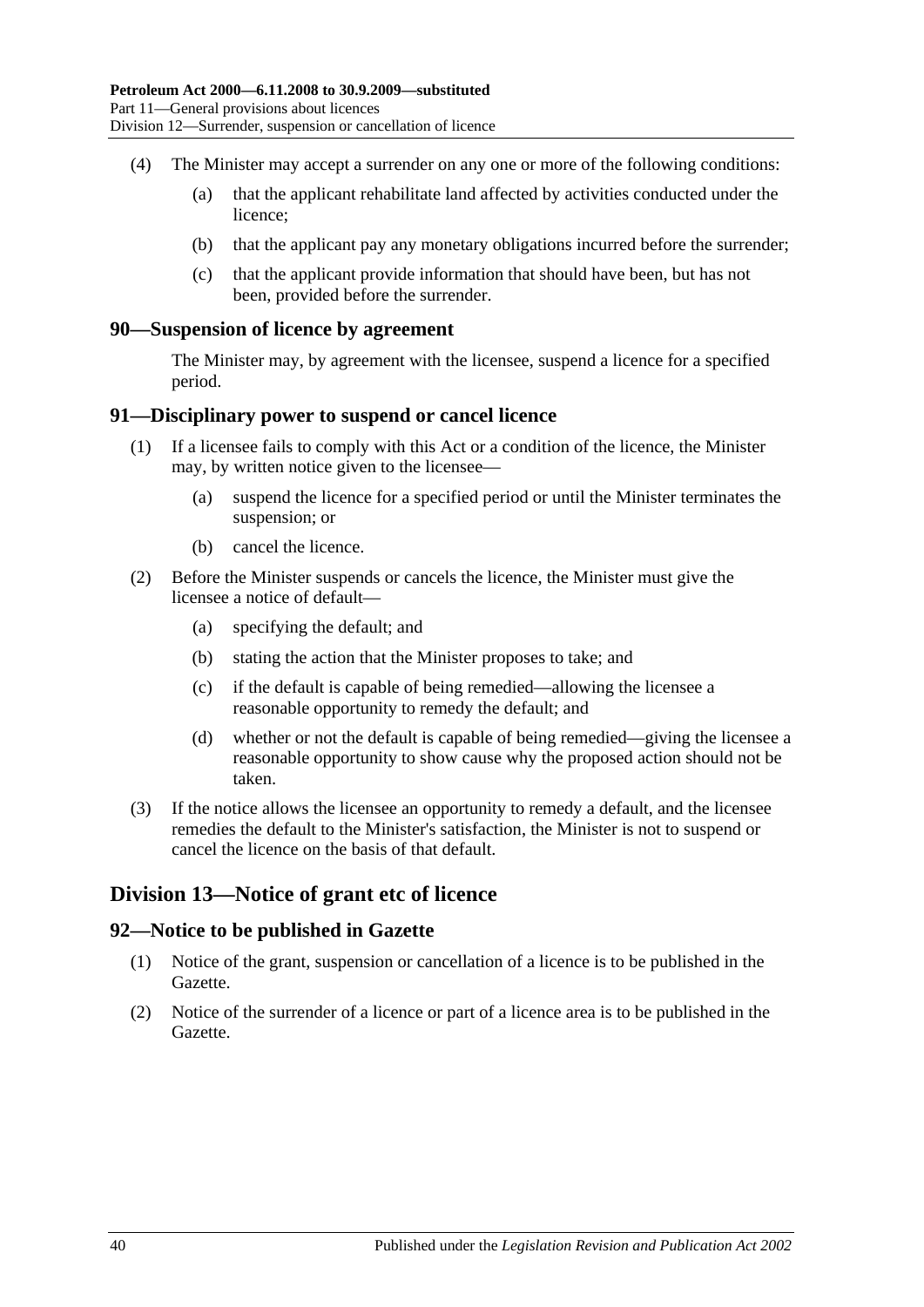# <span id="page-40-0"></span>**Division 14—Interference with regulated activities**

# <span id="page-40-1"></span>**93—Obligation not to interfere with regulated activities**

A person must not (except as authorised under this Act) interfere with regulated activities lawfully conducted under a licence. Maximum penalty: \$60 000.

<span id="page-40-2"></span>**Division 15—Safety net**

# <span id="page-40-3"></span>**94—Safety net**

- (1) The Minister may enter into an agreement with a licensee—
	- (a) that, if the licence should at some future time be found to be wholly or partially invalid due to circumstances beyond the control of the licensee, the licensee will have a preferential right to the grant of a new licence; and
	- (b) dealing with the terms and conditions on which the new licence will be granted.
- (2) The Minister must consider any proposal by a licensee for an agreement under this section.

# <span id="page-40-5"></span><span id="page-40-4"></span>**Part 12—Environment protection**

# **Division 1—Objects**

# <span id="page-40-6"></span>**95—Objects**

- (1) The object of this Part is to ensure that, in carrying out regulated activities, licensees—
	- (a) ensure that regulated activities that have (actually or potentially) adverse effects on the environment are properly managed to reduce environmental damage as far as reasonably practicable; and
	- (b) eliminate as far as reasonably practicable risk of significant long term environmental damage; and
	- (c) ensure that land adversely affected by regulated activities is properly rehabilitated.
- (2) The Minister must, in acting under this Part, have regard to, and seek to further, the objects of the *[Natural Resources Management Act](http://www.legislation.sa.gov.au/index.aspx?action=legref&type=act&legtitle=Natural%20Resources%20Management%20Act%202004) 2004*.

# <span id="page-40-7"></span>**Division 2—Environmental prerequisites**

# <span id="page-40-8"></span>**96—Pre-conditions of regulated activities**

A licensee must not carry out regulated activities unless a statement of environmental objectives is in force for the relevant activities under this Part. Maximum penalty: \$120 000.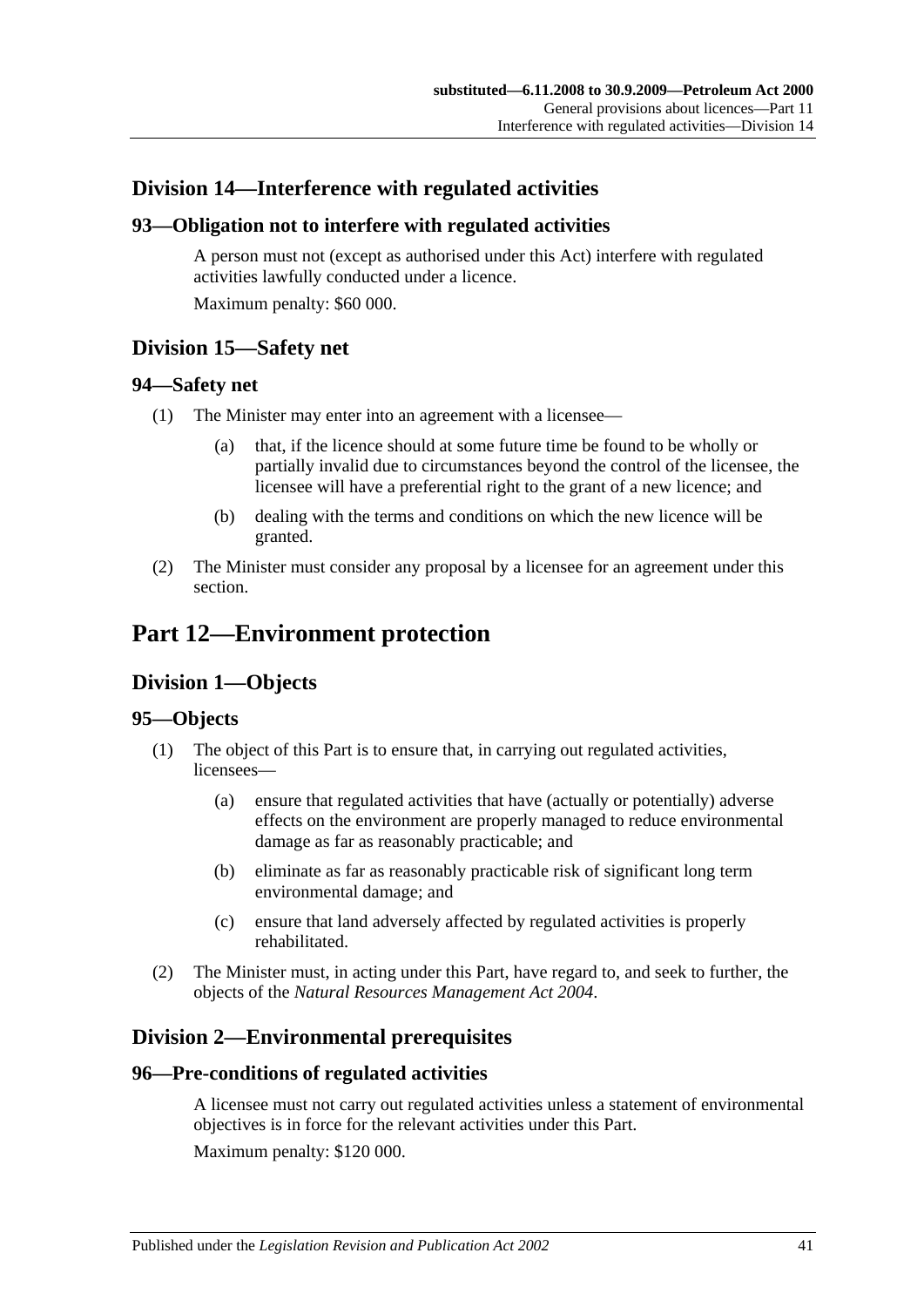# <span id="page-41-0"></span>**Division 3—Environmental impact report and classification of regulated activities**

### <span id="page-41-1"></span>**97—Environmental impact report**

- (1) An environmental impact report on regulated activities must be prepared in accordance with the regulations.
- (2) An environmental impact report—
	- (a) must take into account cultural, amenity and other values of Aboriginal and other Australians insofar as those values are relevant to the assessment; and
	- (b) must take into account risks inherent in the regulated activities to the health and safety of the public; and
	- (c) must contain sufficient information to make possible an informed assessment of the likely impact of the activities on the environment.
- (3) An environmental impact report—
	- (a) may relate to regulated activities generally or a particular class of regulated activities; and
	- (b) may be applicable to the whole of the State or be limited to a particular part of the State.

#### <span id="page-41-2"></span>**98—Classification of regulated activities**

- (1) After preparation of an environmental impact report, the Minister must classify the activities to which the report relates as—
	- (a) low impact activities; or
	- (b) medium impact activities; or
	- (c) high impact activities.
- (2) The classification is to be made on the basis of—
	- (a) the environmental impact report; and
	- (b) criteria for the assessment of the environmental impact of regulated activities established under this section.
- (3) The Minister—
	- (a) must, by notice in the Gazette, establish criteria for the assessment of the environmental impact of regulated activities; or
	- (b) may, by similar notice, revise criteria previously established under this section.
- (4) In classifying activities that are likely to be recurrent, the Minister must have regard to the cumulative effect of the activities.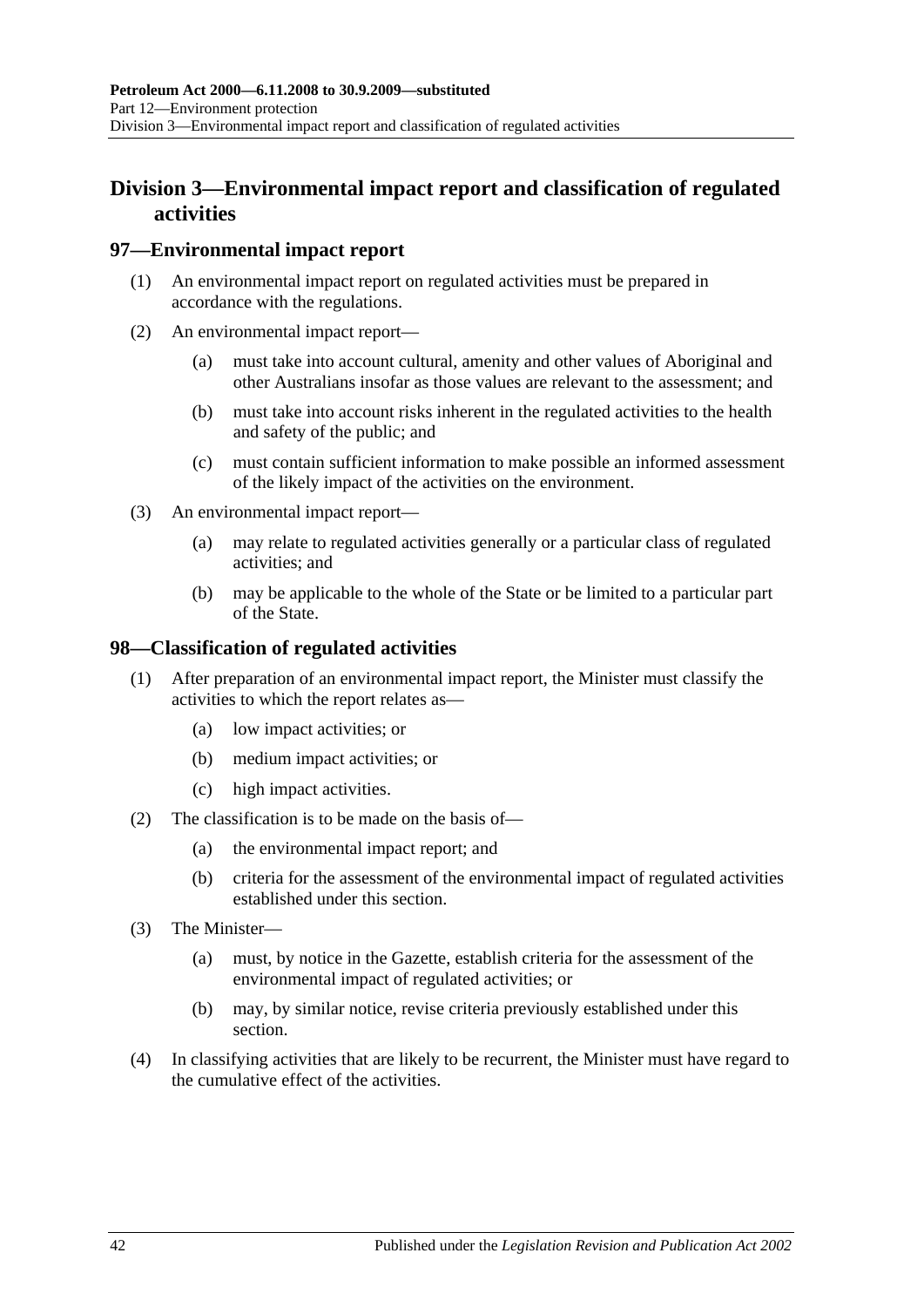# <span id="page-42-0"></span>**Division 4—Statements of environmental objectives**

### <span id="page-42-1"></span>**99—Preparation of statement of environmental objectives**

- (1) A statement of environmental objectives for regulated activities is to be prepared in accordance with the requirements of the regulations—
	- (a) for low impact or medium impact activities—on the basis of an environmental impact report; or
	- (b) for high impact activities—on the basis of an environmental impact assessment under Part 8 of the *[Development Act](http://www.legislation.sa.gov.au/index.aspx?action=legref&type=act&legtitle=Development%20Act%201993) 1993*.
- (2) If the Minister decides that an approved statement of environmental objectives should be revised, a revised statement of environmental objectives is to be prepared in accordance with the requirements of the regulations—
	- (a) if the approved statement relates to low impact or medium impact activities—on the basis of an environmental impact report; or
	- (b) if the approved statement relates to high impact activities—on the basis of an environmental impact assessment under Part 8 of the *[Development Act](http://www.legislation.sa.gov.au/index.aspx?action=legref&type=act&legtitle=Development%20Act%201993) 1993*.

### <span id="page-42-2"></span>**100—Content of a statement of environmental objectives**

- (1) A statement of environmental objectives for regulated activities—
	- (a) must state environmental objectives that must be achieved in carrying out regulated activities to which the statement applies; and
	- (b) must state criteria to be applied to determine whether the stated environmental objectives have been achieved in a particular case; and
	- (c) must include conditions and requirements to be complied with in order to achieve the stated objectives; and
	- (d) must impose reporting obligations on a person carrying out regulated activities to which it relates.
- (2) One of the environmental objectives must be the rehabilitation of land adversely affected by regulated activities.
- (3) A statement of environmental objectives—
	- (a) may provide for and, for high impact activities, must provide for a report or periodic reports (to be obtained by the Minister at the expense of the licensee) from an independent expert on the environmental consequences of the activities; and
	- (b) may include a system for evaluating the licensee's environmental performance.
- (4) A statement of environmental objectives—
	- (a) may be generally applicable throughout the State; or
	- (b) may be limited to a specific part of the State.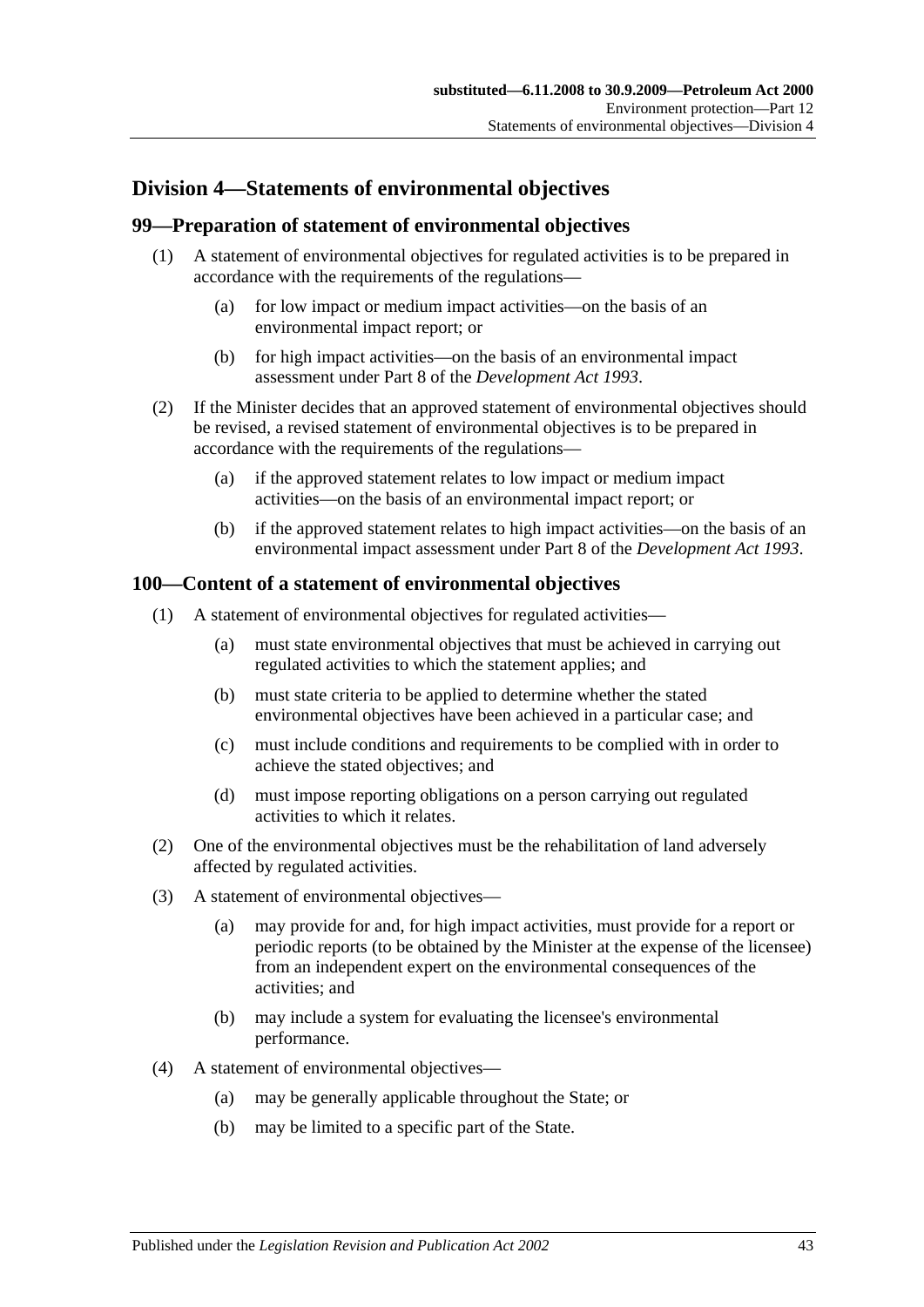# <span id="page-43-0"></span>**101—Approval of statement of environmental objectives for low impact activities**

- (1) If, after consulting with government agencies as required under the regulations, the Minister is satisfied with a statement of environmental objectives for low impact activities, the Minister may approve the statement.
- (2) If, after consulting with government agencies as required under the regulations, the Minister is not satisfied with a statement of environmental objectives for low impact activities, the Minister may—
	- (a) amend the statement and approve it in the amended form; or
	- (b) require the preparation of a fresh statement of environmental objectives.

# <span id="page-43-1"></span>**102—Statement of environmental objectives for medium impact activities**

- (1) When a statement (or revised statement) of environmental objectives has been prepared for medium impact activities, the Minister must, if satisfied that the statement (or revised statement) is an acceptable basis for public consultation, publish a notice in a newspaper circulating generally throughout the State—
	- (a) stating that the relevant environmental impact report and the proposed statement of environmental objectives may be inspected at a nominated address or a copy may be obtained from that address; and
	- (b) inviting submissions from interested members of the public on the environmental impact report and on the subject matter of the proposed statement (or revised statement) of environmental objectives within a period ending on a date (the **closing date for submissions**) at least 30 business days after publication of the notice.
- (2) The Minister may also invite submissions from organisations and persons who have, in the Minister's opinion, a particular interest in the relevant subject matter.
- (3) Copies of written submissions made in response to an invitation under this section are to be kept available for inspection at the Minister's public office.
- (4) The Minister—
	- (a) must take into account all submissions made before the relevant closing date for submissions; and
	- (b) may—
		- (i) approve the statement (or revised statement) of environmental objectives without amendment; or
		- (ii) amend the statement (or revised statement) of environmental objectives as the Minister thinks fit; and
	- (c) if appropriate, may amend the environmental impact report.
- (5) If the statement (or revised statement) of environmental objectives is amended, but not substantially, the Minister may approve it in its amended form but, if it is substantially amended, the Minister must repeat the process of public consultation until it is approved without substantial amendment.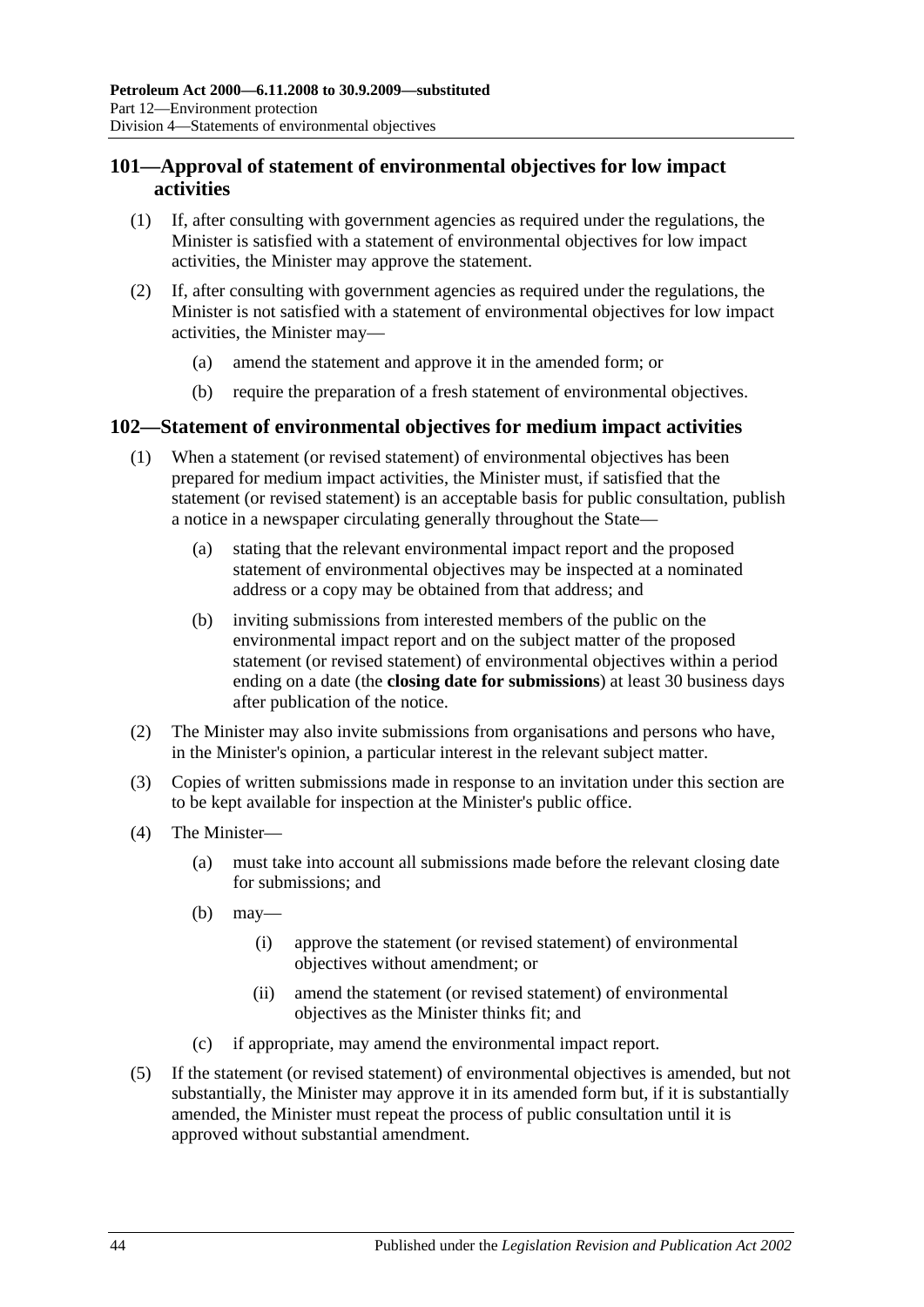# <span id="page-44-0"></span>**103—Statement of environmental objectives for high impact activities**

If the Minister is satisfied that a statement (or revised statement) of environmental objectives for high impact activities properly reflects the relevant environmental impact assessment under Part 8 of the *[Development Act](http://www.legislation.sa.gov.au/index.aspx?action=legref&type=act&legtitle=Development%20Act%201993) 1993*, the Minister may approve the statement (or revised statement).

# <span id="page-44-1"></span>**103A—Specially protected areas**

- (1) If a statement (or revised statement) of environmental objectives applies to a specially protected area or the Murray-Darling Basin, the Minister must not approve the statement (or revised statement) without the concurrence of the relevant Minister.
- (2) If the Minister to whom the administration of this Act is committed and the relevant Minister cannot reach agreement, the Ministers must take steps to refer the matter to the Governor and the Governor will determine the matter (and any decision taken by the Governor will be taken to be a decision of the Minister under this Act).

# <span id="page-44-2"></span>**104—Commencement of statement of environmental objectives**

- (1) When the Minister approves a statement (or a revised statement) of environmental objectives, the Minister must have notice of the approval published in the Gazette.
- (2) The statement (or revised statement) of environmental objectives comes into force when notice of its approval is published in the Gazette or on a later date stated in the notice of approval.
- (3) When a revised statement of environmental objectives comes into force it supersedes the previous statement of environmental objectives for the relevant regulated activities.

# <span id="page-44-3"></span>**105—Enforcement of requirements etc of statement of environmental objectives**

- (1) It is mandatory condition of every licence that the licensee must comply with an approved statement of environmental objectives relevant to activities carried out under the licence.
- <span id="page-44-4"></span>(2) However, a breach of the condition cannot be a ground for suspending or cancelling the licence or imposing any penalty on the licensee if—
	- (a) it is not a serious incident within the meaning of [section](#page-37-0) 85; and
	- (b) the licensee immediately after becoming aware of the breach takes all reasonable steps to remedy the situation.
- (3) If a statement of environmental objectives includes a system for evaluating the licensee's environmental performance, and the evaluation indicates poor environmental performance in terms of the criteria of evaluation, the Minister may, by written notice to the licensee, impose prohibitions or restrictions on the licensee engaging in regulated activities.
- (4) A licensee must not contravene a prohibition or restriction imposed under [subsection](#page-44-4) (2).

Maximum penalty: \$120 000.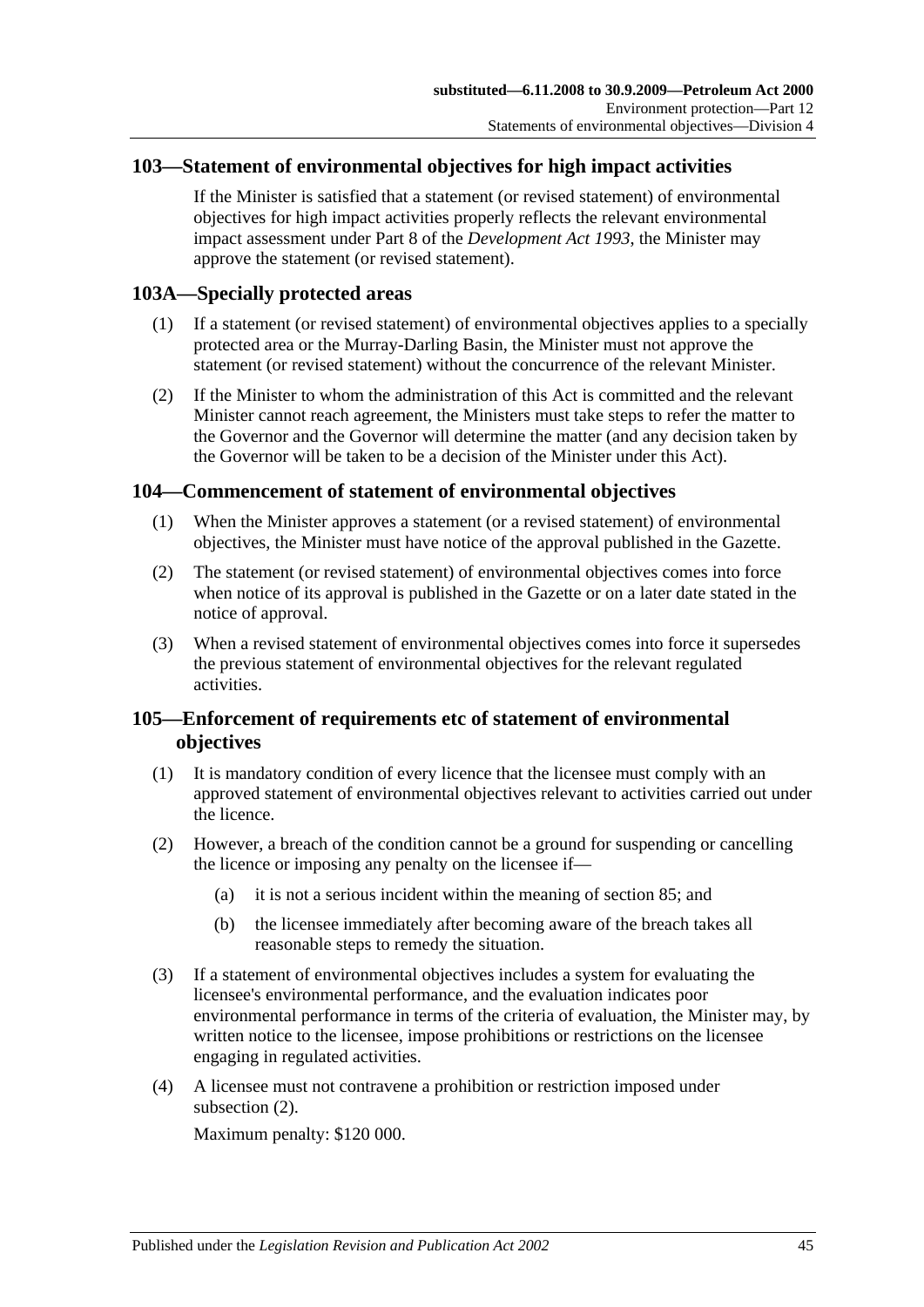# <span id="page-45-0"></span>**Division 5—The environmental register**

### <span id="page-45-1"></span>**106—Environmental register**

- (1) The Minister must maintain an environmental register.
- (2) The register must contain—
	- (a) a copy of every environmental impact report prepared for the purposes of this Act; and
	- (b) a copy of the current criteria for the classification of regulated activities; and
	- (c) a copy of every classification of regulated activities made by the Minister under this Part; and
	- (d) a copy of every current statement (or revised statement) of environmental objectives approved under this Act and a copy of the environmental impact report on which the statement is based; and
	- (e) a copy of every environmental impact assessment affecting regulated activities under the *[Development Act](http://www.legislation.sa.gov.au/index.aspx?action=legref&type=act&legtitle=Development%20Act%201993) 1993*; and
	- (f) a copy of every report provided under reporting obligations imposed by a statement of environmental objectives.

#### <span id="page-45-2"></span>**107—Environmental register to be available for inspection**

- (1) The environmental register is to be available for inspection, without fee, during ordinary office hours at a public office, or public offices, determined by the Minister.
- (2) The Minister must ensure that copies of material on the environmental register can be purchased for a reasonable fee at the public office, or public offices, at which the register is kept available for inspection.
- (3) The Minister must ensure that the environmental register can be inspected at the department's website.

# <span id="page-45-3"></span>**Division 6—General provisions for environmental protection**

# <span id="page-45-4"></span>**108—Power to direct licensee to take action to prevent or minimise environmental damage**

- (1) If, in the Minister's opinion, authorised activities are being conducted in a way that results in undue damage to the environment, the Minister may, by written notice given to the licensee (an *environmental direction*), direct the licensee to take specified action to prevent or minimise environmental damage.
- (2) If, in the opinion of an authorised officer, authorised activities are being conducted in a way that results in undue damage to the environment and it is urgently necessary to take action to prevent or minimise environmental damage, the authorised officer may, by written notice given to the licensee (an *environmental direction*), direct the licensee to take specified action to prevent or minimise environmental damage.
- (3) A direction under this section must allow a reasonable time for compliance with the direction.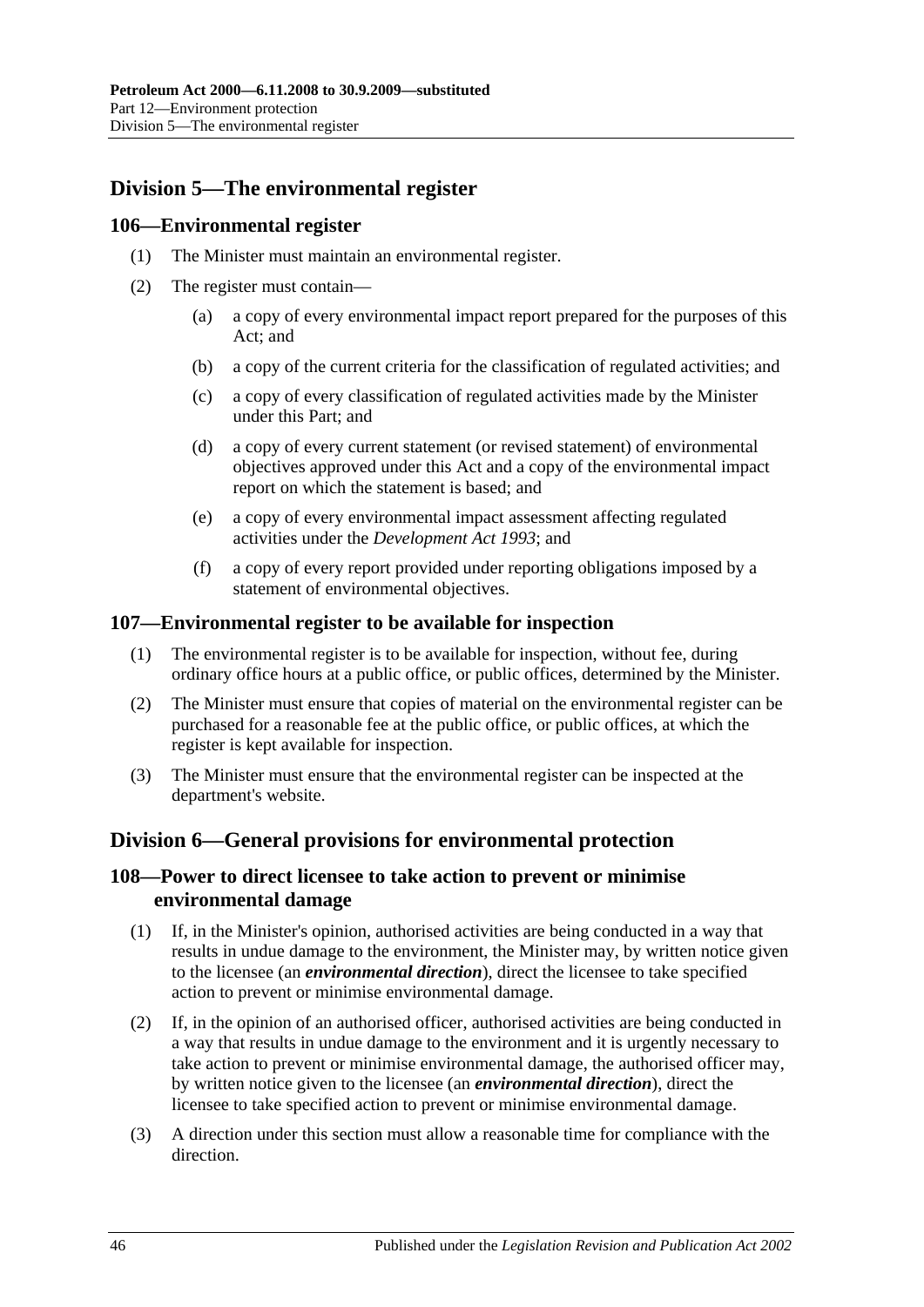(4) A licensee must comply with a direction under this section within the time allowed in the direction.

Maximum penalty: \$120 000.

(5) If a direction is given under this section, the Minister must review the adequacy of the relevant statement of environmental objectives and, if it appears on the review that a revised statement of environmental objectives is necessary to prevent continuation or recurrence of undue damage to the environment, the Minister must take the necessary steps to have a revised statement of environmental objectives for the relevant activities prepared and brought into force.

# <span id="page-46-0"></span>**109—Power to direct rehabilitation of land**

- (1) The Minister may, by written notice given to a licensee or former licensee (an *environmental direction*), direct the licensee or former licensee—
	- (a) to take specified action to rehabilitate land adversely affected by regulated activities; or
	- (b) to take action necessary to rehabilitate the land to a standard specified in the direction.
- (2) A direction under this section—
	- (a) must allow a reasonable time for compliance with the direction; and
	- (b) may require the removal of abandoned equipment and facilities.
- (3) A person must comply with a direction under this section within the time allowed in the direction.

Maximum penalty: \$120 000.

# <span id="page-46-1"></span>**110—Application for review of environmental direction**

- (1) The licensee or former licensee required to comply with an environmental direction may apply to the ERD Court for a review of the direction within 14 days after receiving the direction.
- (2) Unless the Court decides to the contrary, an application for review of an environmental direction does not suspend operation of the direction.
- (3) On review of an environmental direction, the ERD Court may—
	- (a) confirm the direction (with or without modification); or
	- (b) revoke the direction.

# <span id="page-46-2"></span>**111—Liability for damage caused by authorised activities**

(1) A licensee (or former licensee) is liable to compensate the State for the cost of environmental rehabilitation the State is reasonably required to carry out as a result of serious environmental damage arising from activities carried out under the licence.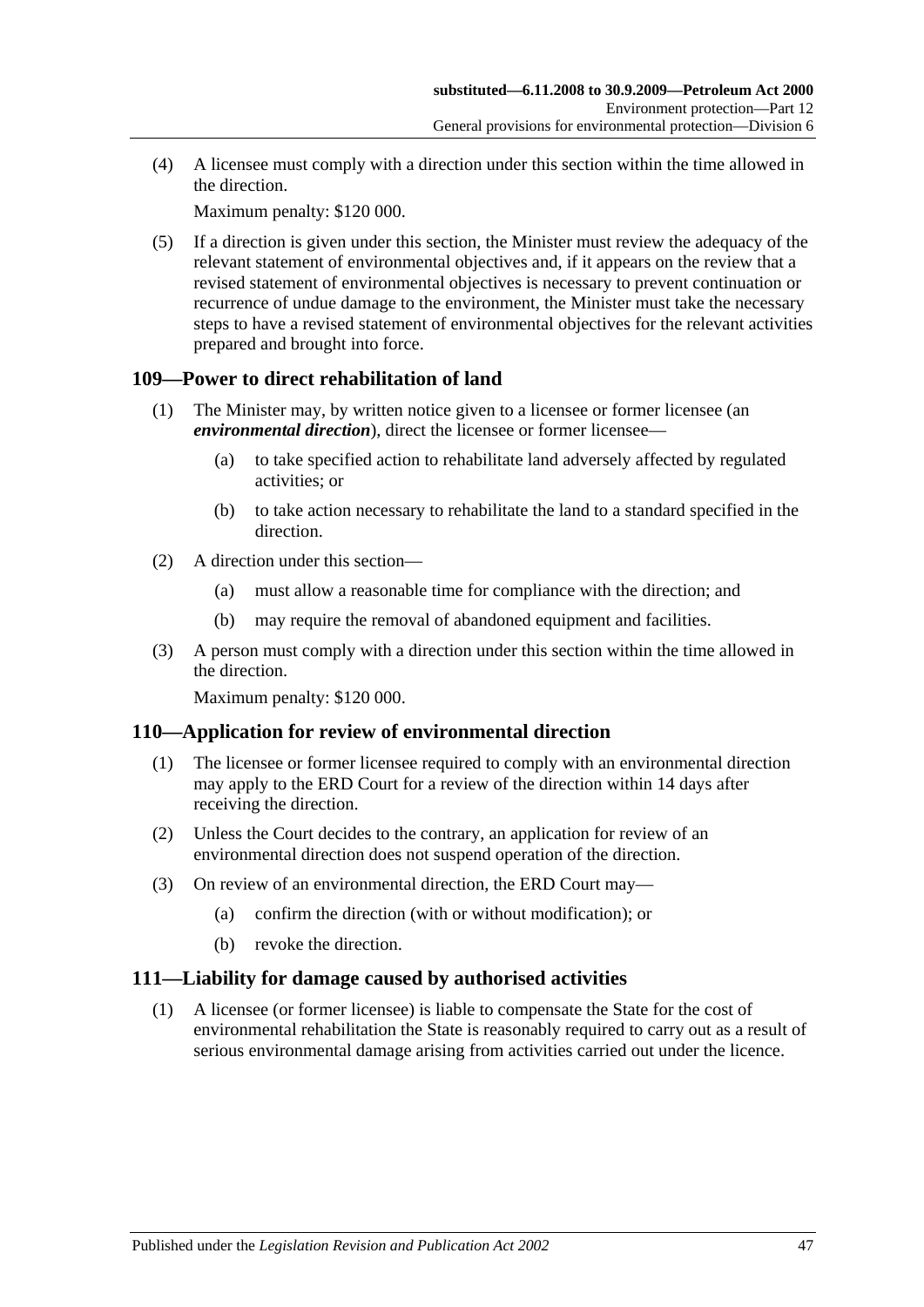- (2) If a licensee provides the Minister with a report, made by an independent expert acceptable to the Minister, containing an assessment of the risk inherent in regulated activities, and of the precautions necessary to eliminate or minimise the risk, the Minister may enter into an agreement with the licensee under which—
	- (a) the licensee is obliged to take specified precautions to eliminate or minimise the risk; and
	- (b) the licensee's liability under this section is limited or excluded.
- (3) The Minister may recover compensation on behalf of the State under this section in a court having jurisdiction in cases of tort up to the amount claimed.

# <span id="page-47-0"></span>**Part 13—Registrable dealings**

# <span id="page-47-1"></span>**Division 1—Registrable dealings**

# <span id="page-47-2"></span>**112—Registrable dealings**

The following are registrable dealings:

- (a) any transaction under which the interest conferred by a licence is mortgaged, charged, or made the security for a liability;
- (b) a joint venture agreement, farm in agreement, joint operating agreement or other transaction under which a person acquires, or may acquire, an interest in—
	- (i) resources discovered or recovered under an exploration, retention or production licence; or
	- (ii) the proceeds of any business conducted under a licence;
- (c) the transfer or assignment of a licence or an interest in a licence.

# <span id="page-47-3"></span>**113—Requirement for approval and registration of registrable dealings**

- (1) A registrable dealing cannot take effect unless the Minister has approved and registered the dealing.
- (2) However, the terms of a registrable dealing may provide that, on approval by the Minister, it takes effect retrospectively from a specified date.

# <span id="page-47-4"></span>**114—Application for approval**

- (1) A party to a registrable dealing may apply to the Minister for approval and registration of the dealing.
- (2) An application for approval and registration of a registrable dealing—
	- (a) must be made in writing to the Minister; and
	- (b) must be accompanied by a copy of the instrument effecting the dealing; and
	- (c) must be accompanied by the information and materials required under the regulations; and
	- (d) must be accompanied by the prescribed fee.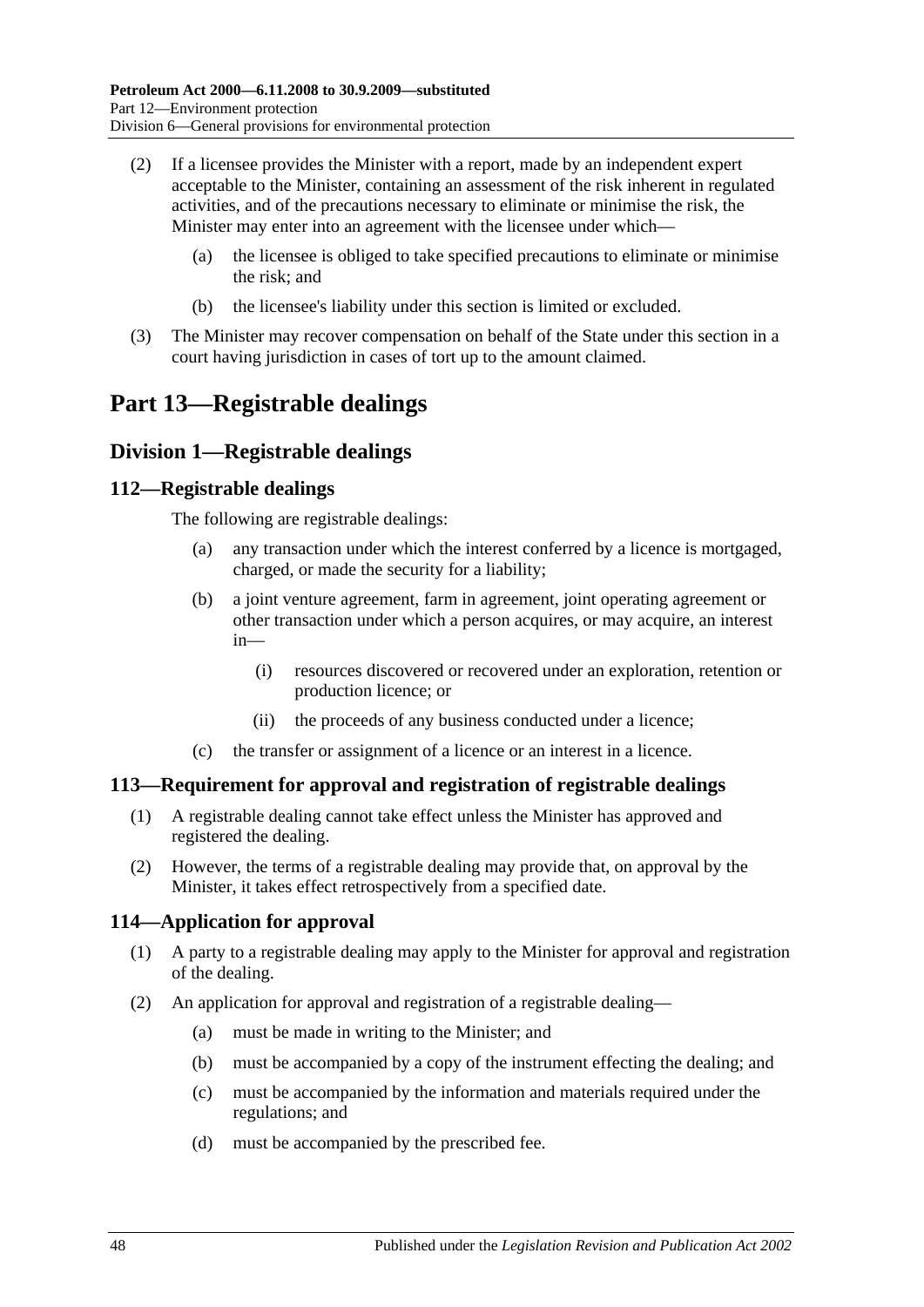(3) On approving a registrable dealing, the Minister must register the dealing in the appropriate register.

# <span id="page-48-0"></span>**Division 2—The public register**

### <span id="page-48-1"></span>**115—Public register**

- (1) The Minister must maintain a public register of licences.
- (2) The register must contain—
	- (a) the terms and conditions of each licence issued under this Act; and
	- (b) the name of the licensee; and
	- (c) an accurate description of the licence area or in the case of a pipeline licence the route of the pipeline; and
	- (d) a note of any registrable dealing affecting the licence; and
	- (e) any other information (other than commercially sensitive information) the Minister considers appropriate to the public register.
- (3) The public register may be kept in the form of a computer record.

#### <span id="page-48-2"></span>**116—Public register to be available for inspection**

- (1) The public register is to be available for inspection, without fee, during ordinary office hours at a public office, or public offices, determined by the Minister.
- (2) The Minister must ensure that copies of material on the public register can be purchased for a reasonable fee at the public office, or public offices, at which the register is kept available for inspection.
- (3) The Minister must ensure that the public register can be inspected at the department's website (but is not required to have available for inspection on the website material that was included in the register before the commencement of this Act unless the Minister has the material in the form of electronic data).

# <span id="page-48-3"></span>**Division 3—The commercial register**

#### <span id="page-48-4"></span>**117—Commercial register**

- (1) The Minister must maintain a commercial register.
- (2) The commercial register must contain, in relation to each licence—
	- (a) a copy of each document, related to the licence, effecting or recording the terms of a registrable dealing; and
	- (b) other information the Minister considers appropriate to the commercial register.
- (3) The commercial register may be kept in the form of a computer record.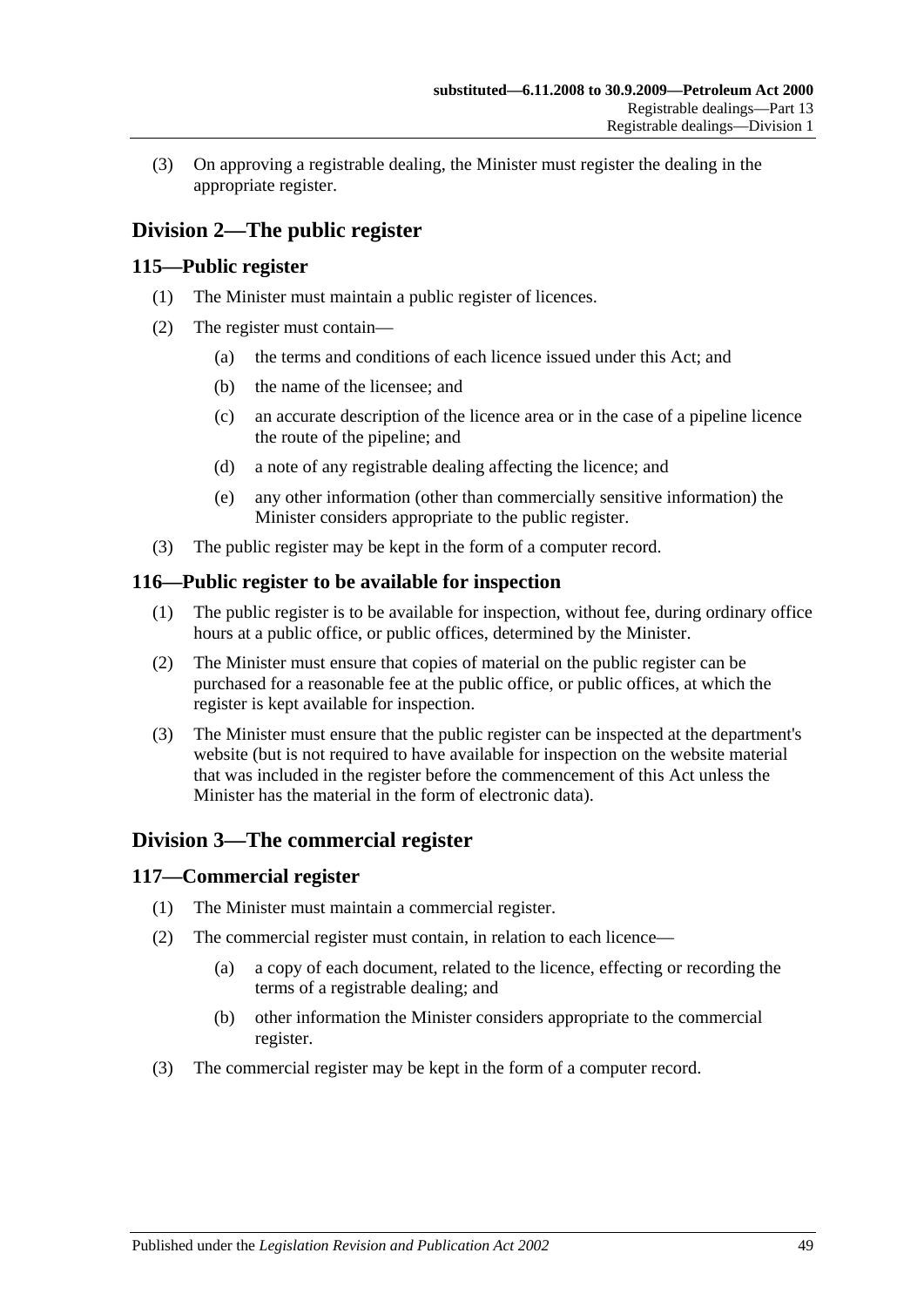### <span id="page-49-0"></span>**118—Authority to search register**

- (1) A person is entitled to have access to the material included in the commercial register, on payment of the prescribed inspection fee, if the access is authorised by—
	- (a) a person who has a legal or equitable interest in the relevant licence or registered dealing; or
	- (b) the Minister.
- <span id="page-49-4"></span>(2) The Minister must not authorise access under [subsection](#page-49-4) (1)(b) unless the Minister has consulted with the licensee to whom the material relates and is satisfied that access should be authorised in the public interest.

# <span id="page-49-1"></span>**Part 14—Investigation and enforcement**

#### <span id="page-49-2"></span>**119—Authorised investigations**

An investigation by an authorised officer is an *authorised investigation* if the purpose of the investigation is—

- (a) to monitor compliance with this Act; or
- (b) to gather information about a suspected offence against this Act; or
- (c) to gather information about personal injury or loss of property related to authorised activities; or
- (d) to gather information about the environmental impact of authorised activities; or
- (e) to gather other information relevant to the administration or enforcement of this Act.

#### <span id="page-49-3"></span>**120—Powers of entry and inspection**

- (1) For the purpose of carrying out an authorised investigation, an authorised officer may—
	- (a) enter land, and inspect the land and any operations or activities conducted on the land; or
	- (b) examine anything on the land; or
	- (c) take photographs, films or videos; or
	- (d) carry out tests on wells, facilities and equipment; or
	- (e) take and remove samples; or
	- (f) take and remove any thing that may be evidence of non-compliance with this Act.
- (2) A person must not, without reasonable excuse, obstruct an authorised officer in the exercise of powers under this section.

Maximum penalty: \$4 000 or imprisonment for 6 months.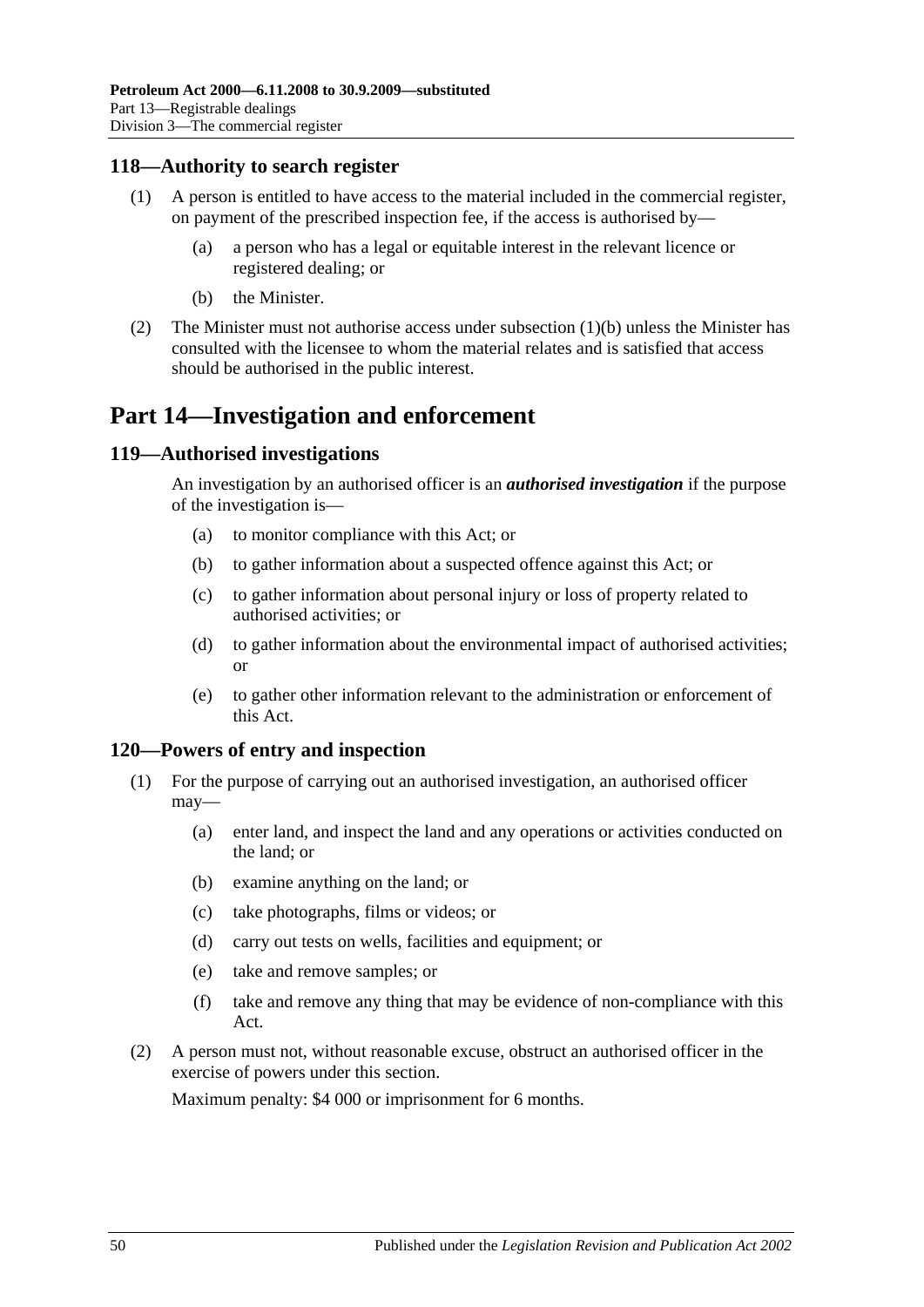# <span id="page-50-0"></span>**121—Power to gather information**

- (1) An authorised officer may require a person who may be in a position to provide information relevant to any matter subject to an authorised investigation—
	- (a) to answer a question relevant to the investigation; or
	- (b) to take reasonable steps to obtain information relevant to the investigation and to pass it on to the authorised officer.
- <span id="page-50-3"></span>(2) A person required to answer a question under this section must answer the question to the best of the person's knowledge, information and belief.

Maximum penalty: \$4 000 or imprisonment for 6 months.

(3) A person of whom a requirement is made under [subsection](#page-50-3) (1)(b) must comply with the requirement.

Maximum penalty: \$4 000 or imprisonment for 6 months.

(4) A person is not required to answer a question or to provide information under this section if the answer to the question or the information would tend to incriminate the person of an offence and the person objects to answering the question or providing the information on that ground.

# <span id="page-50-1"></span>**122—Production of records**

- (1) This section applies to records relating to—
	- (a) authorised activities; or
	- (b) the production of a regulated substance; or
	- (c) the sale of, or any other dealing with, a regulated substance produced under this Act; or
	- (d) other matters relevant to the calculation of the royalty payable on any such substance.
- (2) A person who has possession or control of a record to which this section applies must, at the request of an authorised officer—
	- (a) produce the record for inspection by the authorised officer; and
	- (b) answer any questions that the authorised officer reasonably asks about the record.

Maximum penalty: \$4 000 or imprisonment for 6 months.

(3) An authorised officer may retain records produced under this section for the purpose of making copies of them.

# <span id="page-50-2"></span>**123—Publication of result of investigation**

- (1) The Minister may publish a report setting out the results of an authorised investigation.
- (2) A report published under this section is protected by absolute privilege.
- (3) As soon as practicable after the completion of an authorised investigation, the Minister must have a report on the results of the investigation prepared and laid before both Houses of Parliament.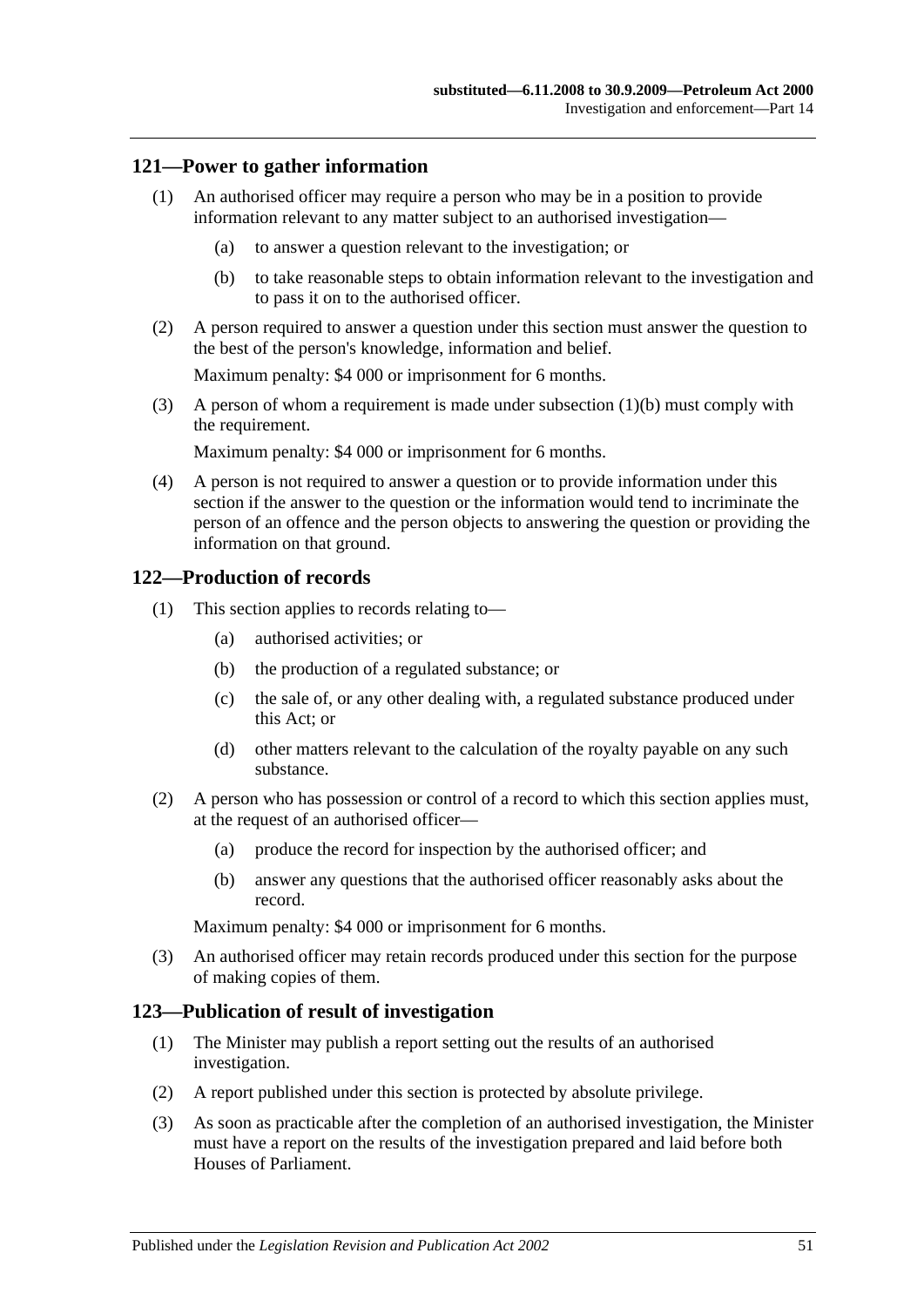# <span id="page-51-0"></span>**Part 15—Reconsideration and appeal**

# <span id="page-51-1"></span>**Division 1—Application of this Part**

# <span id="page-51-2"></span>**124—Decisions etc subject to review and appeal**

The following are *reviewable administrative acts*:

- (a) a decision to grant or refuse an application for a licence;
- (b) a decision to refuse an application for the renewal of a licence;
- (c) a decision to impose licence conditions or about the nature of licence conditions;
- (d) a decision to suspend or cancel a licence;
- (e) a determination requiring the holder of a pipeline licence to provide access to the pipeline or a decision not to make such a determination;
- (f) a direction to a licensee or former licensee under this Act;
- (g) a decision about the material to be included in or excluded from a register kept under this Act;
- (h) the imposition of an administrative penalty;
- (i) the imposition of penalty interest or a fine on account of a failure to pay royalty or an annual licence fee under this Act.

# <span id="page-51-3"></span>**Division 2—Reconsideration**

# <span id="page-51-4"></span>**125—Application for reconsideration**

- (1) A person directly affected by a reviewable administrative act may, within 14 days after receiving notice of the act, apply to the Minister for reconsideration.
- (2) A person is not to be regarded as directly affected by a decision to grant or refuse an application for a licence unless the person was an applicant for the licence.
- (3) An application under this section—
	- (a) must be made in writing; and
	- (b) must set out in detail the grounds on which the applicant asks for reconsideration of the administrative act.
- (4) An application under this section will not postpone the effect of the reviewable administrative act unless the Minister decides that it should do so and suspends its operation accordingly.

# <span id="page-51-5"></span>**126—Constitution of advisory committee**

- (1) On receipt of an application for reconsideration of a reviewable administrative act, the Minister will constitute an advisory committee to advise on whether the administrative act should be altered or revoked.
- (2) The advisory committee will consist of people with experience relevant to the questions the committee is to consider.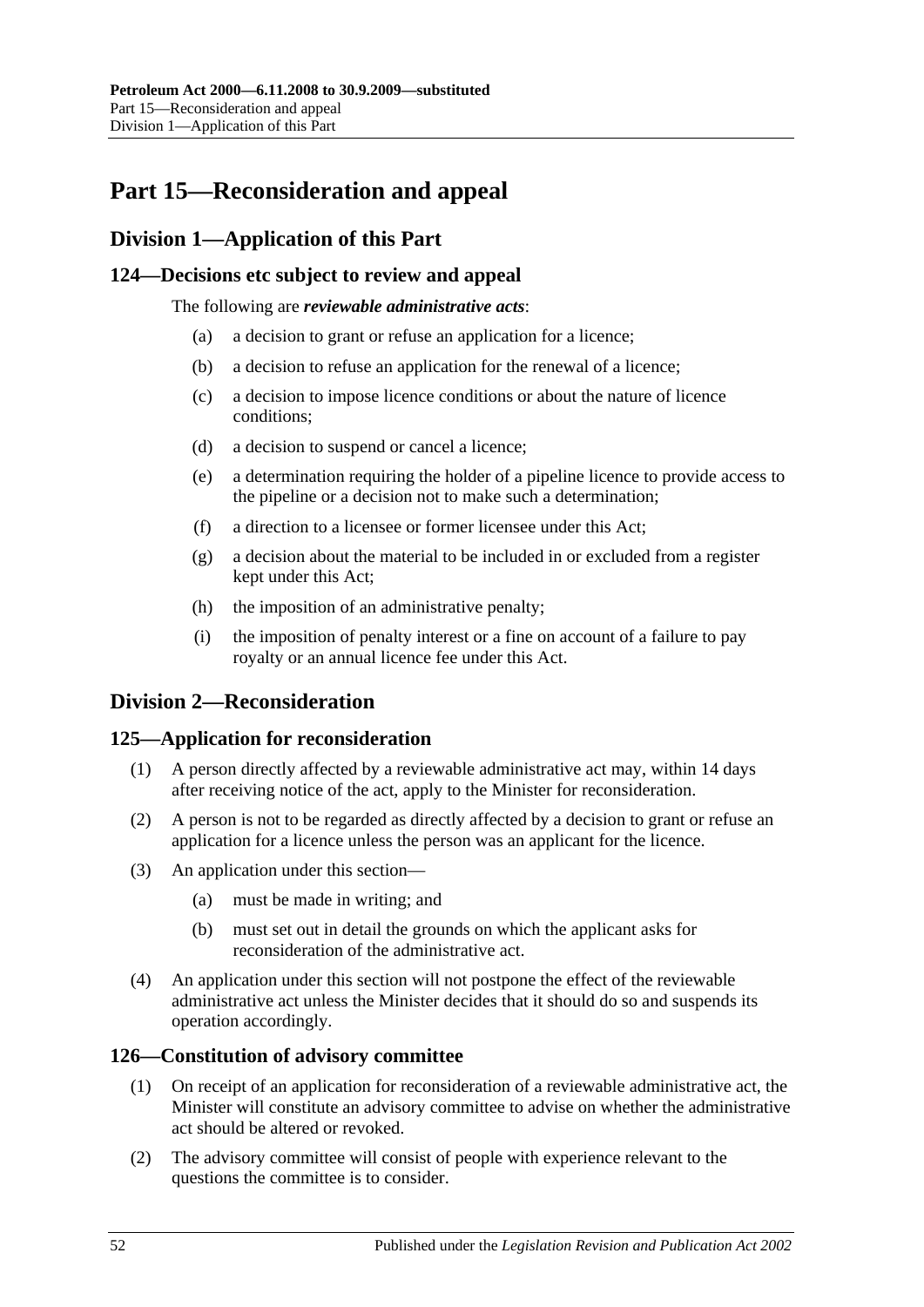- (3) A person who is a member of the department, or who has a direct or indirect interest in a licence in force under this Act, is not eligible for appointment to an advisory committee.
- (4) However, the Minister need not constitute an advisory committee to advise on an application if of the opinion that—
	- (a) the application is frivolous or vexatious; or
	- (b) the application does not raise issues on which the Minister requires external advice.

# <span id="page-52-0"></span>**127—Minister's decision on application for reconsideration**

- (1) The Minister will, after considering the advice of the advisory committee (if any), decide the application for reconsideration and, in doing so, may confirm, vary or revoke the relevant administrative act.
- (2) If an advisory committee was constituted, the Minister is bound to consider its advice but is not bound by the advice.
- (3) The Minister must give the applicant written notice of the Minister's decision on the application.

# <span id="page-52-1"></span>**Division 3—Appeal**

# <span id="page-52-2"></span>**128—Right of appeal**

If the applicant remains dissatisfied after receiving notice of the Minister's decision on the application for reconsideration, the applicant may, within 30 days after receiving notice of the Minister's decision on the application, appeal to the Administrative and Disciplinary Division of the District Court.

# <span id="page-52-3"></span>**Part 16—Miscellaneous**

# <span id="page-52-4"></span>**129—Giving of notices**

- (1) A notice under this Act may be given—
	- (a) personally or by post; or
	- (b) by transmitting a copy of the notice to the recipient's fax or E-Mail address.
- (2) If a copy of a notice is transmitted by fax or E-Mail, the notice is taken to have been given on the next business day after transmission.

# <span id="page-52-5"></span>**130—Verification of information**

- (1) Any information given to the Minister under this Act must, if the Minister so requires, be verified by a signed declaration.
- (2) A person who makes a declaration verifying information given to the Minister under this Act knowing the information to be false or misleading in a material particular is guilty of an offence.

Maximum penalty: \$20 000 or imprisonment for 12 months.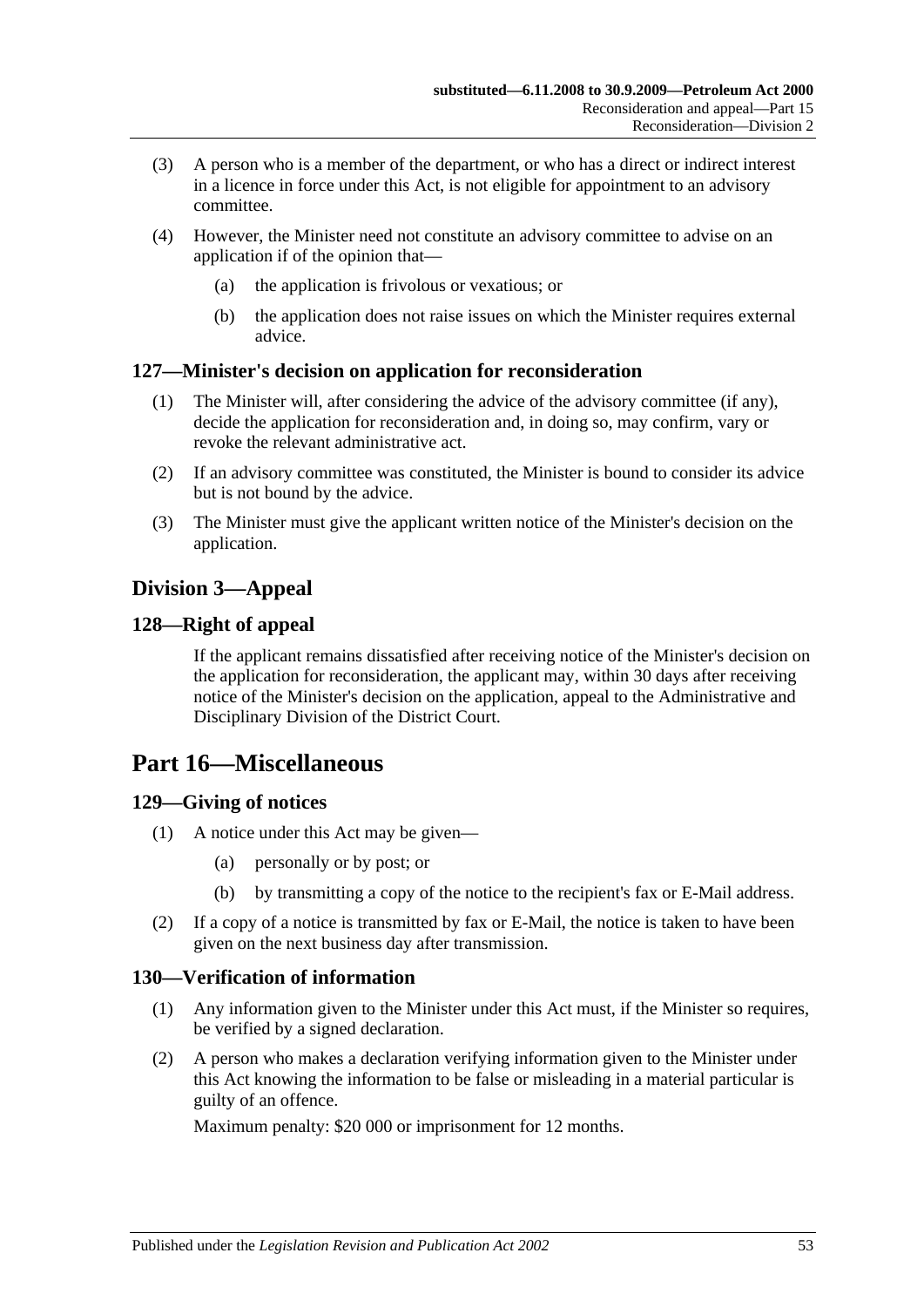# <span id="page-53-0"></span>**130A—Avoidance of duplication of procedures etc**

- (1) The purpose of this section is to provide for the avoidance of unnecessary duplication of procedures and compliance requirements under the Commonwealth Act and this Act where an activity requires authorisation under this Act and approval under the Commonwealth Act.
- <span id="page-53-3"></span><span id="page-53-2"></span><span id="page-53-1"></span>(2) Despite any other provision of this Act, the Minister may—
	- (a) accept a Commonwealth Act document as an application, notice or other document for the purposes of this Act if (subject to [subsection](#page-54-0) (5)) the document complies with the requirements of this Act; and
	- (b) direct that a procedure taken under the Commonwealth Act in relation to a Commonwealth Act document that has been accepted by the Minister under [paragraph](#page-53-1) (a) will be taken to have fulfilled the requirement for a procedure in relation to the relevant document under this Act if the requirements of this Act in relation to the procedure have been complied with; and
	- (c) instead of the Minister, or some other person, preparing a plan, report, statement, assessment or other document under this Act, adopt or accept the whole or part of a document (whether a plan, report, statement, assessment or other document of the same kind or not) used, or to be used, for the purposes of the Commonwealth Act as the document required under this Act if (subject to [subsection](#page-54-0) (5)) the document has been prepared in compliance with this Act and complies with the requirements of this Act.
- (3) To avoid doubt, where a controlled action under the Commonwealth Act is an activity or part of an activity, or includes an activity, for which a licence is required under this Act, the Minister, when considering—
	- (a) an application for a licence for the activity; or
	- (b) whether to give written approval for activities pursuant to a licence requiring high level official supervision; or
	- (c) whether to approve a statement (or revised statement) of environmental objectives,

may use information and other material provided to the Commonwealth Minister under the Commonwealth Act for the purpose of deciding whether to give his or her approval to the controlled action under that Act.

- (4) Where a controlled action under the Commonwealth Act is an activity or part of an activity, or includes an activity, for which a licence is required under this Act, the Minister—
	- (a) must, if the Commonwealth Minister has given his or her approval to the controlled action, consider whether—
		- (i) the discretionary conditions (if any) to be attached to the licence; or
		- (ii) the conditions or requirements of the statement or revised statement of environmental objectives approved by the Minister in relation to the activity authorised by the licence,

should be consistent with the conditions (if any) attached to the Commonwealth Minister's approval under the Commonwealth Act;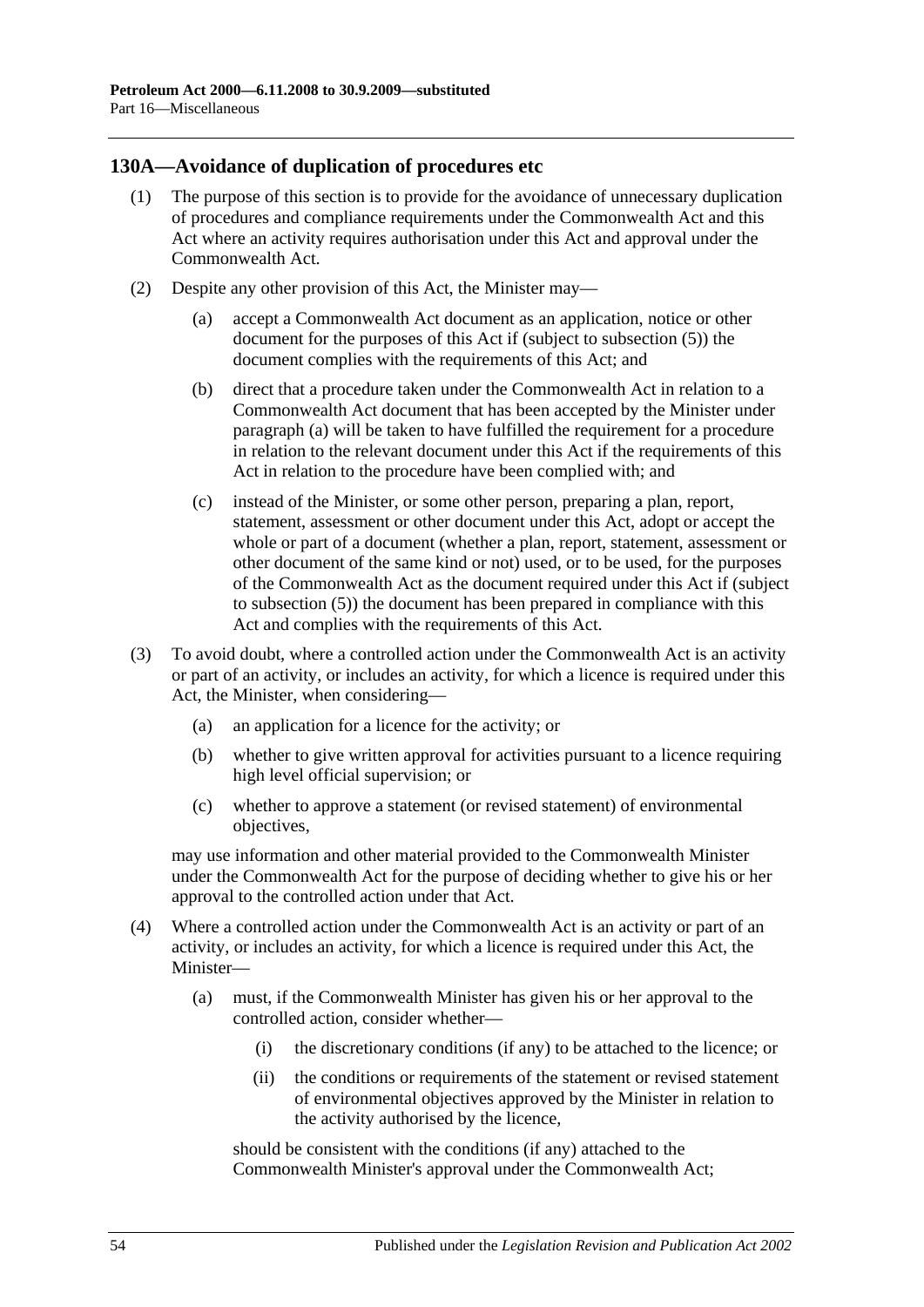- (b) may determine that—
	- (i) the licence will be subject to a condition; or
	- (ii) a statement or revised statement of environmental objectives approved by the Minister in relation to the activity authorised by the licence should include a condition or requirement.

requiring compliance with all or some of the conditions attached to the Commonwealth Minister's approval under the Commonwealth Act.

- <span id="page-54-0"></span>(5) A document accepted or adopted under [subsection](#page-53-2) (2)—
	- (a) may be in a form that does not comply with the requirements of this Act; and
	- (b) may include information or other material that is irrelevant for the purposes of this Act.
- (6) Once a document is accepted or adopted under [subsection](#page-53-2) (2) or a direction has been given in relation to a procedure under [subsection](#page-53-3) (2)(b), the document or procedure will not be invalid or ineffective for the purposes of this Act because a court, tribunal or other authority has decided that it is invalid or ineffective for the purposes of the Commonwealth Act.
- (7) In this section—

*assessment report* means—

- (a) an assessment report as defined in the Commonwealth Act by reference to section 84(3), 95, 100 or 105 of that Act; or
- (b) a report under section 121 of the Commonwealth Act;

*Commonwealth Act* means the *Environment Protection and Biodiversity Conservation Act 1999* of the Commonwealth;

#### *Commonwealth Act document* means—

- (a) a referral under section 68, 69 or 71 of the Commonwealth Act; or
- (b) information given by a person to the Minister under the Commonwealth Act under section 86 of that Act; or
- (c) information and invitation published by a proponent under section 93 of the Commonwealth Act; or
- (d) guidelines prepared under section 97 or 102 of the Commonwealth Act; or
- (e) a draft report prepared under section 98 of the Commonwealth Act; or
- (f) a finalised report prepared under section 99 of the Commonwealth Act; or
- (g) a draft statement prepared under section 103 of the Commonwealth Act; or
- (h) a finalised statement prepared under section 104 of the Commonwealth Act; or
- (i) an assessment report.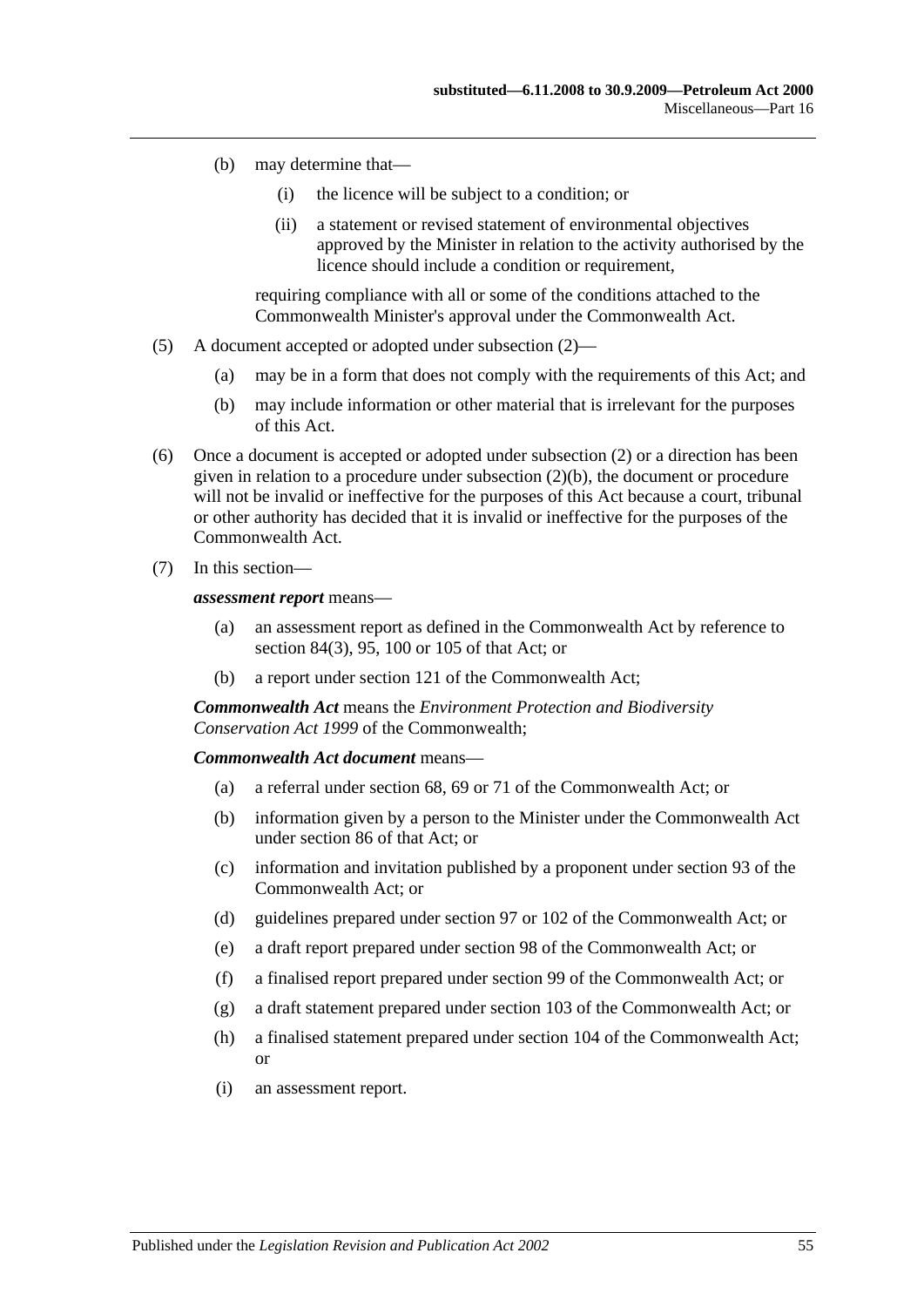# <span id="page-55-0"></span>**131—Saving of powers with respect to Crown land etc**

- (1) Neither this Act nor a licence takes away or limits the power of the Governor or a Minister of the Crown to reserve, dedicate, grant, sell or otherwise deal with or dispose of land.
- (2) However, any such reservation, dedication, grant, sale or other dealing or disposition of land is subject to rights earlier conferred under this Act.

### <span id="page-55-6"></span><span id="page-55-1"></span>**132—Immunity from liability**

- (1) No liability attaches to the Minister or an authorised officer for an act or omission done or made in good faith and in the exercise, or purported exercise, of powers or functions under this Act.
- (2) A liability that would, but for [subsection](#page-55-6) (1), attach to the Minister or an authorised officer attaches instead to the Crown.

### <span id="page-55-2"></span>**133—Proof of administrative acts**

In legal proceedings, a decision, determination, valuation, direction or other act under this Act by the Minister may be proved by production of a certificate apparently signed by the Minister.

# <span id="page-55-3"></span>**134—Extension of time limits**

- (1) The Minister has a discretion to extend time limits fixed by or under this Act.
- (2) A time limit may be extended under this section even though it has, at the time of the extension, already expired.
- (3) A note of each decision to extend a time limit under this section must be included in the public register.

# <span id="page-55-7"></span><span id="page-55-4"></span>**135—Secrecy**

- (1) A person who is, or has been, employed in carrying out duties related to the administration of this Act must not disclose confidential information acquired in the course, or as a result, of carrying out those duties except—
	- (a) in the course of carrying out official duties; or
	- (b) as authorised by the person to whom the duty of confidentiality is owed; or
	- (c) as authorised by regulation; or
	- (d) as required by a court or other lawfully constituted authority; or
	- (e) as authorised by the Minister after consultation (where practicable) with the person to whom the duty of confidentiality is owed.

Maximum penalty: \$20 000 or imprisonment for 12 months.

(2) No civil liability attaches to any person for a disclosure of confidential information made as authorised under [subsection](#page-55-7) (1).

# <span id="page-55-5"></span>**136—Administrative penalties**

(1) This section applies to any provision of this Act (or the regulations) at the foot of which the words "Administrative penalty" appear.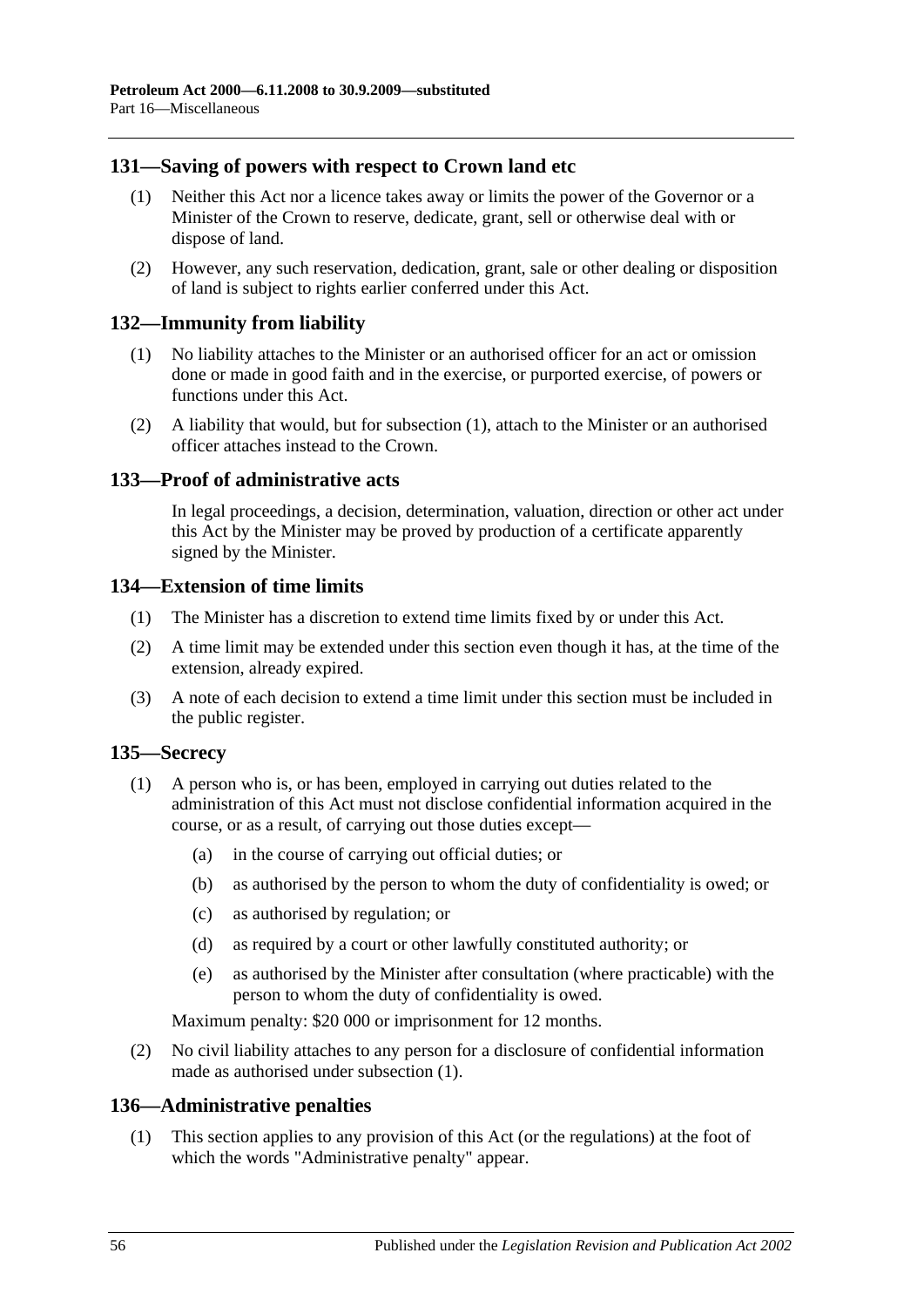- (2) If a licensee contravenes a provision to which this section applies, the Minister may, by notice in writing to the licensee, impose an administrative penalty on the licensee.
- (3) If the contravention is of a continuing nature, the Minister may impose a further administrative penalty by way of a daily penalty for every day the contravention continues from the date of the notice until the contravention is remedied.
- (4) The amount of an administrative penalty—
	- (a) in the case of an administrative penalty that is not a daily penalty—an amount (not exceeding \$10,000) fixed by regulation in relation to the relevant provision;
	- (b) in the case of a daily penalty—an amount (not exceeding \$1,000) fixed by regulation in relation to the relevant provision.
- (5) An administrative penalty may be recovered as a debt due to the Crown.
- (6) If an administrative penalty has been imposed in relation to a particular act or default, the same act or default cannot be made the subject of proceedings for an offence against this Act and if proceedings for an offence against this Act have been brought in relation to a particular act or default, an administrative penalty cannot be imposed for the same act or default.

# <span id="page-56-0"></span>**137—Preservation of rights under** *Cooper Basin (Ratification) Act 1975*

Nothing in this Act affects rights conferred by the *[Cooper Basin \(Ratification\)](http://www.legislation.sa.gov.au/index.aspx?action=legref&type=act&legtitle=Cooper%20Basin%20(Ratification)%20Act%201975)  Act [1975](http://www.legislation.sa.gov.au/index.aspx?action=legref&type=act&legtitle=Cooper%20Basin%20(Ratification)%20Act%201975)*.

#### <span id="page-56-1"></span>**138—Regulations**

- (1) The Governor may make regulations for the purposes of this Act.
- (2) The regulations may, for example—
	- (a) regulate the conduct of operations involved in exploration for, or production of, petroleum or another regulated resource;
	- (b) prohibit or restrict activities that may result in waste of a regulated resource;
	- (c) prescribe consultative procedures for the preparation of statements of environmental objectives;
	- (d) require licensees generally or a particular class of licensees to provide periodic returns of prescribed information certified if the regulations so require by declaration under this Act;
	- (e) prescribe and provide for the recovery of fees in respect of the administration or operation of this Act.
- (3) A regulation may provide that contravention of the regulation is an offence punishable by a penalty not exceeding \$10 000.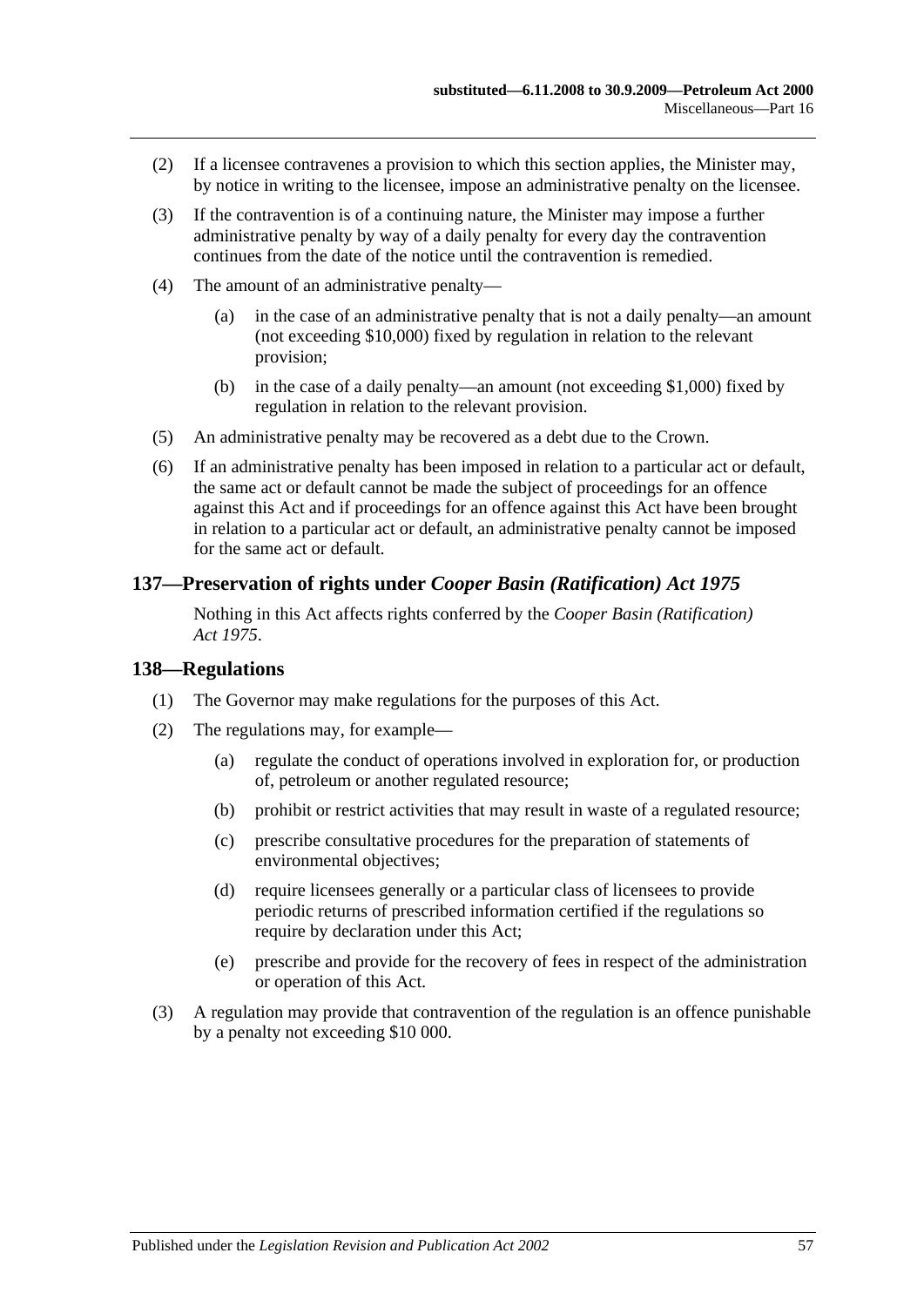# <span id="page-57-0"></span>**Schedule—Transitional provisions**

# <span id="page-57-1"></span>**2—Continuation of licences**

A petroleum exploration licence, a petroleum production licence, or a pipeline licence that was in force under the repealed Act immediately before the commencement of this Act continues in force under this Act, subject to its terms and conditions, as an exploration licence, a production licence or a pipeline licence (as the case requires) under this Act for the balance of the term for which it was granted or last renewed.

# <span id="page-57-4"></span><span id="page-57-2"></span>**3—Preservation of operation of the repealed Act for certain purposes**

- (1) An application for a licence under the repealed Act that has not been finally dealt with under that Act before the commencement of this Act will continue as if it were an application for a corresponding licence under this Act.
- (2) If the regulations so provide, the provisions of the repealed Act apply (or continue to apply), to the exclusion of the corresponding provisions of this Act and subject to any modifications that may be prescribed by the regulations—
	- (a) to an application within the ambit of [subsection](#page-57-4) (1) (as if it were still an application for a licence under the repealed Act); or
	- (b) to the grant or renewal of a licence under this Act (as if it were a licence under the repealed Act).

# <span id="page-57-3"></span>**4—Limitation on certain rights**

- (1) The rights of the holder of a transitional licence are not to be more extensive than if the repealed Act had continued in force.
- (2) A transitional licence cannot be converted into a retention licence under section  $41(1)(a)$ .
- (3) A **transitional licence** is—
	- (a) a licence under the repealed Act continued in force under this Act (see [section](#page-57-1) 2); or
	- (b) a licence granted under this Act pursuant to an application made under the repealed Act (see [section](#page-57-2) 3).
- <span id="page-57-5"></span>(4) Without limiting a preceding subsection—
	- (a) the provisions of section 32 of the repealed Act will apply in relation to the renewal of a transitional licence; and
	- (b) if a transitional licence is—
		- (i) amalgamated or replaced under [section](#page-36-1) 82; or
		- (ii) divided under [section](#page-36-2) 83,

then—

(iii) any licence arising from the action taken under the relevant section will be taken to be a transitional licence; and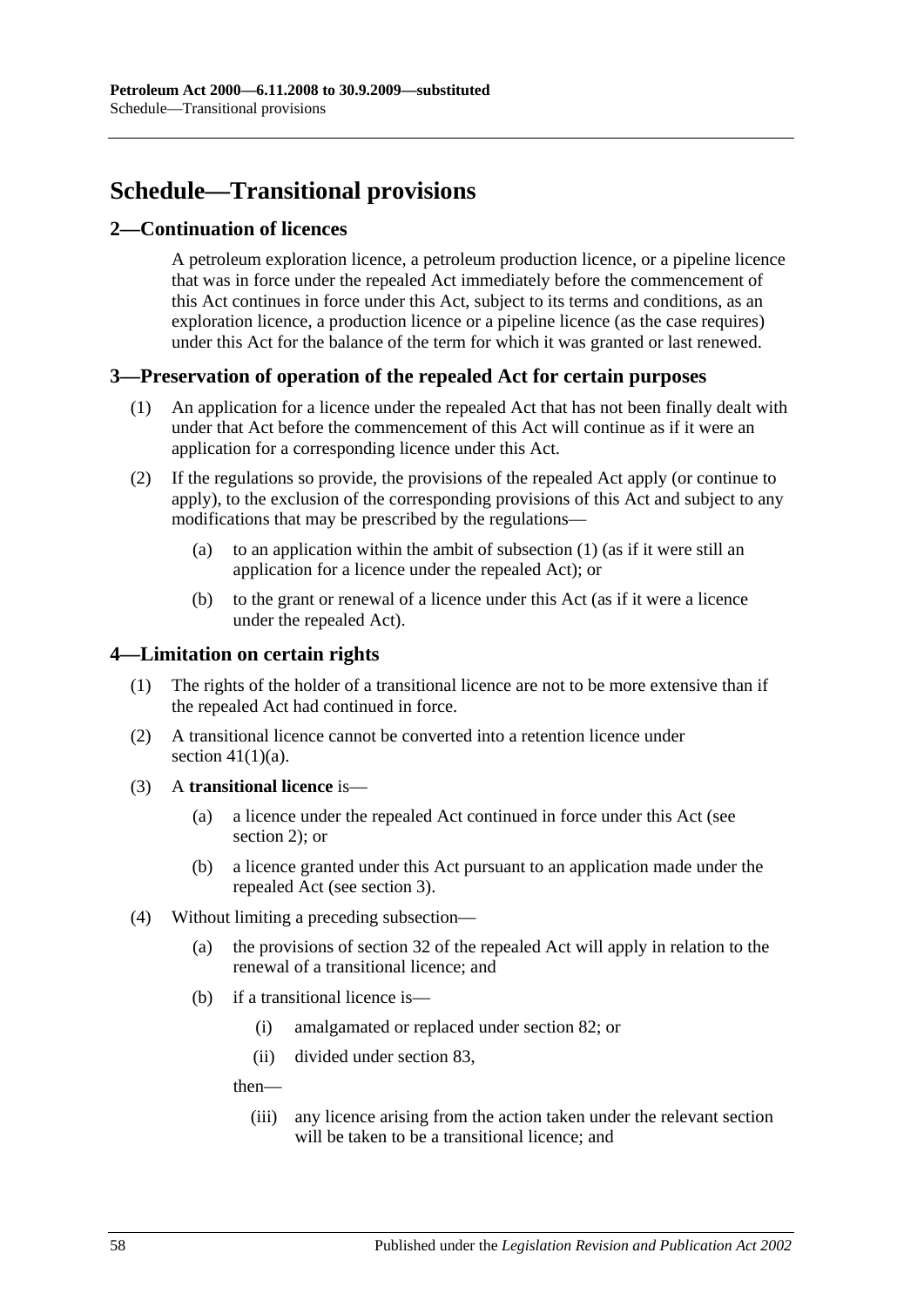- (iv) the provisions of section 32 of the repealed Act will apply in relation to the renewal of any licence arising from the action taken under the relevant section.
- (5) The following additional provisions will apply in relation to a petroleum production licence to which the *[Cooper Basin \(Ratification\) Act](http://www.legislation.sa.gov.au/index.aspx?action=legref&type=act&legtitle=Cooper%20Basin%20(Ratification)%20Act%201975) 1975* applies:
	- (a) the term of a licence is 31 years with a right of renewal from time to time of 21 years; and
	- (b) [subsection](#page-57-5) (4) will apply in relation to the amalgamation, replacement or division of any such licence.

### <span id="page-58-0"></span>**5—Environmental assessments**

The Minister may accept and act on an environmental assessment made before the commencement of this Act if the Minister is of the opinion that the assessment was competently made and is appropriate for the purposes for which an environmental impact report is required under this Act.

### <span id="page-58-1"></span>**6—Statements of environmental objectives**

- (1) If in the Minister's opinion a document has, before the commencement of this Act, fulfilled a purpose corresponding to the purpose of a statement of environmental objectives under this Act, the Minister may publish the document in the Gazette.
- (2) On publication of a document under this section, it is taken to be a statement of environmental objectives made under this Act.

# <span id="page-58-2"></span>**7—Presumptive classification of activities**

- (1) If arrangements for the protection of the environment had been established to the satisfaction of the Minister under regulation 16(2) of the *[Petroleum Regulations](http://www.legislation.sa.gov.au/index.aspx?action=legref&type=subordleg&legtitle=Petroleum%20Regulations%201989) 1989*, the activities to be carried out under the relevant licence are taken to have been classified, on the commencement of this Act, as activities requiring low level official supervision for the purposes of [section](#page-33-0) 74.
- (2) This does not prevent a change of classification under [section](#page-33-3) 74(4).

# <span id="page-58-3"></span>**8—Non-application of certain provisions to certain pipelines**

[Sections](#page-25-5) 52, [53](#page-26-0) and [54](#page-26-1) have no application to the Pipeline Licences Nos. 2 and 5, or the pipeline land relating to those pipelines.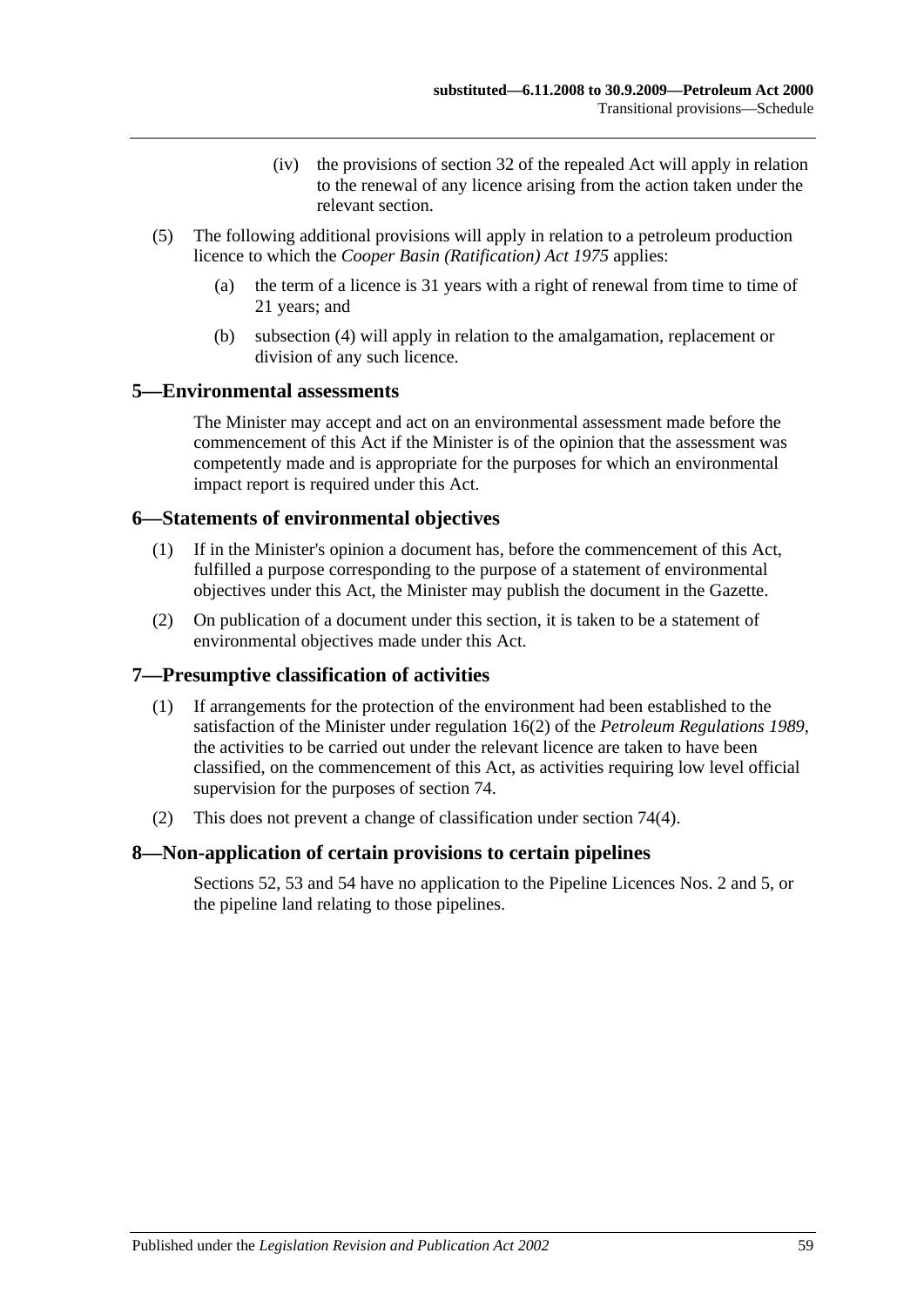# <span id="page-59-0"></span>**Legislative history**

# **Notes**

- Amendments of this version that are uncommenced are not incorporated into the text.
- Please note—References in the legislation to other legislation or instruments or to titles of bodies or offices are not automatically updated as part of the program for the revision and publication of legislation and therefore may be obsolete.
- Earlier versions of this Act (historical versions) are listed at the end of the legislative history.
- For further information relating to the Act and subordinate legislation made under the Act see the Index of South Australian Statutes or www.legislation.sa.gov.au.

# **Legislation repealed by principal Act**

The *Petroleum Act 2000* repealed the following:

*Petroleum Act 1940*

# **Principal Act and amendments**

New entries appear in bold.

| Year    | N <sub>0</sub> | Title                                                                                           | Assent     | Commencement                                                                          |
|---------|----------------|-------------------------------------------------------------------------------------------------|------------|---------------------------------------------------------------------------------------|
| 2000    | 60             | Petroleum Act 2000                                                                              | 27.7.2000  | 25.9.2000 (Gazette 21.9.2000 p2042)                                                   |
| 2001    | 16             | Statutes Amendment (Avoidance of<br><b>Duplication of Environmental</b><br>Procedures) Act 2001 | 17.5.2001  | Pt 6 (s 8)-14.6.2001 (Gazette 14.6.2001<br>p2221                                      |
| 2001    | 69             | Statutes Amendment (Courts and<br>Judicial Administration) Act 2001                             | 6.12.2001  | Pt 11 (ss $26 \& 27$ )—3.2.2002 ( <i>Gazette</i><br>24.1.2002 p346)                   |
| 2003    | 35             | River Murray Act 2003                                                                           | 31.7.2003  | Sch (cl 19)-24.11.2003 (Gazette<br>20.11.2003 p4203)                                  |
| 2004    | 34             | Natural Resources Management Act<br>2004                                                        | 5.8.2004   | Sch 4 (cl 37)-2.9.2004 (Gazette<br>2.9.2004 p3545)                                    |
| 2005    | - 5            | Adelaide Dolphin Sanctuary Act 2005 14.4.2005                                                   |            | Sch 2 (cll 54–57)–4.6.2005 (Gazette<br>2.6.2005 p1684)                                |
| 2007    | 60             | <b>Marine Parks Act 2007</b>                                                                    | 29.11.2007 | Sch 1 (cll 44-47)-6.11.2008 (Gazette<br>6.11.2008 p5055                               |
| 2009    | 20             | Crown Land Management Act 2009                                                                  | 4.6.2009   | Sch 1 (cl 3)—uncommenced                                                              |
| 2009    | 35             | Petroleum (Miscellaneous)<br>Amendment Act 2009                                                 | 23.7.2009  | Pt 2 (ss $4-62$ ) & Sch 1<br>$\left(\text{ell } 3 \rightarrow 6\right)$ - uncommenced |
| 2012 34 |                | <b>Petroleum and Geothermal Energy</b><br>(Transitional Licences) Amendment<br>Act 2012         | 27.9.2012  | 27.9.2012 except s 6-25.9.2000: s 2                                                   |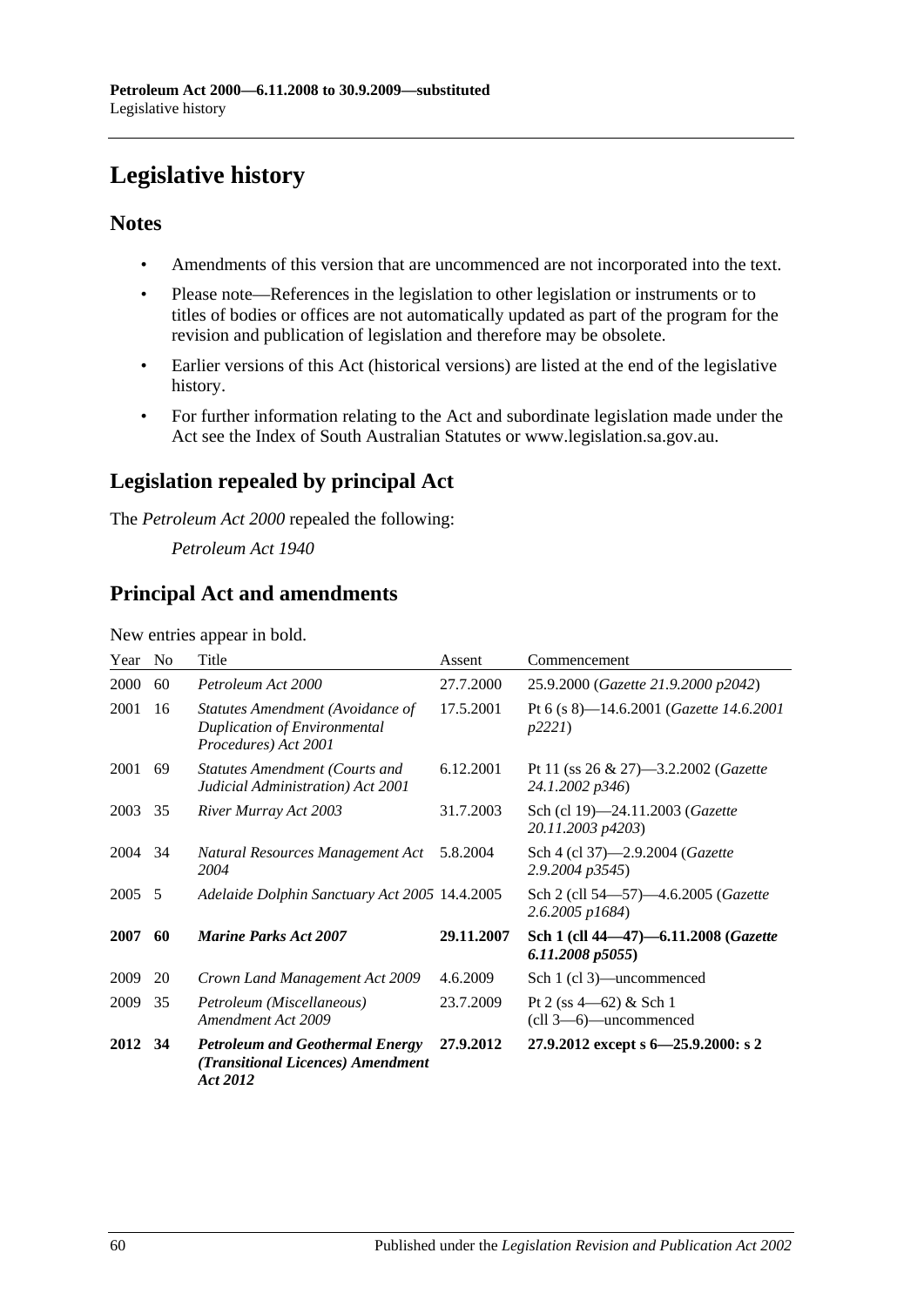# **Provisions amended**

New entries appear in bold.

Entries that relate to provisions that have been deleted appear in italics.

| Provision                                         | How varied                                                                               | Commencement |  |
|---------------------------------------------------|------------------------------------------------------------------------------------------|--------------|--|
| Long title                                        | amended under Legislation Revision and<br><b>Publication Act 2002</b>                    | 24.11.2003   |  |
| Pt1                                               |                                                                                          |              |  |
| s <sub>2</sub>                                    | omitted under Legislation Revision and<br><b>Publication Act 2002</b>                    | 24.11.2003   |  |
| s <sub>4</sub>                                    |                                                                                          |              |  |
| s(4(1))                                           |                                                                                          |              |  |
| Adelaide Dolphin<br>Sanctuary                     | inserted by $5/2005$ Sch 2 (cl $54(1)$ )                                                 | 4.6.2005     |  |
| marine park                                       | inserted by 60/2007 Sch 1 cl 44(1)                                                       | 6.11.2008    |  |
| Minister for the<br>Adelaide Dolphin<br>Sanctuary | inserted by $5/2005$ Sch 2 (cl $54(2)$ )                                                 | 4.6.2005     |  |
|                                                   | deleted by $60/2007$ Sch 1 cl $44(1)$                                                    | 6.11.2008    |  |
| Murray-Darling<br>Basin                           | inserted by 35/2003 Sch cl 19(a)                                                         | 24.11.2003   |  |
| relevant Act                                      | inserted by 60/2007 Sch 1 cl 44(2)                                                       | 6.11.2008    |  |
| relevant court                                    | amended by 69/2001 s 26                                                                  | 3.2.2002     |  |
|                                                   | relevant Minister inserted by 60/2007 Sch 1 cl 44(3)                                     | 6.11.2008    |  |
| <b>River Murray</b><br><b>Protection Area</b>     | inserted by 60/2007 Sch 1 cl 44(4)                                                       | 6.11.2008    |  |
| area                                              | specially protected inserted by 60/2007 Sch 1 cl 44(4)                                   | 6.11.2008    |  |
| Pt 2                                              |                                                                                          |              |  |
| s <sub>6A</sub>                                   | inserted by $5/2005$ Sch 2 (cl 55)                                                       | 4.6.2005     |  |
|                                                   | substituted by 60/2007 Sch 1 cl 45                                                       | 6.11.2008    |  |
| $Pt\,3$                                           |                                                                                          |              |  |
| s 12                                              |                                                                                          |              |  |
| s 12(1)                                           | s 12 redesignated as $s$ 12(1) by 5/2005 Sch 2<br>(cl 56)                                | 4.6.2005     |  |
| $s 12(2)$ - (4)                                   | inserted by 5/2005 Sch 2 (cl 56)                                                         | 4.6.2005     |  |
|                                                   | ceased to have effect and omitted under<br>Legislation Revision and Publication Act 2002 | 6.11.2008    |  |
| s $12(2)$ & (3)                                   | inserted by 60/2007 Sch 1 cl 46                                                          | 6.11.2008    |  |
| Pt 12                                             |                                                                                          |              |  |
| s <sub>95</sub>                                   |                                                                                          |              |  |
| $s\,95(1)$                                        | s 95 redesignated as $s$ 95(1) by 34/2004 Sch 4<br>cl 37                                 | 2.9.2004     |  |
| $s\,95(2)$                                        | inserted by 34/2004 Sch 4 cl 37                                                          | 2.9.2004     |  |
| s 103A                                            | inserted by 35/2003 Sch cl 19(b)                                                         | 24.11.2003   |  |
|                                                   | substituted by 60/2007 Sch 1 cl 47                                                       | 6.11.2008    |  |